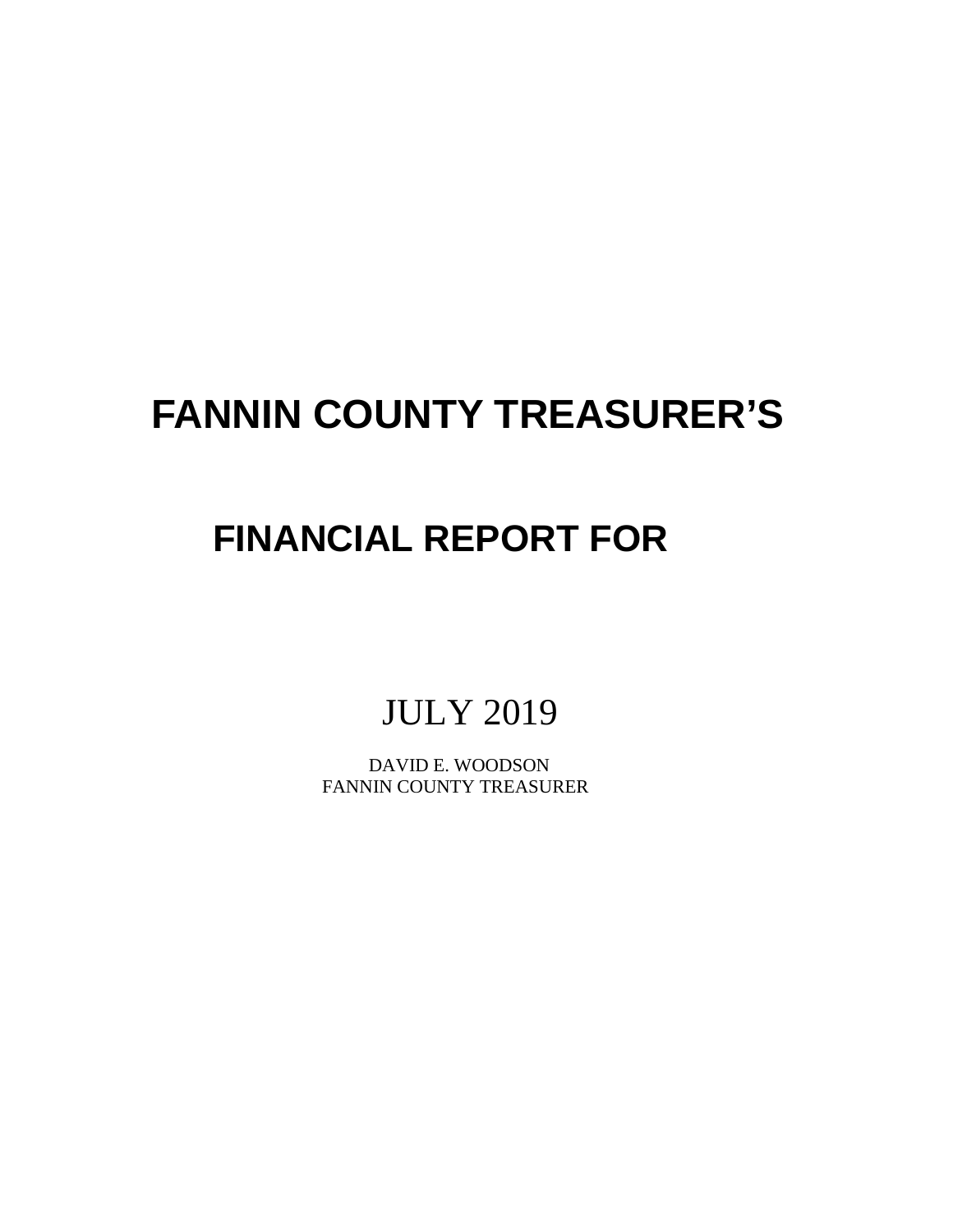#### 08/08/2019 FUND DEPOSIT LISTING PAGE 1

| RECEIPT       | <b>RECEIVED</b> | DATE     | DATE    | DESCRIPTION       | BANK    | INCOME  | REPORT | AMOUNT          |
|---------------|-----------------|----------|---------|-------------------|---------|---------|--------|-----------------|
| <b>NUMBER</b> | FROM            | RECEIVED | DEPOSIT | OF MONEY RECEIVED | ACCOUNT | ACCOUNT | CODES  | <b>RECEIVED</b> |
|               |                 |          |         |                   |         |         |        |                 |

GENERAL FUND

|                            | =====================================                                           |                              |                              |                                                      |                  |                  |            |
|----------------------------|---------------------------------------------------------------------------------|------------------------------|------------------------------|------------------------------------------------------|------------------|------------------|------------|
| 0000190811-01 TAX A/C      |                                                                                 |                              |                              | 07-02-2019 07-02-2019 WEEK OF 06/14/19               | $10 - 103 - 100$ | $10 - 321 - 200$ | 11.50      |
| 0000190812-01 TAX A/C      |                                                                                 |                              |                              | 07-02-2019 07-02-2019 WEEK OF 06/21/19               | $10 - 103 - 100$ | $10 - 321 - 200$ | 1,923.90   |
| 0000190813-01 TAX A/C      |                                                                                 |                              |                              | 07-02-2019 07-02-2019 WEEK OF 06/21/19 18 10-103-100 |                  | $10 - 321 - 250$ | 945.00     |
| 0000190816-01 SECURUS      |                                                                                 |                              |                              | 07-02-2019 07-02-2019 MAY 2019 JAIL PAY P 10-103-100 |                  | $10 - 319 - 420$ | 6,266.56   |
|                            | 0000190817-01 ROBERT A. FALKENBERG                                              |                              |                              | 07-03-2019 07-03-2019 FINAL PLAT FEES                | $10 - 103 - 100$ | $10 - 340 - 652$ | 395.00     |
|                            | 0000190818-01 DISTRICT ATTORNEY TRUST                                           |                              |                              | 07-03-2019 07-03-2019 ADMIN. FEES                    | $10 - 103 - 100$ | $10 - 340 - 475$ | 18.00      |
|                            | 0000190818-02 DISTRICT ATTORNEY TRUST                                           |                              |                              | 07-03-2019 07-03-2019 CERTIFIED MAIL                 | $10 - 103 - 100$ | $10 - 475 - 311$ | 26.89      |
| 0000190820-01 TAX A/C      |                                                                                 |                              |                              | 07-03-2019 07-03-2019 WEEK OF 06/28/19               | $10 - 103 - 100$ | $10 - 321 - 200$ | 2,600.20   |
| 0000190821-01 TAX A/C      |                                                                                 |                              |                              | 07-03-2019 07-03-2019 WEEK OF 06/28/19 15 10-103-100 |                  | $10 - 321 - 250$ | 770.00     |
|                            | 0000190830-01 FANNIN COUNTY HEALTH INSP 07-03-2019 07-03-2019 JUNE 2019 PERMITS |                              |                              |                                                      | $10 - 103 - 100$ | $10 - 320 - 300$ | 11,380.13  |
| 0000190832-01 TAX A/C      |                                                                                 |                              |                              | 07-05-2019 07-05-2019 WEEK OF 06/21/19               | $10 - 103 - 100$ | $10 - 321 - 200$ | 4.60       |
|                            | 0000190833-01 APPRAISAL DISTRICT                                                |                              | 07-05-2019 07-05-2019 TAXES  |                                                      | $10 - 103 - 100$ | $10 - 310 - 110$ | 23,738.32  |
|                            | 0000190833-07 APPRAISAL DISTRICT                                                |                              | 07-05-2019 07-05-2019 TAXES  |                                                      | $10 - 103 - 100$ | $10 - 310 - 120$ | 6,827.66   |
|                            | 0000190834-01 FRONTIER COMMUNICATIONS                                           |                              | 07-05-2019 07-05-2019 REFUND |                                                      | $10 - 103 - 100$ | $10 - 570 - 420$ | 5.10       |
| 0000190835-01 TEXPOOL      |                                                                                 |                              |                              | 07-05-2019 07-05-2019 JUNE 2019 INTEREST 10-103-175  |                  | $10 - 360 - 100$ | 6,600.25   |
|                            | 0000190845-01 CONSTABLE PCT. # 1                                                |                              |                              | 07-10-2019 07-10-2019 SERVE PAPERS                   | $10 - 103 - 100$ | $10 - 340 - 551$ | 140.00     |
|                            | 0000190846-01 CONSTABLE PCT. # 1                                                |                              |                              | 07-10-2019 07-10-2019 SERVE PAPERS                   | $10 - 103 - 100$ | $10 - 340 - 551$ | 150.00     |
| 0000190847-01 LEGEND BANK  |                                                                                 |                              |                              | 07-10-2019 07-10-2019 JUNE 2019 INTEREST 10-103-100  |                  | $10 - 360 - 100$ | 657.60     |
| 0000190847-29 LEGEND BANK  |                                                                                 |                              |                              | 07-10-2019 07-10-2019 JUNE 2019 INTEREST 10-100-100  |                  | $10 - 360 - 100$ | 19.23      |
| 0000190847-31 LEGEND BANK  |                                                                                 |                              |                              | 07-10-2019 07-10-2019 JUNE 2019 INTEREST 10-103-110  |                  | $10 - 360 - 110$ | 3,318.30   |
| 0000190848-01 TAX A/C      |                                                                                 |                              |                              | 07-10-2019 07-10-2019 WEEK OF 07/05/19 15 10-103-100 |                  | $10 - 321 - 250$ | 790.00     |
|                            | 0000190850-01 APPRAISAL DISTRICT                                                |                              | 07-11-2019 07-11-2019 TAXES  |                                                      | $10 - 103 - 100$ | $10 - 310 - 110$ | 16,869.67  |
|                            | 0000190850-02 APPRAISAL DISTRICT                                                |                              | 07-11-2019 07-11-2019 TAXES  |                                                      | $10 - 103 - 100$ | $10 - 321 - 901$ | 676.54     |
|                            | 0000190850-08 APPRAISAL DISTRICT                                                |                              | 07-11-2019 07-11-2019 TAXES  |                                                      | $10 - 103 - 100$ | $10 - 310 - 120$ | 8,872.38   |
|                            | 0000190851-01 DISTRICT CLERK                                                    |                              |                              | 07-11-2019 07-11-2019 MAY 1-31, 2019                 | $10 - 103 - 100$ | $10 - 318 - 130$ | 7,461.57   |
|                            | 0000190851-02 DISTRICT CLERK                                                    |                              |                              | 07-11-2019 07-11-2019 MAY 1-31, 2019                 | $10 - 103 - 100$ | $10 - 318 - 132$ | 274.42     |
|                            | 0000190851-03 DISTRICT CLERK                                                    |                              |                              | 07-11-2019 07-11-2019 MAY 1-31, 2019                 | $10 - 103 - 100$ | $10 - 340 - 135$ | 165.41     |
|                            | 0000190851-04 DISTRICT CLERK                                                    |                              |                              | 07-11-2019 07-11-2019 MAY 1-31, 2019                 | $10 - 103 - 100$ | $10 - 340 - 450$ | 7,394.63   |
|                            | 0000190851-05 DISTRICT CLERK                                                    |                              |                              | 07-11-2019 07-11-2019 MAY 1-31, 2019                 | $10 - 103 - 100$ | $10 - 340 - 475$ | 3.00       |
|                            | 0000190851-06 DISTRICT CLERK                                                    |                              |                              | 07-11-2019 07-11-2019 MAY 1-31, 2019                 | $10 - 103 - 100$ | $10 - 340 - 560$ | 1,758.24   |
|                            | 0000190851-07 DISTRICT CLERK                                                    |                              |                              | 07-11-2019 07-11-2019 MAY 1-31, 2019                 | $10 - 103 - 100$ | $10 - 340 - 600$ | 135.54     |
|                            | 0000190851-08 DISTRICT CLERK                                                    |                              |                              | 07-11-2019 07-11-2019 MAY 1-31, 2019                 | $10 - 103 - 100$ | $10 - 370 - 162$ | 406.60     |
|                            | 0000190851-09 DISTRICT CLERK                                                    |                              |                              | 07-11-2019 07-11-2019 MAY 1-31, 2019                 | $10 - 103 - 100$ | $10 - 370 - 163$ | 30.67      |
|                            | 0000190851-10 DISTRICT CLERK                                                    |                              |                              | 07-11-2019 07-11-2019 MAY 1-31, 2019                 | $10 - 103 - 100$ | $10 - 370 - 164$ | 122.68     |
|                            | 0000190851-11 DISTRICT CLERK                                                    |                              |                              | 07-11-2019 07-11-2019 MAY 1-31, 2019                 | $10 - 103 - 100$ | $10 - 370 - 166$ | 6.37       |
|                            | 0000190851-12 DISTRICT CLERK                                                    |                              |                              | 07-11-2019 07-11-2019 MAY 1-31, 2019                 | $10 - 103 - 100$ | 10-370-167       | 41.74      |
|                            | 0000190851-13 DISTRICT CLERK                                                    |                              |                              | 07-11-2019 07-11-2019 MAY 1-31, 2019                 | $10 - 103 - 100$ | $10 - 370 - 450$ | 200.00     |
| 0000190852-01 TAX A/C      |                                                                                 |                              |                              | 07-11-2019 07-11-2019 WEEK OF 07/05/19               | $10 - 103 - 100$ | $10 - 321 - 200$ | 2,270.90   |
| 0000190853-01 TAX A/C      |                                                                                 |                              |                              | 07-11-2019 07-11-2019 TABC FEES - MAR. & 10-103-100  |                  | $10 - 320 - 200$ | 310.00     |
|                            | 0000190854-01 BOND SUPERVISION                                                  |                              |                              | 07-11-2019 07-11-2019 WEEK OF 06/23/19 TH 10-103-100 |                  | $10 - 340 - 573$ | 2,205.00   |
|                            | 0000190855-01 BOND SUPERVISION                                                  |                              |                              | 07-11-2019 07-11-2019 WEEK OF 07/01/19 TH 10-103-100 |                  | $10 - 340 - 573$ | 730.00     |
|                            | 0000190856-01 BOND SUPERVISION                                                  |                              |                              | 07-11-2019 07-11-2019 WEEK OF 07/08/19 TH 10-103-100 |                  | $10 - 340 - 573$ | 1,995.00   |
|                            | 0000190857-01 FRONTIER COMMUNICATIONS                                           | 07-11-2019 07-11-2019 REFUND |                              |                                                      | $10 - 103 - 100$ | $10 - 410 - 420$ | 35.15      |
|                            | 0000190858-01 FRONTIER COMMUNICATIONS                                           | 07-11-2019 07-11-2019 REFUND |                              |                                                      | $10 - 103 - 100$ | 10-573-420       | 20.41      |
| 0000190860-01 CHASE BARKER |                                                                                 |                              |                              | 07-12-2019 07-12-2019 PARKING REIMBURSEME 10-103-100 |                  | $10 - 475 - 427$ | 7.20       |
| 0000190861-01 COMPTROLLER  |                                                                                 |                              |                              | 07-12-2019 07-12-2019 MAY 2019 LOCAL SALE 10-103-100 |                  | 10-318-160       | 83, 384.57 |
|                            | 0000190862-01 BOND SUPERVISION                                                  |                              |                              | 07-12-2019 07-12-2019 WEEK OF 07/10/19 TH 10-103-100 |                  | $10 - 340 - 573$ | 890.00     |
|                            | 0000190865-01 FANNIN COUNTY CSCD                                                |                              |                              | 07-15-2019 07-15-2019 TELEPHONE - LONG DI 10-103-100 |                  | $10 - 570 - 420$ | 36.43      |
| 0000190867-01 COMPTROLLER  |                                                                                 |                              |                              | 07-16-2019 07-16-2019 CTY SUPPLEMENT FOR 10-103-100  |                  | $10 - 370 - 152$ | 359.81     |
| 0000190872-01 COMPTROLLER  |                                                                                 |                              |                              | 07-16-2019 07-16-2019 WITNESS FEE EXPENSE 10-103-100 |                  | $10 - 475 - 439$ | 531.10     |
| 0000190874-01 TAX A/C      |                                                                                 |                              |                              | 07-18-2019 07-18-2019 WEEK OF 07/12/19 18 10-103-100 |                  | 10-321-250       | 920.00     |
| 0000190875-01 TAX A/C      |                                                                                 |                              |                              | 07-18-2019 07-18-2019 WEEK OF 07/12/19               | $10 - 103 - 100$ | 10-321-200       | 2,315.75   |
| 0000190876-01 TAX A/C      |                                                                                 |                              |                              | 07-18-2019 07-18-2019 WEEK OF 07/05/19               |                  |                  |            |
|                            |                                                                                 |                              |                              |                                                      | $10 - 103 - 100$ | $10 - 321 - 200$ | 4.60       |
| 0000190877-01 COMPTROLLER  |                                                                                 |                              |                              | 07-18-2019 07-18-2019 WITNESS EXPENSE                | $10 - 103 - 100$ | $10 - 475 - 439$ | 531.10     |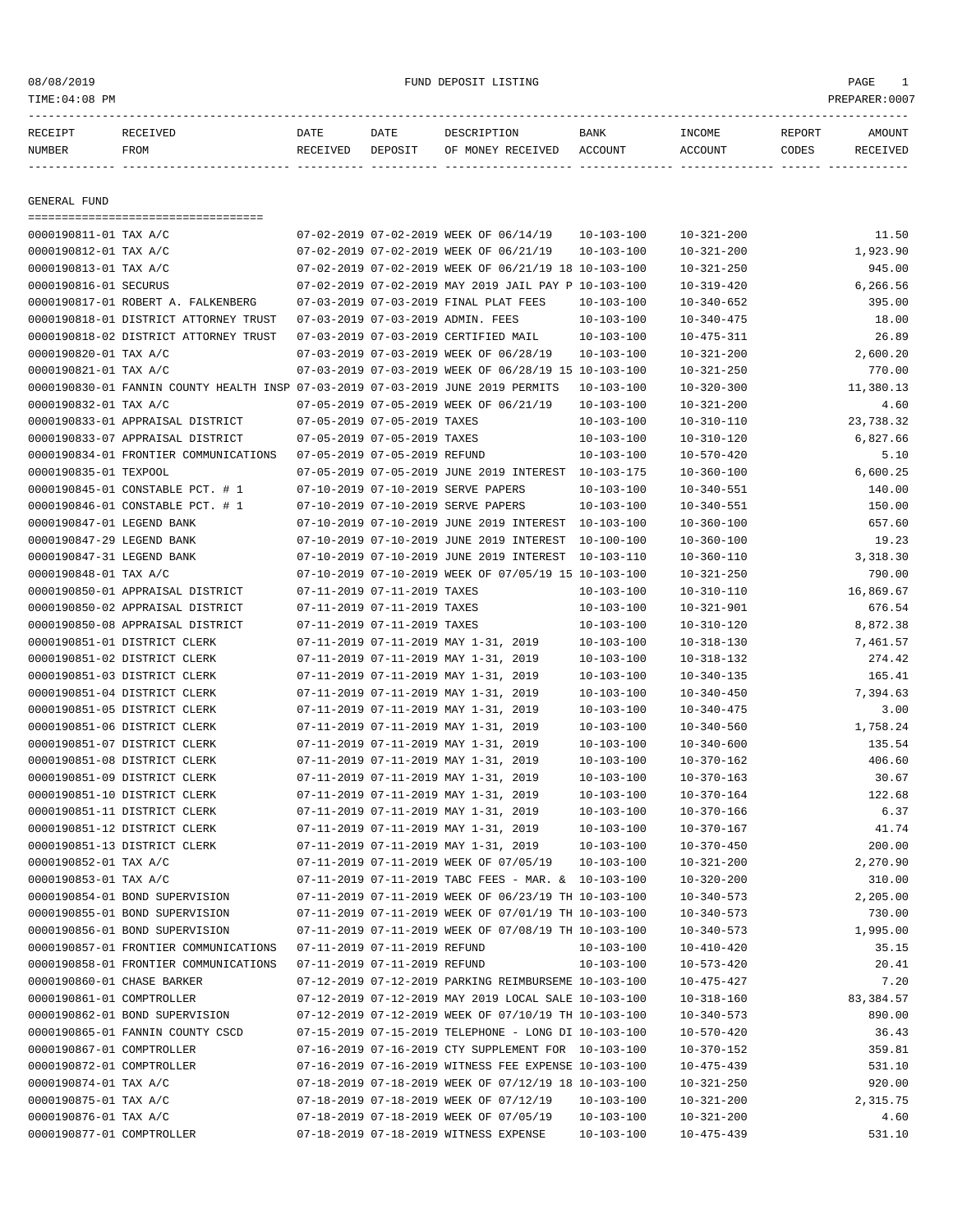#### 08/08/2019 FUND DEPOSIT LISTING PAGE 2

| RECEIPT | <b>RECEIVED</b> | DATE     | DATE    | DESCRIPTION       | <b>BANK</b> | <b>INCOME</b> | REPORT | AMOUNT   |
|---------|-----------------|----------|---------|-------------------|-------------|---------------|--------|----------|
| NUMBER  | FROM            | RECEIVED | DEPOSIT | OF MONEY RECEIVED | ACCOUNT     | ACCOUNT       | CODES  | RECEIVEL |
|         |                 |          |         |                   |             |               |        |          |

GENERAL FUND

|                             | =====================================                                                        |                             |                                                            |                  |                  |           |
|-----------------------------|----------------------------------------------------------------------------------------------|-----------------------------|------------------------------------------------------------|------------------|------------------|-----------|
|                             | 0000190878-01 MICHAEL WOODRUFF                                                               |                             | 07-18-2019 07-18-2019 PROCEEDS OF SALE OF 10-103-100       |                  | $10 - 370 - 432$ | 2,435.66  |
|                             | 0000190879-01 APPRAISAL DISTRICT                                                             | 07-18-2019 07-18-2019 TAXES |                                                            | $10 - 103 - 100$ | $10 - 310 - 110$ | 6,658.03  |
|                             | 0000190879-02 APPRAISAL DISTRICT                                                             | 07-18-2019 07-18-2019 TAXES |                                                            | $10 - 103 - 100$ | $10 - 321 - 901$ | 244.94    |
|                             | 0000190879-08 APPRAISAL DISTRICT                                                             | 07-18-2019 07-18-2019 TAXES |                                                            | $10 - 103 - 100$ | $10 - 310 - 120$ | 2,109.57  |
|                             | 0000190880-01 FANNIN COUNTY SHERIFF                                                          |                             | 07-18-2019 07-18-2019 BANK SERVICE FEES                    | 10-103-100       | $10 - 409 - 499$ | 135.00    |
|                             | 0000190881-01 DISTRICT ATTORNEY FEE ACC 07-18-2019 07-18-2019 BANK SERVICE FEES              |                             |                                                            | $10 - 103 - 100$ | $10 - 409 - 499$ | 265.00    |
| 0000190882-01 T.J.J.D.      |                                                                                              |                             | 07-18-2019 07-18-2019 BANK SERVICE FEES                    | $10 - 103 - 100$ | $10 - 409 - 499$ | 525.00    |
| 0000190888-01 COMPTROLLER   |                                                                                              |                             | 07-19-2019 07-19-2019 TAX ON MIXED DRINKS 10-103-100       |                  | $10 - 318 - 140$ | 2,488.37  |
| 0000190888-02 COMPTROLLER   |                                                                                              |                             | 07-19-2019 07-19-2019 MB SALES CNTY ALLOC 10-103-100       |                  | $10 - 318 - 140$ | 3,052.32  |
|                             | 0000190889-01 DISTRICT CLERK                                                                 |                             | 07-19-2019 07-19-2019 JUNE 1-31, 2019                      | $10 - 103 - 100$ | $10 - 318 - 130$ | 5,422.06  |
|                             | 0000190889-02 DISTRICT CLERK                                                                 |                             | 07-19-2019 07-19-2019 JUNE 1-31, 2019                      | $10 - 103 - 100$ | $10 - 318 - 132$ | 54.42     |
|                             | 0000190889-03 DISTRICT CLERK                                                                 |                             | 07-19-2019 07-19-2019 JUNE 1-31, 2019                      | $10 - 103 - 100$ | $10 - 340 - 135$ | 120.89    |
|                             | 0000190889-04 DISTRICT CLERK                                                                 |                             | 07-19-2019 07-19-2019 JUNE 1-31, 2019                      | $10 - 103 - 100$ | $10 - 340 - 450$ | 4,262.61  |
|                             | 0000190889-05 DISTRICT CLERK                                                                 |                             | 07-19-2019 07-19-2019 JUNE 1-31, 2019                      | $10 - 103 - 100$ | $10 - 340 - 560$ | 336.92    |
|                             | 0000190889-06 DISTRICT CLERK                                                                 |                             | 07-19-2019 07-19-2019 JUNE 1-31, 2019                      | $10 - 103 - 100$ | $10 - 340 - 600$ | 120.67    |
|                             | 0000190889-07 DISTRICT CLERK                                                                 |                             | 07-19-2019 07-19-2019 JUNE 1-31, 2019                      | $10 - 103 - 100$ | $10 - 370 - 162$ | 362.01    |
|                             | 0000190889-08 DISTRICT CLERK                                                                 |                             | 07-19-2019 07-19-2019 JUNE 1-31, 2019                      | $10 - 103 - 100$ | $10 - 370 - 163$ | 22.51     |
|                             | 0000190889-09 DISTRICT CLERK                                                                 |                             | 07-19-2019 07-19-2019 JUNE 1-31, 2019                      | $10 - 103 - 100$ | $10 - 370 - 164$ | 90.04     |
|                             | 0000190889-10 DISTRICT CLERK                                                                 |                             | 07-19-2019 07-19-2019 JUNE 1-31, 2019                      | $10 - 103 - 100$ | $10 - 370 - 166$ | 4.22      |
|                             | 0000190889-11 DISTRICT CLERK                                                                 |                             | 07-19-2019 07-19-2019 JUNE 1-31, 2019                      | $10 - 103 - 100$ | $10 - 370 - 167$ | 29.97     |
|                             | 0000190889-12 DISTRICT CLERK                                                                 |                             | 07-19-2019 07-19-2019 JUNE 1-31, 2019                      | $10 - 103 - 100$ | $10 - 370 - 450$ | 80.00     |
| 0000190890-01 FRONTIER      |                                                                                              |                             | 07-19-2019 07-19-2019 UTILITIES TELEPHONE 10-103-100       |                  | $10 - 518 - 420$ | 67.93     |
| 0000190890-02 FRONTIER      |                                                                                              |                             | 07-19-2019 07-19-2019 UTILITIES TELEPHONE 10-103-100       |                  | $10 - 518 - 420$ | 67.29     |
| 0000190890-03 FRONTIER      |                                                                                              |                             | 07-19-2019 07-19-2019 UTILITIES TELEPHONE 10-103-100       |                  | $10 - 518 - 420$ | 84.15     |
| 0000190890-04 FRONTIER      |                                                                                              |                             | 07-19-2019 07-19-2019 UTILITIES TELEPHONE 10-103-100       |                  | $10 - 518 - 420$ | 51.83     |
|                             | 0000190891-01 VISION MEDIA GROUP, INC. 07-19-2019 07-19-2019 JULY 2019 TOWER REN 10-103-100  |                             |                                                            |                  | $10 - 370 - 100$ | 200.00    |
|                             | 0000190892-01 OFFICE OF COURT                                                                |                             | 07-22-2019 07-22-2019 FY19 FORMULA GRANT 10-103-100        |                  | $10 - 330 - 437$ | 8,819.50  |
|                             | 0000190893-01 LASALLE CORRECTIONS VI, L 07-22-2019 07-22-2019 JULY - SEPT. 2019 O 10-103-100 |                             |                                                            |                  | $10 - 370 - 453$ | 5,398.25  |
|                             | 0000190898-01 HEALTH & HUMAN SERVICES                                                        |                             | 07-24-2019 07-24-2019 UTILITIES REIMBURSE 10-103-100       |                  | $10 - 370 - 147$ | 996.18    |
| 0000190899-01 TAX A/C       |                                                                                              |                             | 07-24-2019 07-24-2019 WEEK OF 07/19/19                     | 10-103-100       | $10 - 321 - 200$ | 1,949.35  |
| 0000190900-01 TAX A/C       |                                                                                              |                             | 07-24-2019 07-24-2019 WEEK OF 07/12/19                     | 10-103-100       | $10 - 321 - 200$ | 6.90      |
| 0000190902-01 TAX A/C       |                                                                                              |                             | 07-24-2019 07-24-2019 WEEK OF 07/19/19 20 10-103-100       |                  | $10 - 321 - 250$ | 1,000.00  |
|                             | 0000190904-01 APPRAISAL DISTRICT                                                             | 07-25-2019 07-25-2019 TAXES |                                                            | $10 - 103 - 100$ | $10 - 310 - 110$ | 11,798.38 |
|                             | 0000190904-07 APPRAISAL DISTRICT                                                             | 07-25-2019 07-25-2019 TAXES |                                                            | 10-103-100       | $10 - 310 - 120$ | 6,064.58  |
|                             | 0000190906-02 FANNINDEL I.S.D.                                                               |                             | 07-26-2019 07-26-2019 MAY 4, 2019 EARLY & 10-103-100       |                  | $10 - 340 - 484$ | 75.00     |
|                             | 0000190906-03 FANNINDEL I.S.D.                                                               |                             | 07-26-2019 07-26-2019 MAY 4, 2019 EARLY & 10-103-100       |                  | $10 - 404 - 430$ | 5.50      |
|                             | 0000190908-01 AMERICAN TOWER                                                                 |                             | 07-26-2019 07-26-2019 AUG. 2019 TOWER REN 10-103-100       |                  | $10 - 370 - 115$ | 1,064.61  |
| 0000190911-02 DODD CITY ISD |                                                                                              |                             | 07-29-2019 07-29-2019 MAY 4, 2019 - EARLY 10-103-100       |                  | $10 - 340 - 484$ | 75.00     |
| 0000190911-03 DODD CITY ISD |                                                                                              |                             | 07-29-2019 07-29-2019 MAY 4, 2019 - EARLY 10-103-100       |                  | $10 - 404 - 430$ | 5.50      |
|                             | 0000190912-02 CITY OF DODD CITY                                                              |                             | 07-29-2019 07-29-2019 MAY 4, 2019 - EARLY 10-103-100       |                  | $10 - 340 - 484$ | 75.00     |
|                             | 0000190912-03 CITY OF DODD CITY                                                              |                             | $07-29-2019$ $07-29-2019$ MAY 4, 2019 - EARLY $10-103-100$ |                  | $10 - 404 - 430$ | 5.50      |

FUND TOTAL 274,185.38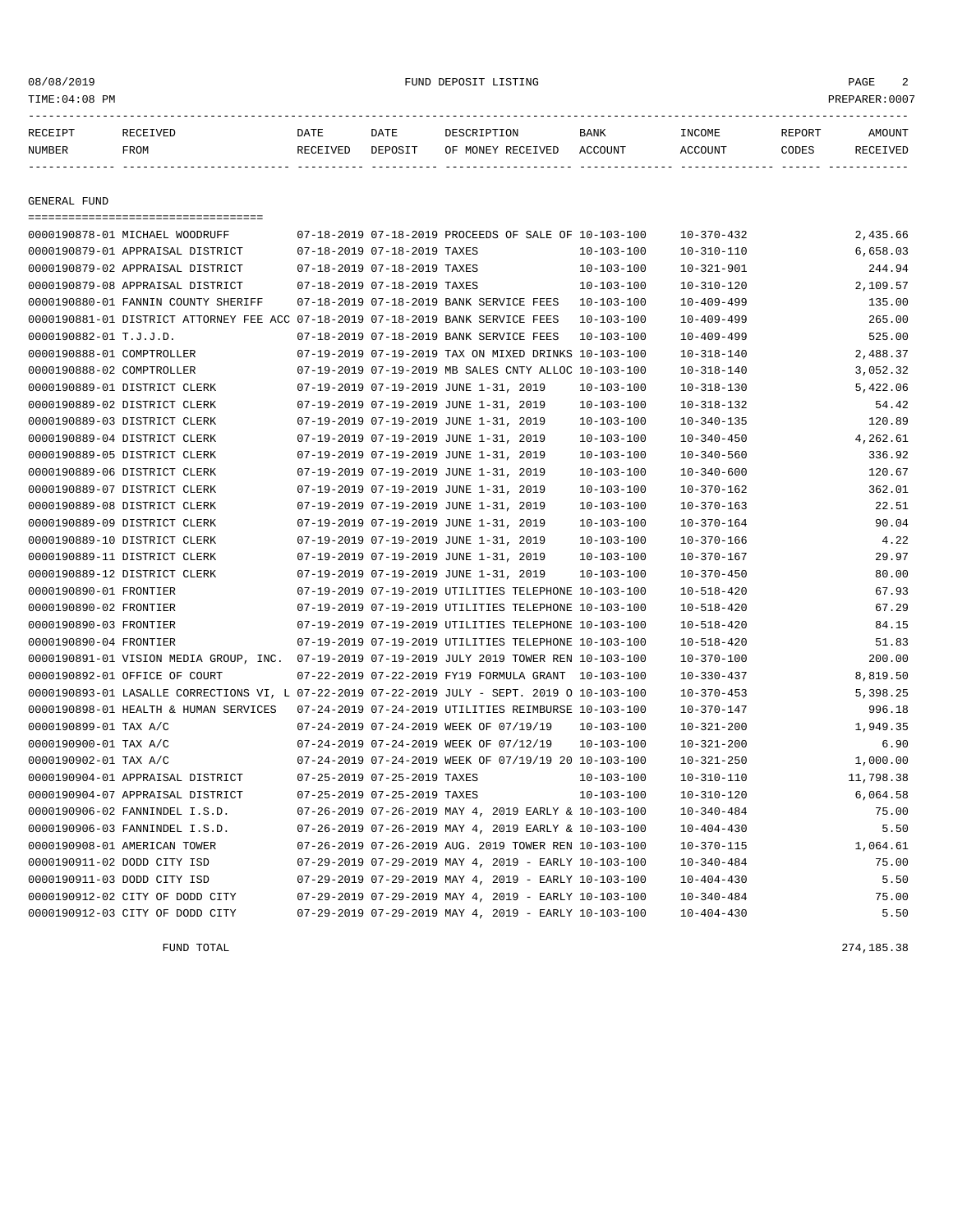TIME:04:08 PM PREPARER:0007

| RECEIPT | RECEIVED | DATE     | DATE    | DESCRIPTION       | <b>BANK</b> | INCOME         | REPORT | AMOUNT   |
|---------|----------|----------|---------|-------------------|-------------|----------------|--------|----------|
| NUMBER  | FROM     | RECEIVED | DEPOSIT | OF MONEY RECEIVED | ACCOUNT     | <b>ACCOUNT</b> | CODES  | RECEIVED |
|         |          |          |         |                   |             |                |        |          |
|         |          |          |         |                   |             |                |        |          |

COURTHOUSE SECURITY ===================================

| 0000190847-02 LEGEND BANK    | 07-10-2019 07-10-2019 JUNE 2019 INTEREST 11-103-100 |                  | $11 - 360 - 100$ | 24.51  |
|------------------------------|-----------------------------------------------------|------------------|------------------|--------|
| 0000190851-14 DISTRICT CLERK | 07-11-2019 07-11-2019 MAY 1-31, 2019                | $11 - 103 - 100$ | 11-340-650       | 244.56 |
| 0000190889-13 DISTRICT CLERK | 07-19-2019 07-19-2019 JUNE 1-31, 2019               | $11 - 103 - 100$ | $11 - 340 - 650$ | 168.99 |

FUND TOTAL 438.06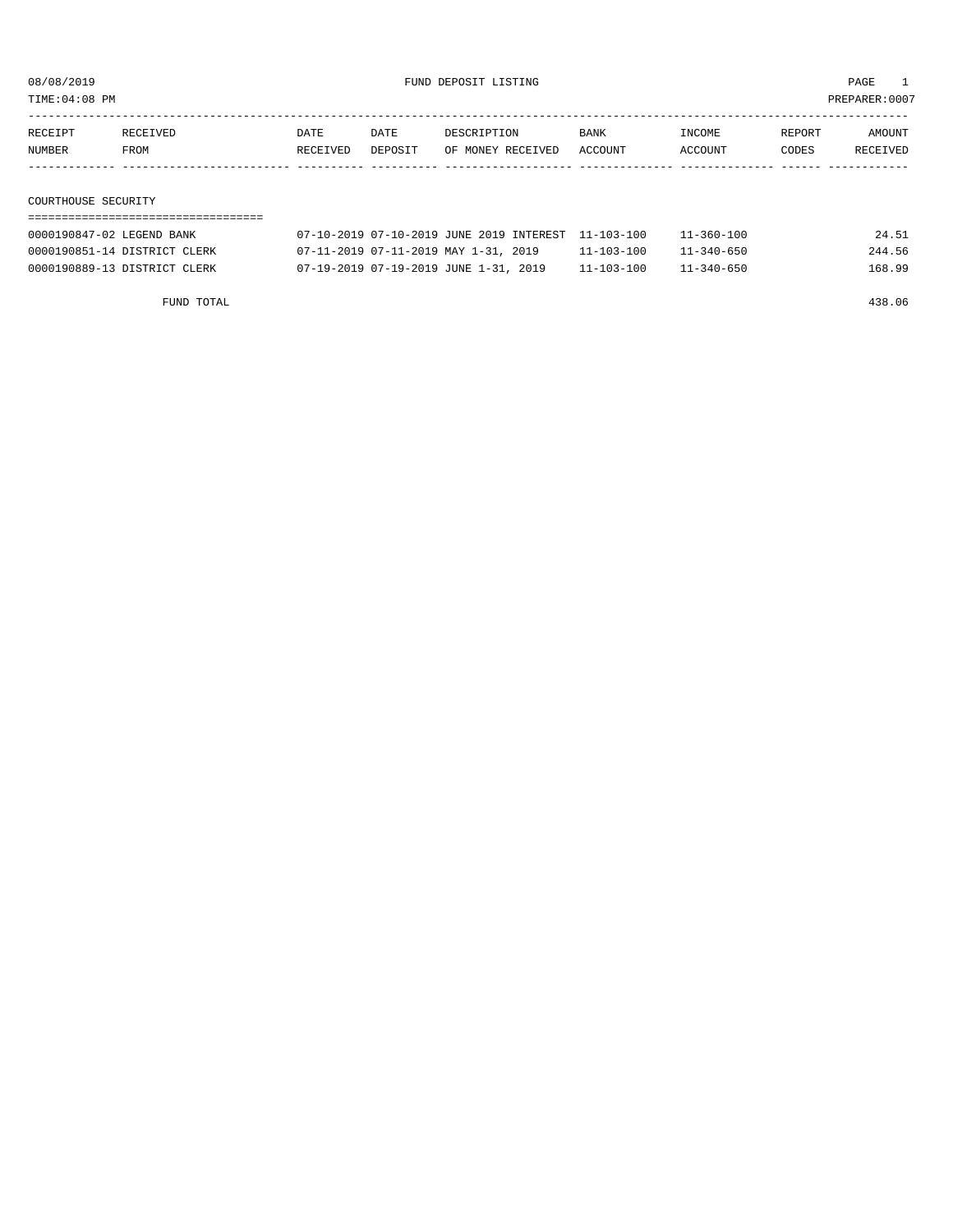TIME:04:08 PM PREPARER:0007

| RECEIPT | RECEIVED    | DATE     | DATE    | DESCRIPTION       | <b>BANK</b> | INCOME  | REPORT | AMOUNT          |
|---------|-------------|----------|---------|-------------------|-------------|---------|--------|-----------------|
| NUMBER  | <b>FROM</b> | RECEIVED | DEPOSIT | OF MONEY RECEIVED | . ACCOUNT   | ACCOUNT | CODES  | <b>RECEIVED</b> |
|         |             |          |         |                   |             |         |        |                 |

CO.CLK.VITAL STAT.FEE

===================================

| 0000190847-03 LEGEND BANK | 07-10-2019 07-10-2019 JUNE 2019 INTEREST 12-103-100 |  | 12-360-100 | 0.93 |
|---------------------------|-----------------------------------------------------|--|------------|------|
|                           |                                                     |  |            |      |

FUND TOTAL  $0.93$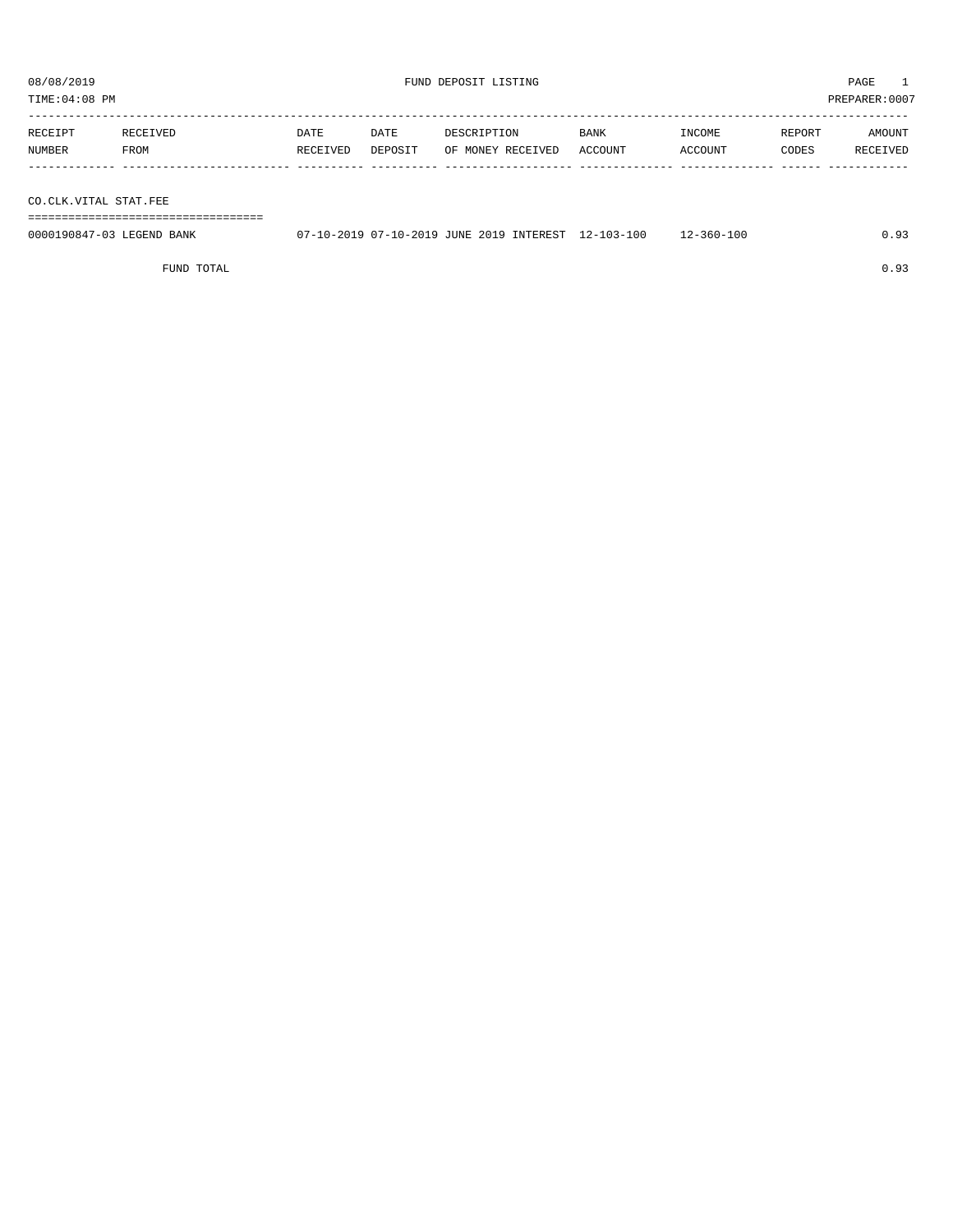#### 08/08/2019 FUND DEPOSIT LISTING PAGE 1

| RECEIPT               | RECEIVED | DATE     | DATE    | DESCRIPTION       | BANK    | INCOME  | REPORT | AMOUNT   |
|-----------------------|----------|----------|---------|-------------------|---------|---------|--------|----------|
| NUMBER                | FROM     | RECEIVED | DEPOSIT | OF MONEY RECEIVED | ACCOUNT | ACCOUNT | CODES  | RECEIVED |
|                       |          |          |         |                   |         |         |        |          |
|                       |          |          |         |                   |         |         |        |          |
| BAIL BONDS TRUST FUND |          |          |         |                   |         |         |        |          |

| ,,,,,,,,,,,,,,,,,,,,,,,,,,,,,,,,,,,,,, |                                 |  |                  |                  |        |
|----------------------------------------|---------------------------------|--|------------------|------------------|--------|
| 0000190807-01 DOC'S BAIL BONDS         | 07-02-2019 07-02-2019 BOND FEES |  | $13 - 103 - 113$ | $13 - 345 - 113$ | 45.00  |
| 0000190808-01 CARPENTER'S BAIL BONDS   | 07-02-2019 07-02-2019 BOND FEES |  | $13 - 103 - 113$ | $13 - 345 - 113$ | 90.00  |
| 0000190809-01 FANNIN COUNTY BAIL BONDS | 07-02-2019 07-02-2019 BOND FEES |  | $13 - 103 - 113$ | $13 - 345 - 113$ | 75.00  |
| 0000190810-01 DAN BAILEY               | 07-02-2019 07-02-2019 BOND FEES |  | $13 - 103 - 113$ | $13 - 345 - 113$ | 30.00  |
| 0000190839-01 DOC'S BAIL BONDS         | 07-08-2019 07-08-2019 BOND FEES |  | $13 - 103 - 113$ | $13 - 345 - 113$ | 75.00  |
| 0000190840-01 CARPENTER'S BAIL BONDS   | 07-08-2019 07-08-2019 BOND FEES |  | $13 - 103 - 113$ | $13 - 345 - 113$ | 90.00  |
| 0000190841-01 FANNIN COUNTY BAIL BONDS | 07-08-2019 07-08-2019 BOND FEES |  | $13 - 103 - 113$ | $13 - 345 - 113$ | 30.00  |
| 0000190868-01 DOC'S BAIL BONDS         | 07-16-2019 07-16-2019 BOND FEES |  | $13 - 103 - 113$ | $13 - 345 - 113$ | 180.00 |
| 0000190869-01 FANNIN COUNTY BAIL BONDS | 07-16-2019 07-16-2019 BOND FEES |  | $13 - 103 - 113$ | $13 - 345 - 113$ | 90.00  |
| 0000190870-01 CARPENTER'S BAIL BONDS   | 07-16-2019 07-16-2019 BOND FEES |  | $13 - 103 - 113$ | $13 - 345 - 113$ | 75.00  |
| 0000190914-01 FANNIN COUNTY BAIL BONDS | 07-31-2019 07-31-2019 BOND FEES |  | $13 - 103 - 113$ | $13 - 345 - 113$ | 135.00 |
| 0000190915-01 CARPENTER'S BAIL BONDS   | 07-31-2019 07-31-2019 BOND FEES |  | $13 - 103 - 113$ | $13 - 345 - 113$ | 150.00 |
| 0000190916-01 DOC'S BAIL BONDS         | 07-31-2019 07-31-2019 BOND FEES |  | $13 - 103 - 113$ | $13 - 345 - 113$ | 60.00  |

FUND TOTAL 1,125.00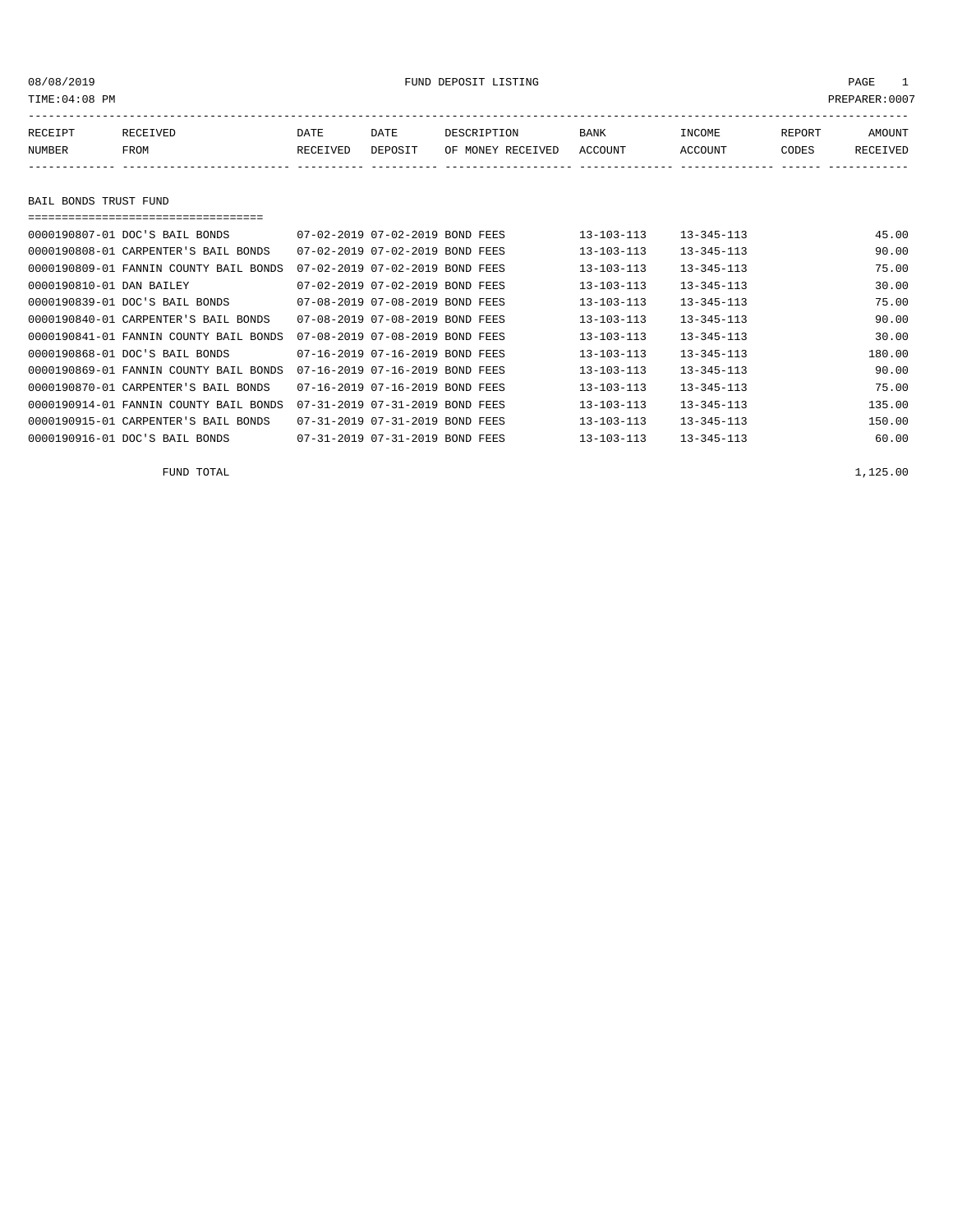| TIME: 04:08 PM         |          |          |         |                   |         |         | PREPARER:0007 |          |
|------------------------|----------|----------|---------|-------------------|---------|---------|---------------|----------|
| RECEIPT                | RECEIVED | DATE     | DATE    | DESCRIPTION       | BANK    | INCOME  | REPORT        | AMOUNT   |
| <b>NUMBER</b>          | FROM     | RECEIVED | DEPOSIT | OF MONEY RECEIVED | ACCOUNT | ACCOUNT | CODES         | RECEIVED |
|                        |          |          |         |                   |         |         |               |          |
| CO.CLERK RECORD MNGMT. |          |          |         |                   |         |         |               |          |
|                        |          |          |         |                   |         |         |               |          |

| 0000190847-04 LEGEND BANK | 07-10-2019 07-10-2019 JUNE 2019 INTEREST 18-103-100 |  | 18-360-100 | 11.57 |
|---------------------------|-----------------------------------------------------|--|------------|-------|
|                           |                                                     |  |            |       |

FUND TOTAL  $11.57$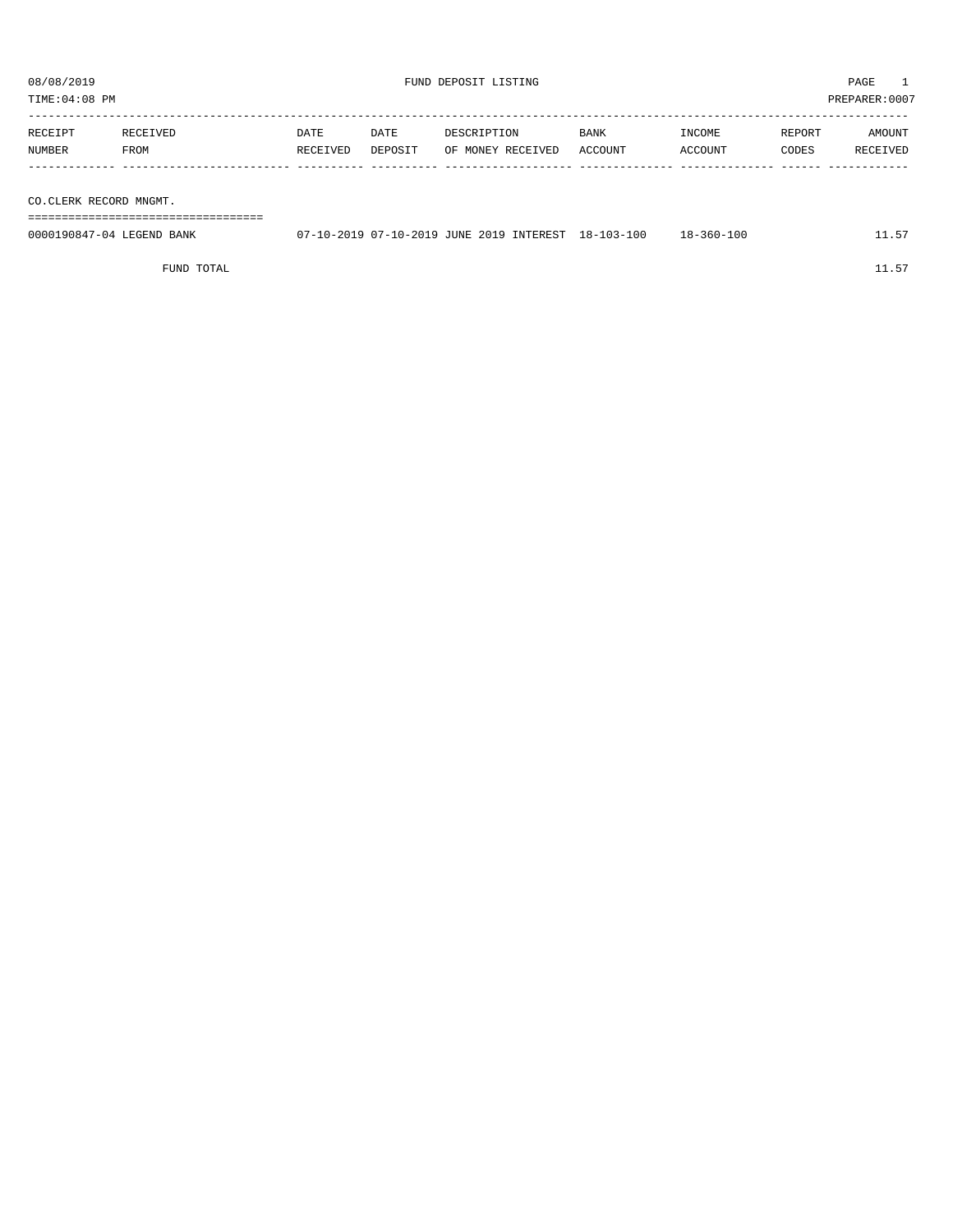08/08/2019 FUND DEPOSIT LISTING PAGE 1

| RECEIPT       | RECEIVED | DATE     | DATE    | DESCRIPTION       | <b>BANK</b> | INCOME         | REPORT | AMOUNT   |
|---------------|----------|----------|---------|-------------------|-------------|----------------|--------|----------|
| <b>NUMBER</b> | FROM     | RECEIVED | DEPOSIT | OF MONEY RECEIVED | ACCOUNT     | <b>ACCOUNT</b> | CODES  | RECEIVED |
|               |          |          |         |                   |             |                |        |          |

DIST.CLK.RECORDS MNGMT.

| 0000190847-05 LEGEND BANK    | 07-10-2019 07-10-2019 JUNE 2019 INTEREST 19-103-100 |                  | 19-360-100       | 2.92   |
|------------------------------|-----------------------------------------------------|------------------|------------------|--------|
| 0000190851-15 DISTRICT CLERK | 07-11-2019 07-11-2019 MAY 1-31, 2019                | $19 - 103 - 100$ | $19 - 370 - 136$ | 279.38 |
| 0000190889-14 DISTRICT CLERK | 07-19-2019 07-19-2019 JUNE 1-31, 2019               | $19 - 103 - 100$ | $19 - 370 - 136$ | 189.06 |

FUND TOTAL 471.36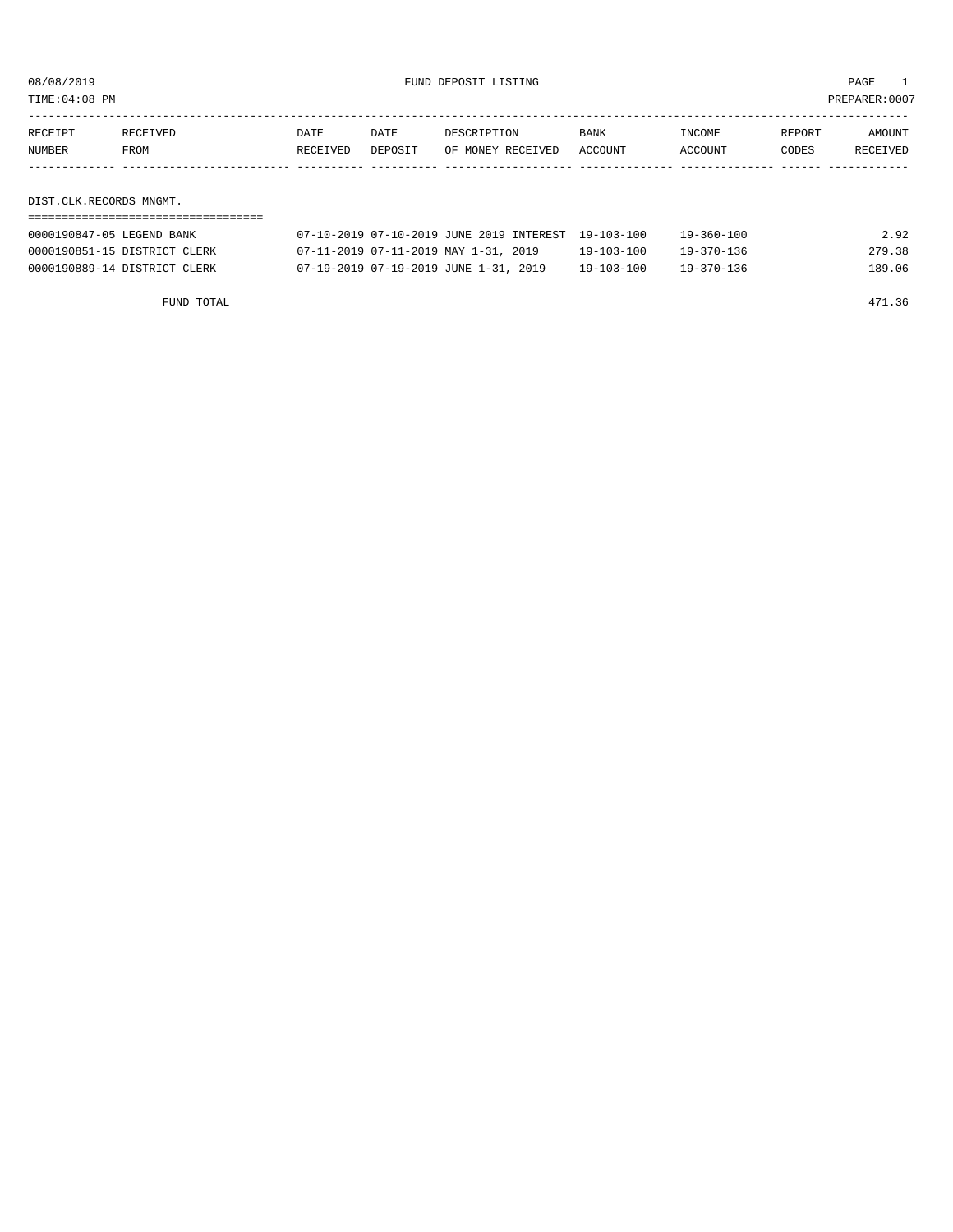08/08/2019 FUND DEPOSIT LISTING PAGE 1

| RECEIPT | RECEIVED | DATE     | DATE    | DESCRIPTION       | <b>BANK</b> | INCOME  | REPORT | <b>AMOUNT</b> |
|---------|----------|----------|---------|-------------------|-------------|---------|--------|---------------|
| NUMBER  | FROM     | RECEIVED | DEPOSIT | OF MONEY RECEIVED | ACCOUNT     | ACCOUNT | CODES  | RECEIVED      |
|         |          |          |         |                   |             |         |        |               |
|         |          |          |         |                   |             |         |        |               |

COUNTY OFFICES REC.MNGMT. ===================================

| 0000190847-06 LEGEND BANK    | 07-10-2019 07-10-2019 JUNE 2019 INTEREST 20-103-100 |                  | $20 - 360 - 100$ | 10.95  |
|------------------------------|-----------------------------------------------------|------------------|------------------|--------|
| 0000190851-16 DISTRICT CLERK | 07-11-2019 07-11-2019 MAY 1-31, 2019                | $20 - 103 - 100$ | $20 - 370 - 135$ | 496.56 |
| 0000190889-15 DISTRICT CLERK | 07-19-2019 07-19-2019 JUNE 1-31, 2019               | $20 - 103 - 100$ | $20 - 370 - 135$ | 326.96 |

FUND TOTAL 834.47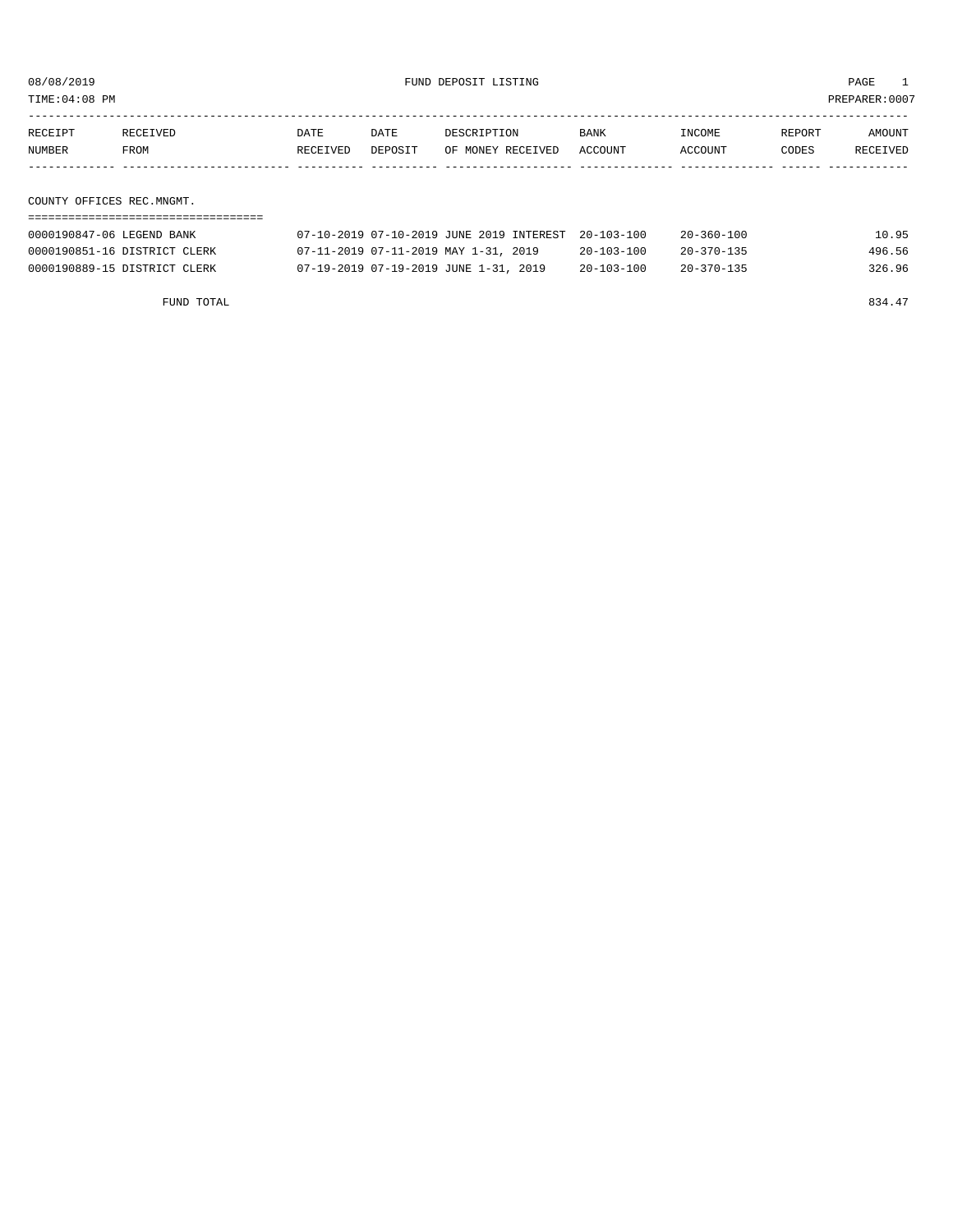08/08/2019 FUND DEPOSIT LISTING PAGE 1

| RECEIPT | RECEIVED | DATE            | DATE    | DESCRIPTION          | <b>BANK</b>    | INCOME  | REPORT       | AMOUNT   |
|---------|----------|-----------------|---------|----------------------|----------------|---------|--------------|----------|
| NUMBER  | FROM     | <b>RECEIVED</b> | DEPOSIT | RECEIVED<br>OF MONEY | <b>ACCOUNT</b> | ACCOUNT | <b>TODES</b> | RECEIVED |
|         |          |                 |         |                      |                |         |              |          |

FANNIN CO. R & B #1 FUND

| ====================================== |                                                      |                  |                  |          |
|----------------------------------------|------------------------------------------------------|------------------|------------------|----------|
| 0000190811-02 TAX A/C                  | 07-02-2019 07-02-2019 WEEK OF 06/14/19               | $21 - 103 - 100$ | $21 - 321 - 300$ | 10.19    |
| 0000190812-02 TAX A/C                  | 07-02-2019 07-02-2019 WEEK OF 06/21/19               | $21 - 103 - 100$ | $21 - 321 - 300$ | 1,173.89 |
| 0000190820-02 TAX A/C                  | 07-03-2019 07-03-2019 WEEK OF 06/28/19               | $21 - 103 - 100$ | $21 - 321 - 300$ | 1,630.40 |
| 0000190832-02 TAX A/C                  | 07-05-2019 07-05-2019 WEEK OF 06/21/19               | $21 - 103 - 100$ | $21 - 321 - 300$ | 4.08     |
| 0000190833-03 APPRAISAL DISTRICT       | 07-05-2019 07-05-2019 TAXES                          | $21 - 103 - 100$ | $21 - 310 - 110$ | 1,437.30 |
| 0000190833-09 APPRAISAL DISTRICT       | 07-05-2019 07-05-2019 TAXES                          | $21 - 103 - 100$ | $21 - 310 - 120$ | 413.40   |
| 0000190835-02 TEXPOOL                  | 07-05-2019 07-05-2019 JUNE 2019 INTEREST             | 21-103-175       | $21 - 360 - 100$ | 35.28    |
| 0000190837-01 DANA S.KERR              | 07-08-2019 07-08-2019 CULVERT                        | $21 - 103 - 100$ | $21 - 370 - 145$ | 334.80   |
| 0000190847-07 LEGEND BANK              | 07-10-2019 07-10-2019 JUNE 2019 INTEREST             | 21-103-100       | $21 - 360 - 100$ | 32.44    |
| 0000190849-01 DEBBIE HARRISON          | 07-10-2019 07-10-2019 TIN HORN                       | $21 - 103 - 100$ | $21 - 370 - 145$ | 1,130.40 |
| 0000190850-04 APPRAISAL DISTRICT       | 07-11-2019 07-11-2019 TAXES                          | $21 - 103 - 100$ | $21 - 310 - 110$ | 1,021.42 |
| 0000190850-10 APPRAISAL DISTRICT       | 07-11-2019 07-11-2019 TAXES                          | $21 - 103 - 100$ | $21 - 310 - 120$ | 537.20   |
| 0000190851-19 DISTRICT CLERK           | 07-11-2019 07-11-2019 MAY 1-31, 2019                 | $21 - 103 - 100$ | $21 - 350 - 450$ | 1,359.06 |
| 0000190852-02 TAX A/C                  | 07-11-2019 07-11-2019 WEEK OF 07/05/19               | $21 - 103 - 100$ | $21 - 321 - 300$ | 1,550.92 |
| 0000190861-02 COMPTROLLER              | 07-12-2019 07-12-2019 MAY 2019 LOCAL SALE 21-103-100 |                  | $21 - 318 - 160$ | 4,793.12 |
| 0000190863-01 GEORGE AGOKI OMENGE      | 07-15-2019 07-15-2019 CULVERT                        | $21 - 103 - 100$ | $21 - 370 - 145$ | 224.10   |
| 0000190873-01 CLARENCE HINSON          | 07-18-2019 07-18-2019 CULVERT                        | $21 - 103 - 100$ | $21 - 370 - 145$ | 224.10   |
| 0000190875-02 TAX A/C                  | 07-18-2019 07-18-2019 WEEK OF 07/12/19               | $21 - 103 - 100$ | $21 - 321 - 300$ | 1,430.68 |
| 0000190876-02 TAX A/C                  | 07-18-2019 07-18-2019 WEEK OF 07/05/19               | $21 - 103 - 100$ | $21 - 321 - 300$ | 4.08     |
| 0000190879-04 APPRAISAL DISTRICT       | 07-18-2019 07-18-2019 TAXES                          | $21 - 103 - 100$ | $21 - 310 - 110$ | 403.13   |
| 0000190879-10 APPRAISAL DISTRICT       | 07-18-2019 07-18-2019 TAXES                          | $21 - 103 - 100$ | $21 - 310 - 120$ | 127.73   |
| 0000190889-18 DISTRICT CLERK           | 07-19-2019 07-19-2019 JUNE 1-31, 2019                | $21 - 103 - 100$ | $21 - 350 - 450$ | 823.09   |
| 0000190896-01 CAREY STEVENS            | 07-24-2019 07-24-2019 CULVERT & ROCK                 | $21 - 103 - 100$ | 21-370-145       | 534.80   |
| 0000190897-01 GARY HASS                | 07-24-2019 07-24-2019 CULVERT                        | $21 - 103 - 100$ | $21 - 370 - 145$ | 279.80   |
| 0000190899-02 TAX A/C                  | 07-24-2019 07-24-2019 WEEK OF 07/19/19               | $21 - 103 - 100$ | $21 - 321 - 300$ | 1,263.56 |
| 0000190900-02 TAX A/C                  | 07-24-2019 07-24-2019 WEEK OF 07/12/19               | $21 - 103 - 100$ | $21 - 321 - 300$ | 6.12     |
| 0000190901-01 TAX A/C                  | 07-24-2019 07-24-2019 WEEK OF 06/28/19               | 21-103-100       | $21 - 321 - 300$ | 55.15    |
| 0000190904-03 APPRAISAL DISTRICT       | 07-25-2019 07-25-2019 TAXES                          | $21 - 103 - 100$ | $21 - 310 - 110$ | 714.36   |
| 0000190904-09 APPRAISAL DISTRICT       | 07-25-2019 07-25-2019 TAXES                          | $21 - 103 - 100$ | $21 - 310 - 120$ | 367.20   |

FUND TOTAL 21,921.80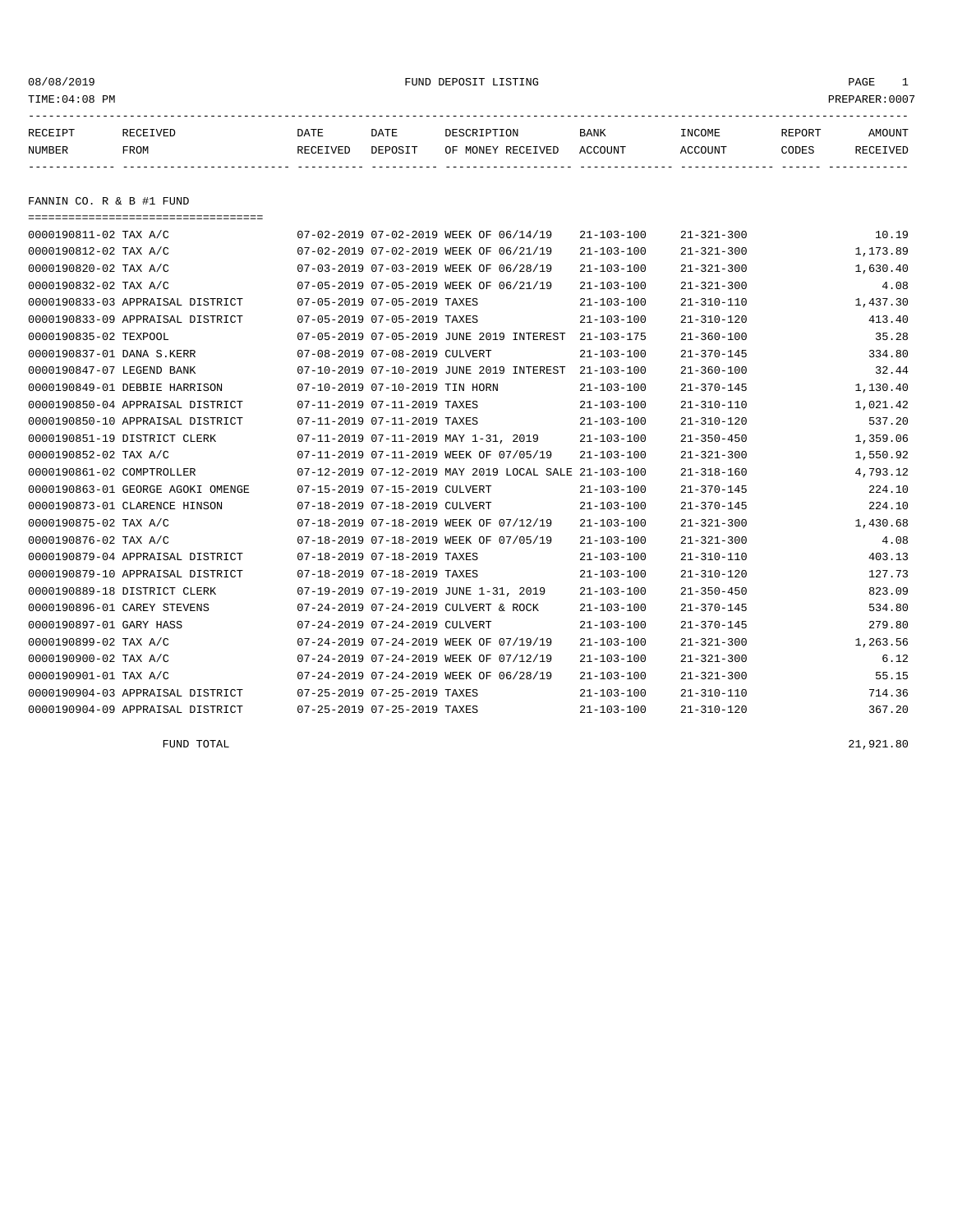08/08/2019 FUND DEPOSIT LISTING PAGE 1

| RECEIPT | RECEIVED | DATE     | DATE    | DESCRIPTION               | BANK | <b>TNCOME</b> | REPORT | AMOUNT   |
|---------|----------|----------|---------|---------------------------|------|---------------|--------|----------|
| NUMBER  | FROM     | RECEIVED | DEPOSIT | OF MONEY RECEIVED ACCOUNT |      | ACCOUNT       | CODES  | RECEIVED |
|         |          |          |         |                           |      |               |        |          |

FANNIN CO. R & B #2 FUND

| =====================================  |                                |                                                      |                  |                  |          |
|----------------------------------------|--------------------------------|------------------------------------------------------|------------------|------------------|----------|
| $0000190811 - 03$ TAX A/C              |                                | 07-02-2019 07-02-2019 WEEK OF 06/14/19               | $22 - 103 - 100$ | $22 - 321 - 300$ | 11.87    |
| 0000190812-03 TAX A/C                  |                                | 07-02-2019 07-02-2019 WEEK OF 06/21/19               | $22 - 103 - 100$ | $22 - 321 - 300$ | 1,367.42 |
| 0000190820-03 TAX A/C                  |                                | 07-03-2019 07-03-2019 WEEK OF 06/28/19               | $22 - 103 - 100$ | $22 - 321 - 300$ | 1,899.20 |
| 0000190832-03 TAX A/C                  |                                | 07-05-2019 07-05-2019 WEEK OF 06/21/19               | $22 - 103 - 100$ | $22 - 321 - 300$ | 4.75     |
| 0000190833-04 APPRAISAL DISTRICT       | 07-05-2019 07-05-2019 TAXES    |                                                      | $22 - 103 - 100$ | $22 - 310 - 110$ | 1,674.26 |
| 0000190833-10 APPRAISAL DISTRICT       | 07-05-2019 07-05-2019 TAXES    |                                                      | $22 - 103 - 100$ | $22 - 310 - 120$ | 481.55   |
| 0000190835-03 TEXPOOL                  |                                | 07-05-2019 07-05-2019 JUNE 2019 INTEREST             | 22-103-175       | $22 - 360 - 100$ | 504.66   |
| 0000190842-01 EDDIE LYNN KINCADE       | 07-09-2019 07-09-2019 TIN HORN |                                                      | $22 - 103 - 100$ | $22 - 370 - 145$ | 279.90   |
| 0000190843-01 JIM DENISON              | 07-09-2019 07-09-2019 CULVERT  |                                                      | $22 - 103 - 100$ | $22 - 370 - 145$ | 149.40   |
| 0000190847-08 LEGEND BANK              |                                | 07-10-2019 07-10-2019 JUNE 2019 INTEREST             | 22-103-100       | $22 - 360 - 100$ | 81.26    |
| 0000190850-05 APPRAISAL DISTRICT       | 07-11-2019 07-11-2019 TAXES    |                                                      | $22 - 103 - 100$ | $22 - 310 - 110$ | 1,189.82 |
| 0000190850-11 APPRAISAL DISTRICT       | 07-11-2019 07-11-2019 TAXES    |                                                      | $22 - 103 - 100$ | $22 - 310 - 120$ | 625.77   |
| 0000190851-20 DISTRICT CLERK           |                                | 07-11-2019 07-11-2019 MAY 1-31, 2019                 | $22 - 103 - 100$ | $22 - 350 - 450$ | 1,583.13 |
| 0000190852-03 TAX A/C                  |                                | 07-11-2019 07-11-2019 WEEK OF 07/05/19               | $22 - 103 - 100$ | $22 - 321 - 300$ | 1,806.61 |
| 0000190861-03 COMPTROLLER              |                                | 07-12-2019 07-12-2019 MAY 2019 LOCAL SALE 22-103-100 |                  | $22 - 318 - 160$ | 5,583.35 |
| 0000190864-01 NEW PHOENIX METALS, LTD. |                                | 07-15-2019 07-15-2019 SALE OF RECYCLE OF             | $22 - 103 - 100$ | $22 - 370 - 130$ | 504.00   |
| 0000190875-03 TAX A/C                  |                                | 07-18-2019 07-18-2019 WEEK OF 07/12/19               | $22 - 103 - 100$ | $22 - 321 - 300$ | 1,666.55 |
| 0000190876-03 TAX A/C                  |                                | 07-18-2019 07-18-2019 WEEK OF 07/05/19               | $22 - 103 - 100$ | $22 - 321 - 300$ | 4.75     |
| 0000190879-05 APPRAISAL DISTRICT       | 07-18-2019 07-18-2019 TAXES    |                                                      | $22 - 103 - 100$ | $22 - 310 - 110$ | 469.59   |
| 0000190879-11 APPRAISAL DISTRICT       | 07-18-2019 07-18-2019 TAXES    |                                                      | $22 - 103 - 100$ | $22 - 310 - 120$ | 148.79   |
| 0000190889-19 DISTRICT CLERK           |                                | 07-19-2019 07-19-2019 JUNE 1-31, 2019                | $22 - 103 - 100$ | $22 - 350 - 450$ | 958.79   |
| 0000190894-01 JULIO M. GARCIA          | 07-23-2019 07-23-2019 CULVERT  |                                                      | $22 - 103 - 100$ | $22 - 370 - 145$ | 334.80   |
| 0000190895-01 KEVIN BURK               | 07-23-2019 07-23-2019 CULVERT  |                                                      | $22 - 103 - 100$ | $22 - 370 - 145$ | 298.80   |
| 0000190899-03 TAX A/C                  |                                | 07-24-2019 07-24-2019 WEEK OF 07/19/19               | $22 - 103 - 100$ | $22 - 321 - 300$ | 1,471.88 |
| 0000190900-03 TAX A/C                  |                                | 07-24-2019 07-24-2019 WEEK OF 07/12/19               | $22 - 103 - 100$ | $22 - 321 - 300$ | 7.12     |
| 0000190901-02 TAX A/C                  |                                | 07-24-2019 07-24-2019 WEEK OF 06/28/19               | $22 - 103 - 100$ | $22 - 321 - 300$ | 64.24    |
| 0000190904-04 APPRAISAL DISTRICT       | 07-25-2019 07-25-2019 TAXES    |                                                      | $22 - 103 - 100$ | $22 - 310 - 110$ | 832.14   |
| 0000190904-10 APPRAISAL DISTRICT       | 07-25-2019 07-25-2019 TAXES    |                                                      | $22 - 103 - 100$ | $22 - 310 - 120$ | 427.74   |

FUND TOTAL 24,432.14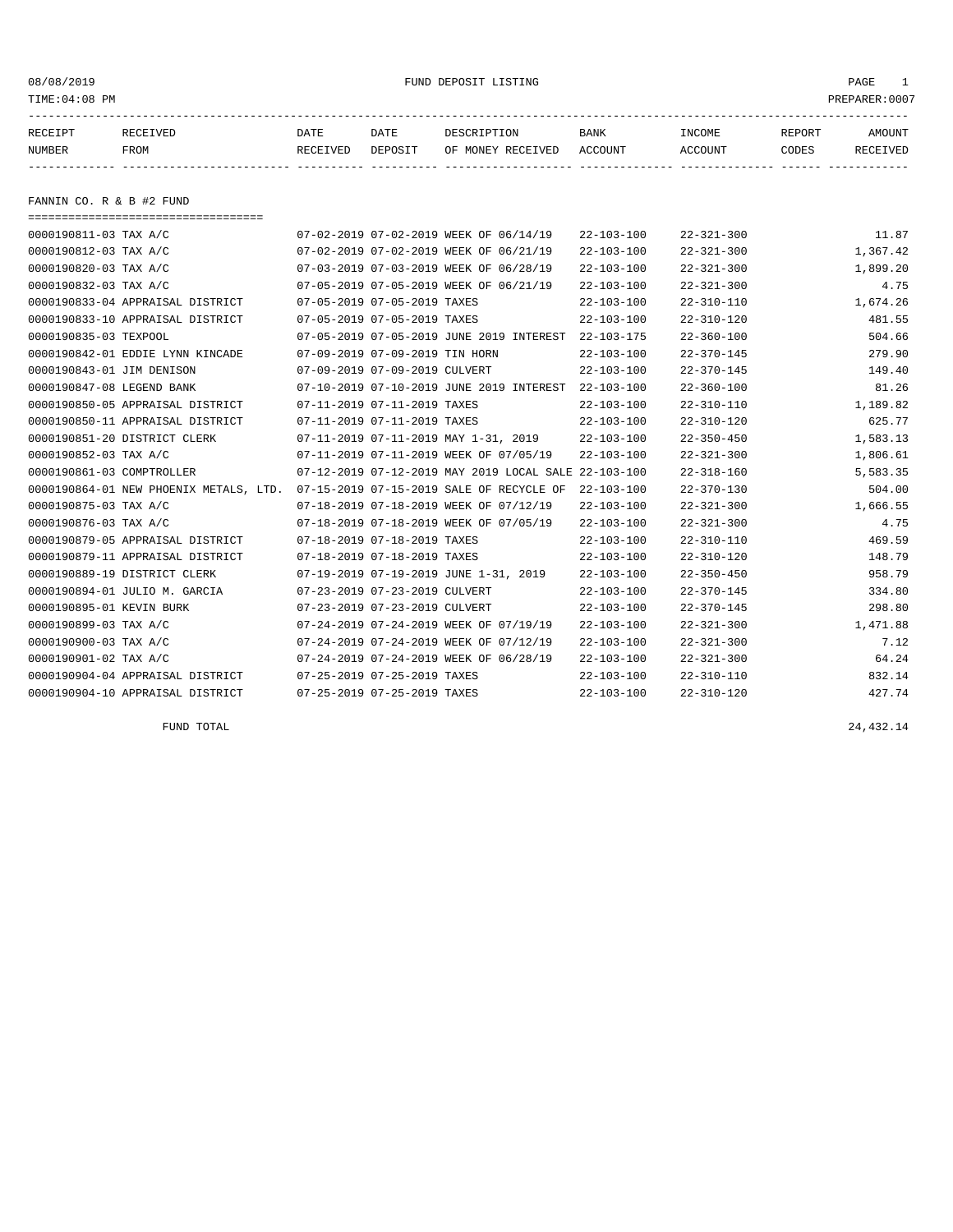#### 08/08/2019 FUND DEPOSIT LISTING PAGE 1

| RECEIPT | <b>RECEIVED</b> | DATE     | DATE    | DESCRIPTION       | <b>BANK</b> | <b>TNCOME</b> | REPORT | AMOUNT          |
|---------|-----------------|----------|---------|-------------------|-------------|---------------|--------|-----------------|
| NUMBER  | <b>FROM</b>     | RECEIVED | DEPOSIT | OF MONEY RECEIVED | ACCOUNT     | ACCOUNT       | CODES  | <b>RECEIVED</b> |
|         |                 |          |         |                   |             |               |        |                 |

FANNIN CO. R & B #3 FUND

| ===================================== |                               |                                                      |                  |                  |          |
|---------------------------------------|-------------------------------|------------------------------------------------------|------------------|------------------|----------|
| 0000190811-04 TAX A/C                 |                               | 07-02-2019 07-02-2019 WEEK OF 06/14/19               | $23 - 103 - 100$ | $23 - 321 - 300$ | 17.80    |
| 0000190812-04 TAX A/C                 |                               | 07-02-2019 07-02-2019 WEEK OF 06/21/19               | $23 - 103 - 100$ | $23 - 321 - 300$ | 2,051.14 |
| 0000190814-01 MARSHAL UNDERWOOD       | 07-02-2019 07-02-2019 CULVERT |                                                      | $23 - 103 - 100$ | $23 - 370 - 145$ | 375.00   |
| 0000190820-04 TAX A/C                 |                               | 07-03-2019 07-03-2019 WEEK OF 06/28/19               | $23 - 103 - 100$ | $23 - 321 - 300$ | 2,848.80 |
| 0000190832-04 TAX A/C                 |                               | 07-05-2019 07-05-2019 WEEK OF 06/21/19               | $23 - 103 - 100$ | $23 - 321 - 300$ | 7.12     |
| 0000190833-05 APPRAISAL DISTRICT      | 07-05-2019 07-05-2019 TAXES   |                                                      | $23 - 103 - 100$ | $23 - 310 - 110$ | 2,511.39 |
| 0000190833-11 APPRAISAL DISTRICT      | 07-05-2019 07-05-2019 TAXES   |                                                      | $23 - 103 - 100$ | $23 - 310 - 120$ | 722.33   |
| 0000190835-04 TEXPOOL                 |                               | 07-05-2019 07-05-2019 JUNE 2019 INTEREST             | $23 - 103 - 175$ | $23 - 360 - 100$ | 423.32   |
| 0000190847-09 LEGEND BANK             |                               | 07-10-2019 07-10-2019 JUNE 2019 INTEREST             | $23 - 103 - 100$ | $23 - 360 - 100$ | 117.04   |
| 0000190850-06 APPRAISAL DISTRICT      | 07-11-2019 07-11-2019 TAXES   |                                                      | $23 - 103 - 100$ | $23 - 310 - 110$ | 1,784.72 |
| 0000190850-12 APPRAISAL DISTRICT      | 07-11-2019 07-11-2019 TAXES   |                                                      | $23 - 103 - 100$ | $23 - 310 - 120$ | 938.65   |
| 0000190851-21 DISTRICT CLERK          |                               | 07-11-2019 07-11-2019 MAY 1-31, 2019                 | $23 - 103 - 100$ | $23 - 350 - 450$ | 2,374.70 |
| 0000190852-04 TAX A/C                 |                               | 07-11-2019 07-11-2019 WEEK OF 07/05/19               | $23 - 103 - 100$ | $23 - 321 - 300$ | 2,709.92 |
| 0000190859-01 CITY OF HONEY GROVE     | 07-11-2019 07-11-2019 FUEL    |                                                      | $23 - 103 - 100$ | $23 - 370 - 145$ | 122.75   |
| 0000190859-02 CITY OF HONEY GROVE     | 07-11-2019 07-11-2019 CULVERT |                                                      | $23 - 103 - 100$ | $23 - 370 - 145$ | 423.20   |
| 0000190861-04 COMPTROLLER             |                               | 07-12-2019 07-12-2019 MAY 2019 LOCAL SALE 23-103-100 |                  | $23 - 318 - 160$ | 8,375.02 |
| 0000190875-04 TAX A/C                 |                               | 07-18-2019 07-18-2019 WEEK OF 07/12/19               | $23 - 103 - 100$ | $23 - 321 - 300$ | 2,499.82 |
| 0000190876-04 TAX A/C                 |                               | 07-18-2019 07-18-2019 WEEK OF 07/05/19               | $23 - 103 - 100$ | $23 - 321 - 300$ | 7.12     |
| 0000190879-06 APPRAISAL DISTRICT      | 07-18-2019 07-18-2019 TAXES   |                                                      | $23 - 103 - 100$ | $23 - 310 - 110$ | 704.39   |
| 0000190879-12 APPRAISAL DISTRICT      | 07-18-2019 07-18-2019 TAXES   |                                                      | $23 - 103 - 100$ | $23 - 310 - 120$ | 223.18   |
| 0000190889-20 DISTRICT CLERK          |                               | 07-19-2019 07-19-2019 JUNE 1-31, 2019                | $23 - 103 - 100$ | $23 - 350 - 450$ | 1,438.17 |
| 0000190899-04 TAX A/C                 |                               | 07-24-2019 07-24-2019 WEEK OF 07/19/19               | $23 - 103 - 100$ | $23 - 321 - 300$ | 2,207.82 |
| 0000190900-04 TAX A/C                 |                               | 07-24-2019 07-24-2019 WEEK OF 07/12/19               | $23 - 103 - 100$ | $23 - 321 - 300$ | 10.68    |
| 0000190901-03 TAX A/C                 |                               | 07-24-2019 07-24-2019 WEEK OF 06/28/19               | $23 - 103 - 100$ | $23 - 321 - 300$ | 96.36    |
| 0000190904-05 APPRAISAL DISTRICT      | 07-25-2019 07-25-2019 TAXES   |                                                      | $23 - 103 - 100$ | $23 - 310 - 110$ | 1,248.21 |
| 0000190904-11 APPRAISAL DISTRICT      | 07-25-2019 07-25-2019 TAXES   |                                                      | $23 - 103 - 100$ | $23 - 310 - 120$ | 641.60   |

FUND TOTAL 34,880.25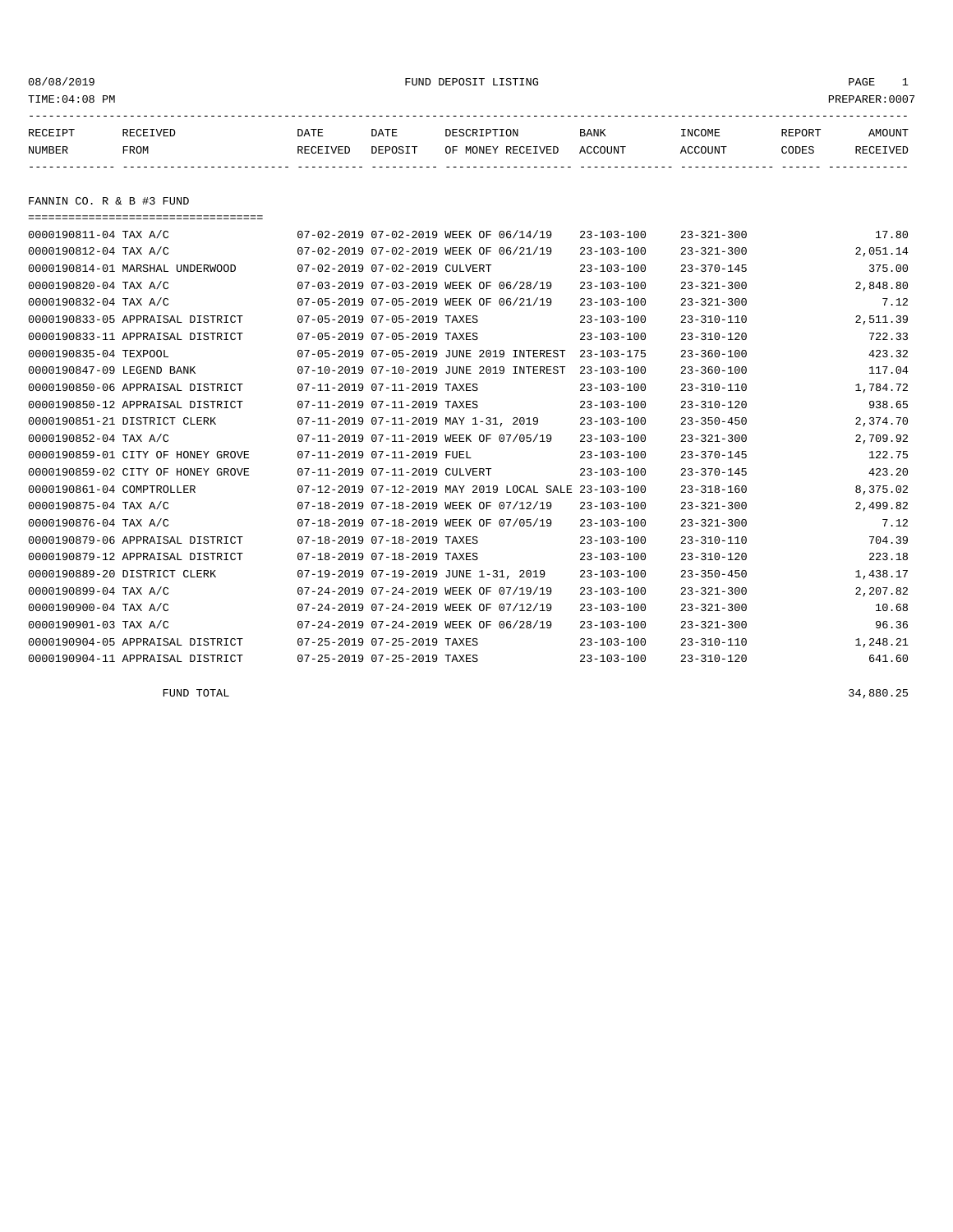08/08/2019 FUND DEPOSIT LISTING PAGE 1

| RECEIPT | <b>RECEIVED</b> | DATE     | DATE    | DESCRIPTION          | <b>BANK</b>    | INCOME  | <b>REPORT</b> | AMOUNT          |
|---------|-----------------|----------|---------|----------------------|----------------|---------|---------------|-----------------|
| NUMBER  | FROM            | RECEIVED | DEPOSIT | RECEIVED<br>OF MONEY | <b>ACCOUNT</b> | ACCOUNT | CODES         | <b>RECEIVED</b> |
|         |                 |          |         |                      |                |         |               |                 |

FANNIN CO. R & B #4 FUND

| ===================================== |                             |                                           |                  |                  |          |
|---------------------------------------|-----------------------------|-------------------------------------------|------------------|------------------|----------|
| 0000190811-05 TAX A/C                 |                             | 07-02-2019 07-02-2019 WEEK OF 06/14/19    | $24 - 103 - 100$ | $24 - 321 - 300$ | 10.14    |
| 0000190812-05 TAX A/C                 |                             | 07-02-2019 07-02-2019 WEEK OF 06/21/19    | $24 - 103 - 100$ | $24 - 321 - 300$ | 1,167.55 |
| 0000190820-05 TAX A/C                 |                             | 07-03-2019 07-03-2019 WEEK OF 06/28/19    | $24 - 103 - 100$ | $24 - 321 - 300$ | 1,621.60 |
| 0000190832-05 TAX A/C                 |                             | 07-05-2019 07-05-2019 WEEK OF 06/21/19    | $24 - 103 - 100$ | $24 - 321 - 300$ | 4.05     |
| 0000190833-06 APPRAISAL DISTRICT      | 07-05-2019 07-05-2019 TAXES |                                           | $24 - 103 - 100$ | $24 - 310 - 110$ | 1,429.54 |
| 0000190833-12 APPRAISAL DISTRICT      | 07-05-2019 07-05-2019 TAXES |                                           | $24 - 103 - 100$ | $24 - 310 - 120$ | 411.17   |
| 0000190835-05 TEXPOOL                 |                             | 07-05-2019 07-05-2019 JUNE 2019 INTEREST  | $24 - 103 - 175$ | $24 - 360 - 100$ | 600.12   |
| 0000190847-10 LEGEND BANK             |                             | 07-10-2019 07-10-2019 JUNE 2019 INTEREST  | $24 - 103 - 100$ | $24 - 360 - 100$ | 19.19    |
| 0000190850-07 APPRAISAL DISTRICT      | 07-11-2019 07-11-2019 TAXES |                                           | $24 - 103 - 100$ | $24 - 310 - 110$ | 1,015.90 |
| 0000190850-13 APPRAISAL DISTRICT      | 07-11-2019 07-11-2019 TAXES |                                           | $24 - 103 - 100$ | $24 - 310 - 120$ | 534.30   |
| 0000190851-22 DISTRICT CLERK          |                             | 07-11-2019 07-11-2019 MAY 1-31, 2019      | $24 - 103 - 100$ | $24 - 350 - 450$ | 1,351.73 |
| 0000190852-05 TAX A/C                 |                             | 07-11-2019 07-11-2019 WEEK OF 07/05/19    | $24 - 103 - 100$ | $24 - 321 - 300$ | 1,542.55 |
| 0000190861-05 COMPTROLLER             |                             | 07-12-2019 07-12-2019 MAY 2019 LOCAL SALE | $24 - 103 - 100$ | $24 - 318 - 160$ | 4,767.24 |
| 0000190875-05 TAX A/C                 |                             | 07-18-2019 07-18-2019 WEEK OF 07/12/19    | $24 - 103 - 100$ | $24 - 321 - 300$ | 1,422.95 |
| 0000190876-05 TAX A/C                 |                             | 07-18-2019 07-18-2019 WEEK OF 07/05/19    | $24 - 103 - 100$ | $24 - 321 - 300$ | 4.05     |
| 0000190879-07 APPRAISAL DISTRICT      | 07-18-2019 07-18-2019 TAXES |                                           | $24 - 103 - 100$ | $24 - 310 - 110$ | 400.95   |
| 0000190879-13 APPRAISAL DISTRICT      | 07-18-2019 07-18-2019 TAXES |                                           | $24 - 103 - 100$ | $24 - 310 - 120$ | 127.04   |
| 0000190889-21 DISTRICT CLERK          |                             | 07-19-2019 07-19-2019 JUNE 1-31, 2019     | $24 - 103 - 100$ | $24 - 350 - 450$ | 818.64   |
| 0000190899-05 TAX A/C                 |                             | 07-24-2019 07-24-2019 WEEK OF 07/19/19    | $24 - 103 - 100$ | $24 - 321 - 300$ | 1,256.74 |
| 0000190900-05 TAX A/C                 |                             | 07-24-2019 07-24-2019 WEEK OF 07/12/19    | $24 - 103 - 100$ | $24 - 321 - 300$ | 6.08     |
| 0000190901-04 TAX A/C                 |                             | 07-24-2019 07-24-2019 WEEK OF 06/28/19    | $24 - 103 - 100$ | $24 - 321 - 300$ | 54.85    |
| 0000190904-06 APPRAISAL DISTRICT      | 07-25-2019 07-25-2019 TAXES |                                           | $24 - 103 - 100$ | $24 - 310 - 110$ | 710.51   |
| 0000190904-12 APPRAISAL DISTRICT      | 07-25-2019 07-25-2019 TAXES |                                           | $24 - 103 - 100$ | $24 - 310 - 120$ | 365.21   |

FUND TOTAL  $19,642.10$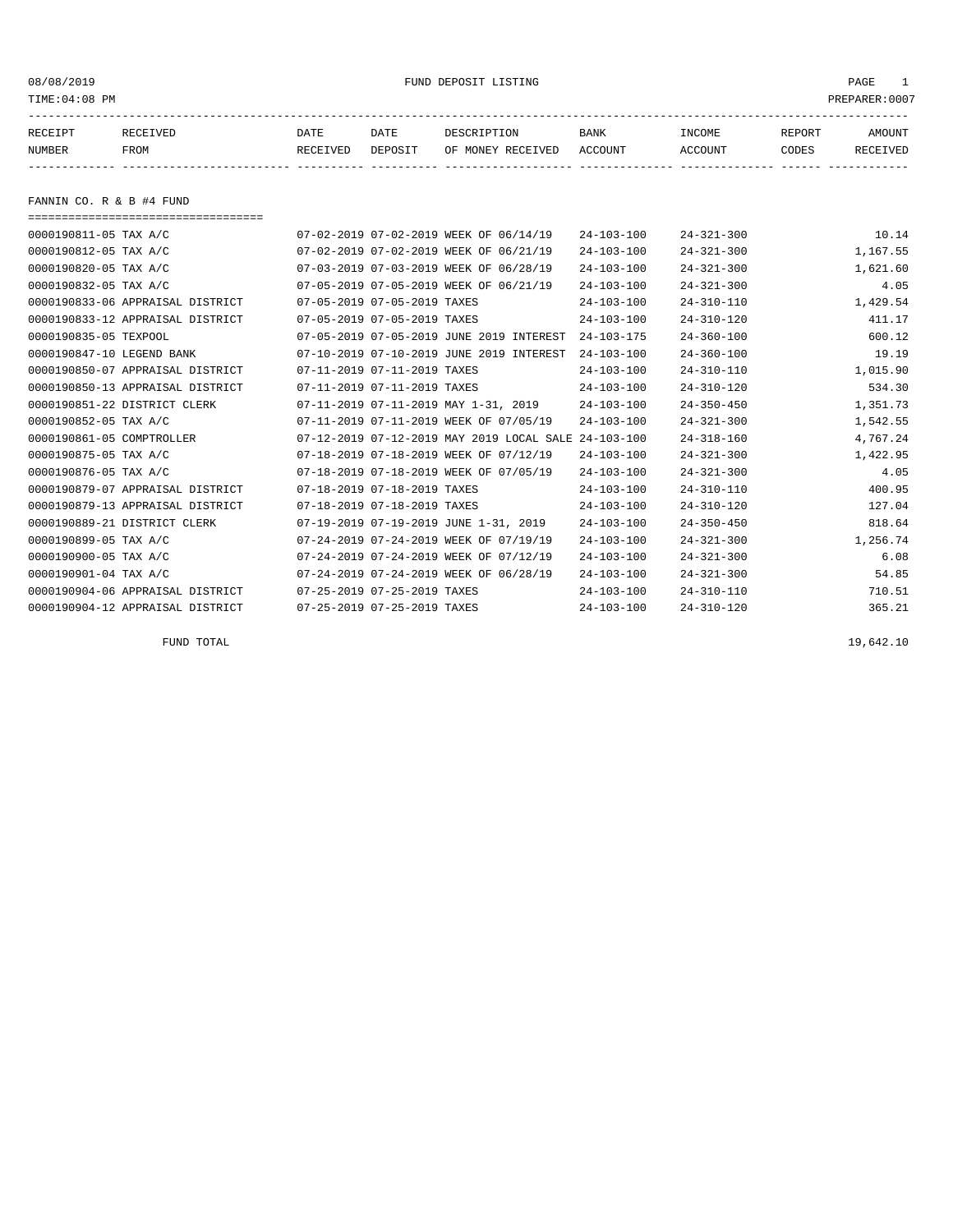TIME:04:08 PM PREPARER:0007

| RECEIPT                   | RECEIVED | DATE     | DATE    | DESCRIPTION       | <b>BANK</b> | INCOME         | REPORT | AMOUNT   |
|---------------------------|----------|----------|---------|-------------------|-------------|----------------|--------|----------|
| NUMBER                    | FROM     | RECEIVED | DEPOSIT | OF MONEY RECEIVED | ACCOUNT     | <b>ACCOUNT</b> | CODES  | RECEIVED |
|                           |          |          |         |                   |             |                |        |          |
|                           |          |          |         |                   |             |                |        |          |
| J.P.#1 JUST.CT.TECHNOLOGY |          |          |         |                   |             |                |        |          |

===================================

| 07-10-2019 JUNE |                                       |                      |               |                  |                           |              |
|-----------------|---------------------------------------|----------------------|---------------|------------------|---------------------------|--------------|
|                 | 0000190847-<br>LEGEND.<br><b>BANK</b> | $07 - 10 - 2019$ 07- | 2019 INTEREST | $26 - 103 - 100$ | 360-100<br>$26 - 360 - 3$ | QE<br>ـ< 10. |

FUND TOTAL 10.95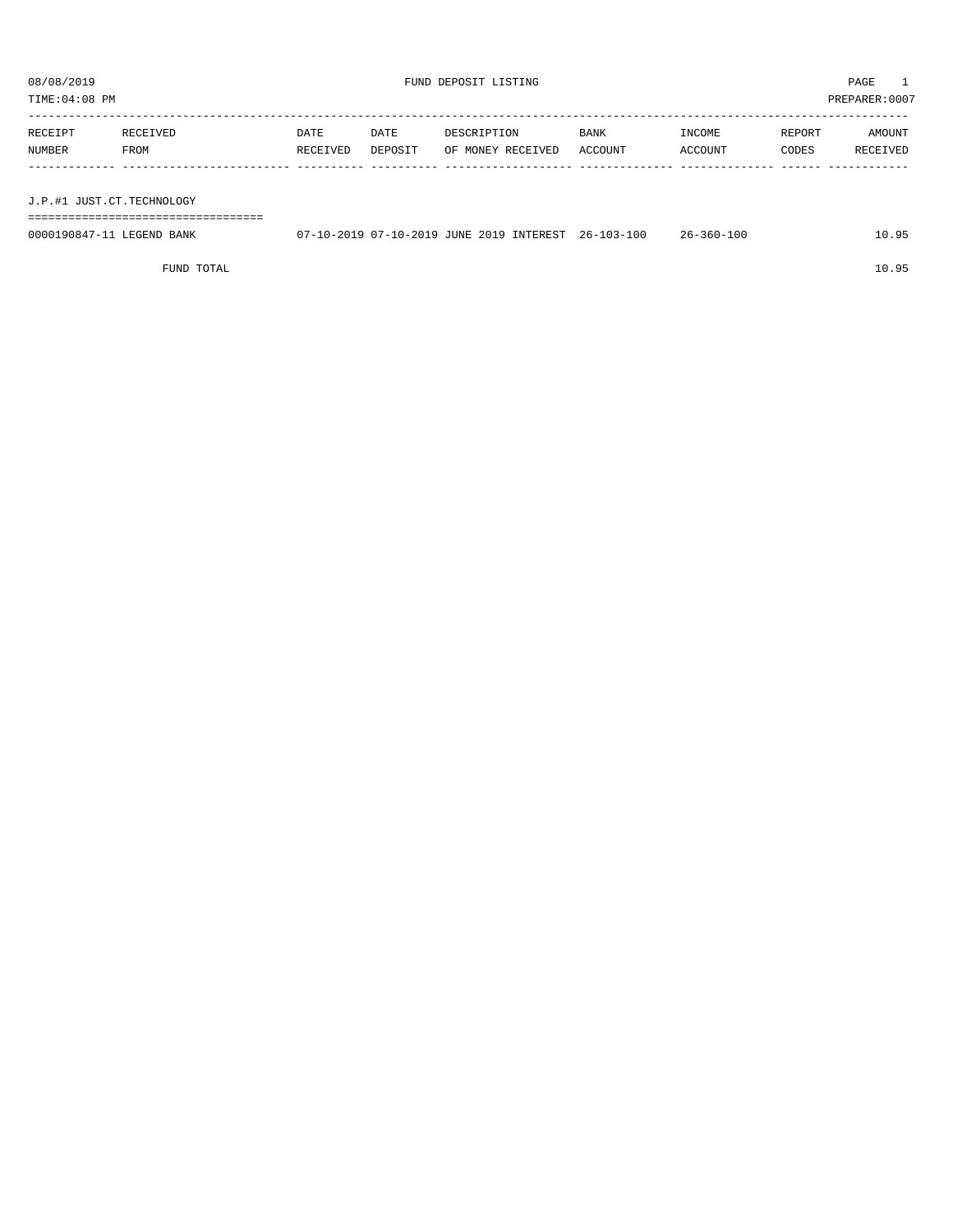TIME:04:08 PM PREPARER:0007 -----------------------------------------------------------------------------------------------------------------------------------

| RECEIPT | RECEIVED | DATE     | DATE | DESCRIPTION                       | <b>BANK</b> | INCOME  | REPORT | AMOUNT   |
|---------|----------|----------|------|-----------------------------------|-------------|---------|--------|----------|
| NUMBER  | FROM     | RECEIVED |      | DEPOSIT OF MONEY RECEIVED ACCOUNT |             | ACCOUNT | CODES  | RECEIVED |
|         |          |          |      |                                   |             |         |        |          |
|         |          |          |      |                                   |             |         |        |          |

J.P.#2 JUST.CT.TECHNOLOGY

===================================

| 0000190847-12 LEGEND BANK |  |  | 07-10-2019 07-10-2019 JUNE 2019 INTEREST 27-103-100 | $27 - 360 - 100$ | 2.08 |
|---------------------------|--|--|-----------------------------------------------------|------------------|------|
|                           |  |  |                                                     |                  |      |

FUND TOTAL 2.08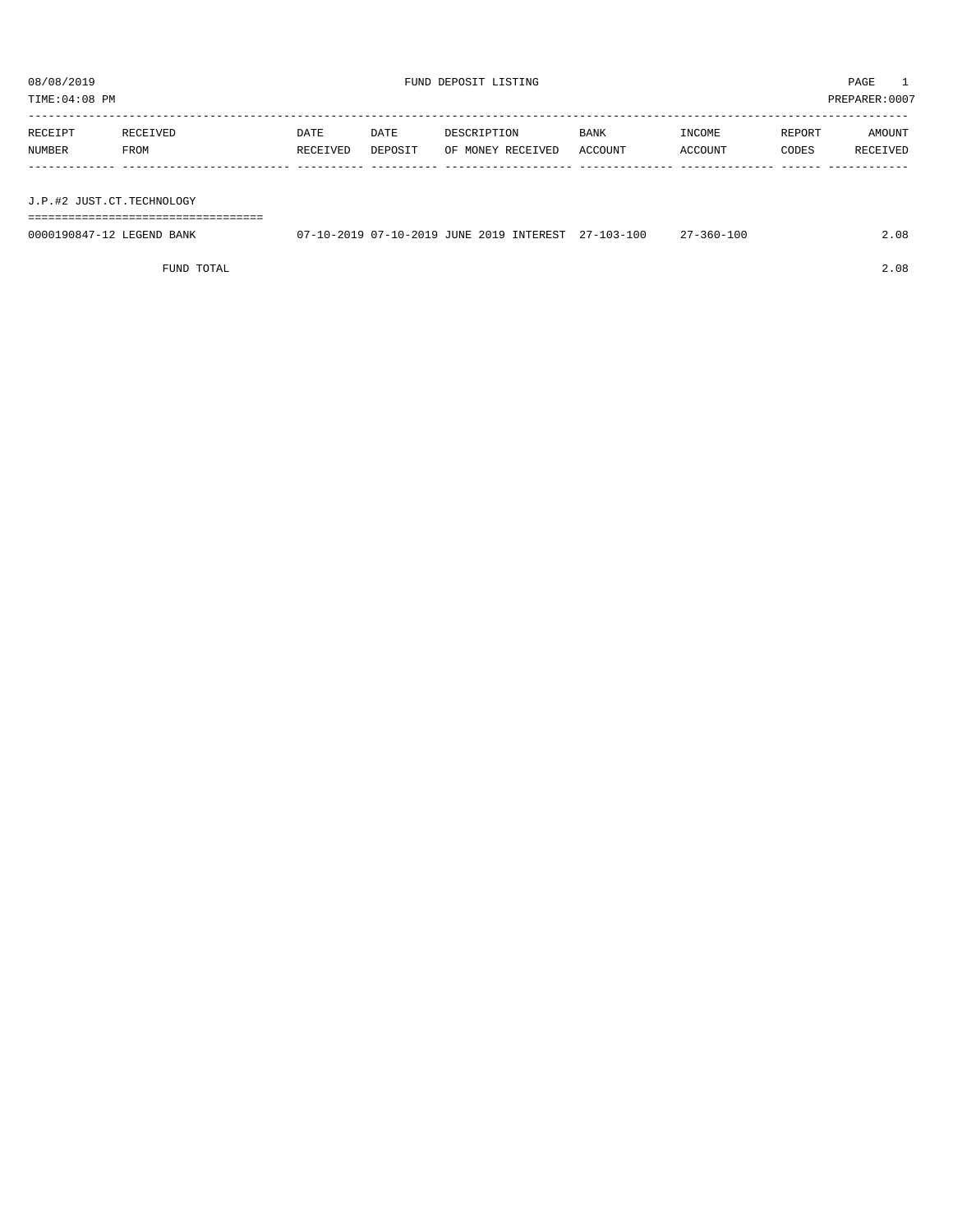TIME:04:08 PM PREPARER:0007

| RECEIPT | RECEIVED | DATE     | DATE    | DESCRIPTION       | <b>BANK</b> | INCOME  | REPORT | AMOUNT   |
|---------|----------|----------|---------|-------------------|-------------|---------|--------|----------|
| NUMBER  | FROM     | RECEIVED | DEPOSIT | OF MONEY RECEIVED | ACCOUNT     | ACCOUNT | CODES  | RECEIVED |
|         |          |          |         |                   |             |         |        |          |
|         |          |          |         |                   |             |         |        |          |

J.P.#3 JUST.CT.TECHNOLOGY

===================================

| 0000190847-13 LEGEND BANK | 07-10-2019 07-10-2019 JUNE 2019 INTEREST 28-103-100 |  | 28-360-100 | 1.35 |
|---------------------------|-----------------------------------------------------|--|------------|------|
|                           |                                                     |  |            |      |

FUND TOTAL  $1.35$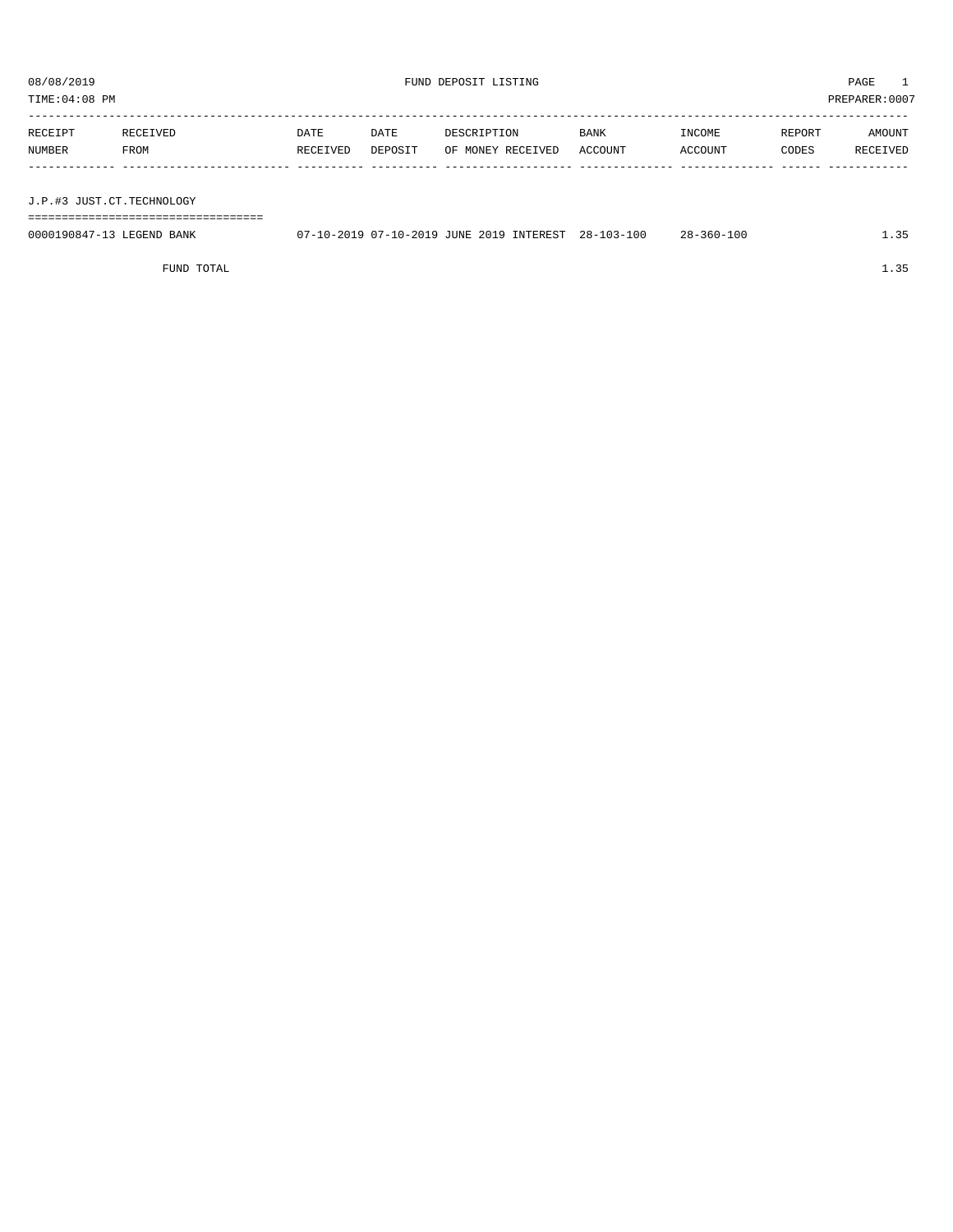08/08/2019 FUND DEPOSIT LISTING PAGE 1

| RECEIPT | <b>RECEIVED</b> | DATE            | DATE    | DESCRIPTION       | BANK    | INCOME         | REPORT | AMOUNT          |
|---------|-----------------|-----------------|---------|-------------------|---------|----------------|--------|-----------------|
| NUMBER  | FROM            | <b>RECEIVED</b> | DEPOSIT | OF MONEY RECEIVED | ACCOUNT | <b>ACCOUNT</b> | CODES  | <b>RECEIVED</b> |
|         |                 |                 |         |                   |         |                |        |                 |

DISTRICT CT.RECORDS ARCHIVE

| 0000190847-14 LEGEND BANK    | 07-10-2019 07-10-2019 JUNE 2019 INTEREST 34-103-100 |                  | $34 - 360 - 100$ | 6.98   |
|------------------------------|-----------------------------------------------------|------------------|------------------|--------|
| 0000190851-17 DISTRICT CLERK | 07-11-2019 07-11-2019 MAY 1-31, 2019                | $34 - 103 - 100$ | $34 - 370 - 450$ | 505.70 |
| 0000190889-16 DISTRICT CLERK | 07-19-2019 07-19-2019 JUNE 1-31, 2019               | $34 - 103 - 100$ | $34 - 370 - 450$ | 343.32 |

FUND TOTAL 856.00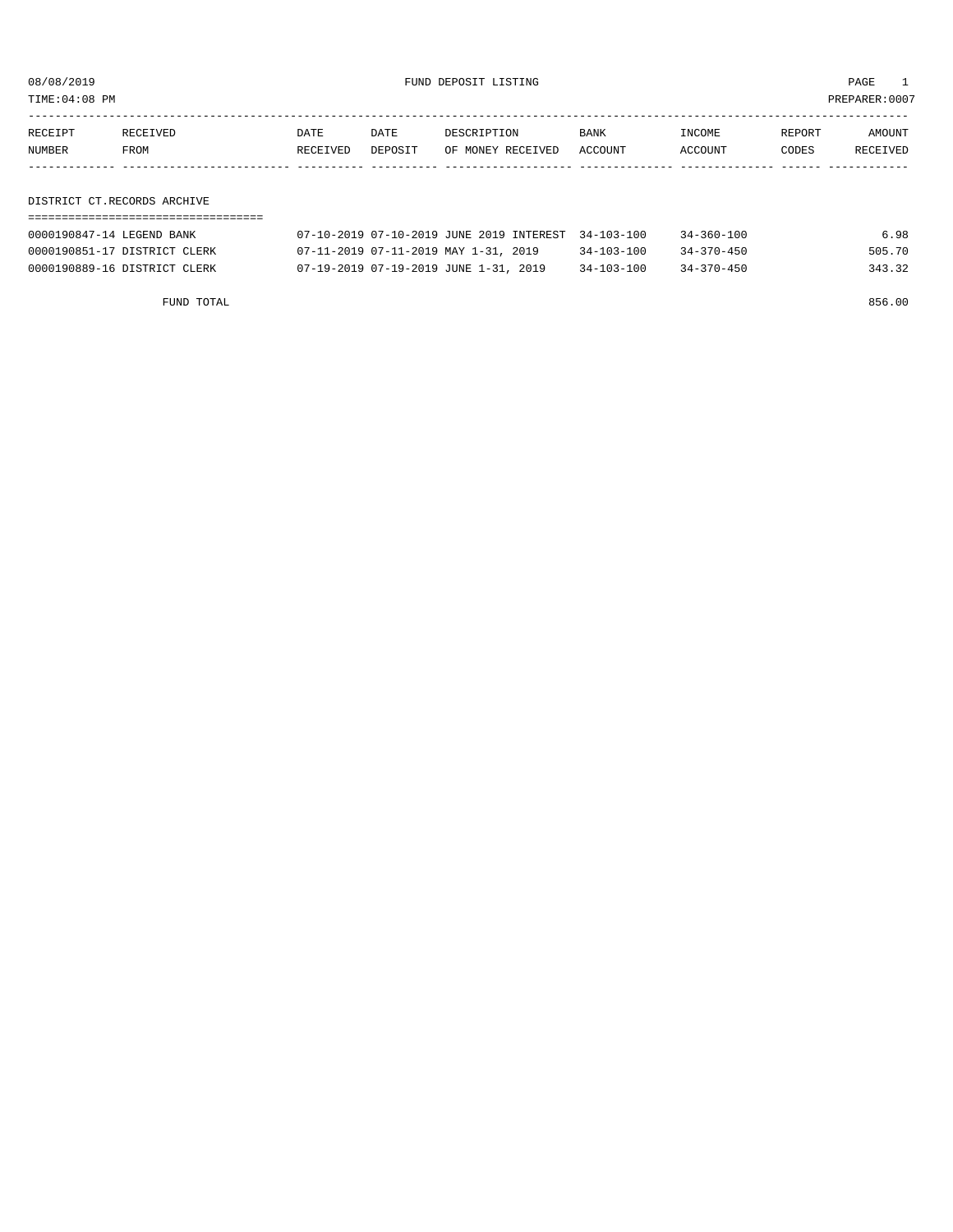TIME:04:08 PM PREPARER:0007

| RECEIPT | RECEIVED | DATE     | DATE    | DESCRIPTION       | <b>BANK</b> | INCOME  | REPORT | AMOUNT   |
|---------|----------|----------|---------|-------------------|-------------|---------|--------|----------|
| NUMBER  | FROM     | RECEIVED | DEPOSIT | OF MONEY RECEIVED | ACCOUNT     | ACCOUNT | CODES  | RECEIVED |
|         |          |          |         |                   |             |         |        |          |
|         |          |          |         |                   |             |         |        |          |

#### LAW LIBRARY FUND

| 0000190847-15 LEGEND BANK    | 07-10-2019 07-10-2019 JUNE 2019 INTEREST 35-103-100 |                  | 35-360-100       | 38.18  |
|------------------------------|-----------------------------------------------------|------------------|------------------|--------|
| 0000190851-18 DISTRICT CLERK | 07-11-2019 07-11-2019 MAY 1-31, 2019                | 35-103-100       | $35 - 340 - 450$ | 948.79 |
| 0000190889-17 DISTRICT CLERK | 07-19-2019 07-19-2019 JUNE 1-31, 2019               | $35 - 103 - 100$ | $35 - 340 - 450$ | 844.69 |

FUND TOTAL 1,831.66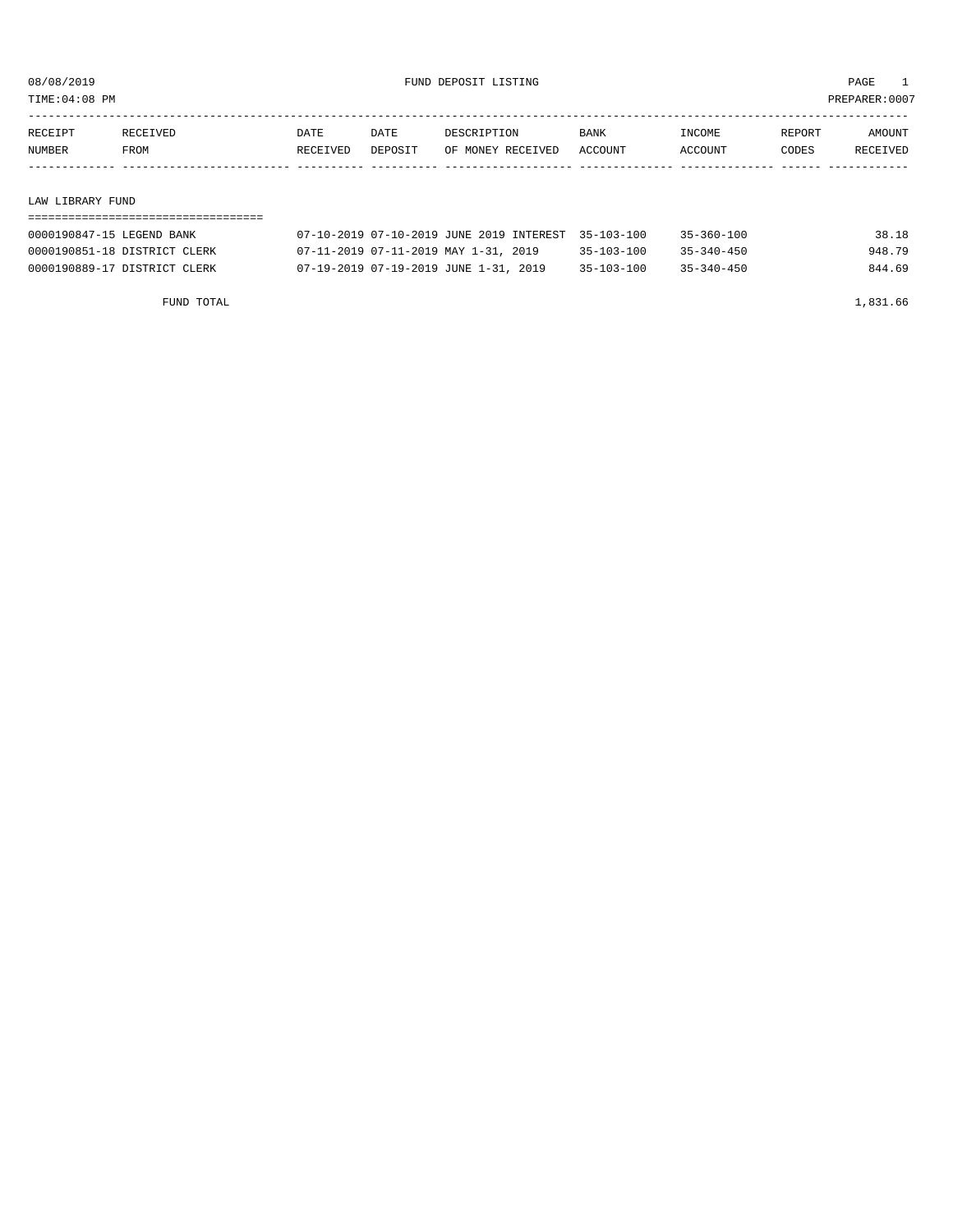08/08/2019 FUND DEPOSIT LISTING PAGE 1

| RECEIPT | RECEIVED | DATE     | DATE    | DESCRIPTION               | <b>BANK</b> | INCOME  | REPORT | AMOUNT   |
|---------|----------|----------|---------|---------------------------|-------------|---------|--------|----------|
| NUMBER  | FROM     | RECEIVED | DEPOSIT | OF MONEY RECEIVED ACCOUNT |             | ACCOUNT | CODES  | RECEIVED |
|         |          |          |         |                           |             |         |        |          |
|         |          |          |         |                           |             |         |        |          |

#### D.A. FEE ACCOUNT FUND

|                            | -----------------------------------   |                                  |                                                         |                  |                  |        |
|----------------------------|---------------------------------------|----------------------------------|---------------------------------------------------------|------------------|------------------|--------|
|                            | 0000190819-01 DISTRICT ATTORNEY TRUST | 07-03-2019 07-03-2019 CHECK FEES |                                                         | $36 - 103 - 136$ | $36 - 340 - 475$ | 230.28 |
| 0000190831-01 COUNTY CLERK |                                       |                                  | $07-05-2019$ $07-05-2019$ BLOOD DRAW - 49228            | $36 - 103 - 136$ | $36 - 370 - 130$ | 2.00   |
| 0000190831-02 COUNTY CLERK |                                       |                                  | $07-05-2019$ $07-05-2019$ BLOOD DRAW - 48655 36-103-136 |                  | 36-370-130       | 26.00  |
| 0000190831-03 COUNTY CLERK |                                       |                                  | 07-05-2019 07-05-2019 BLOOD DRAWS - 48881 36-103-136    |                  | $36 - 370 - 130$ | 6.00   |
|                            | 0000190844-01 FANNIN COUNTY CSCD      |                                  | 07-09-2019 07-09-2019 BLOOD DRAWS                       | $36 - 103 - 136$ | $36 - 370 - 130$ | 88.72  |
| 0000190847-23 LEGEND BANK  |                                       |                                  | 07-10-2019 07-10-2019 JUNE 2019 INTEREST                | $36 - 103 - 136$ | $36 - 360 - 100$ | 0.55   |
| 0000190847-24 LEGEND BANK  |                                       |                                  | 07-10-2019 07-10-2019 JUNE 2019 INTEREST                | $36 - 103 - 236$ | $36 - 360 - 236$ | 0.34   |

FUND TOTAL 353.89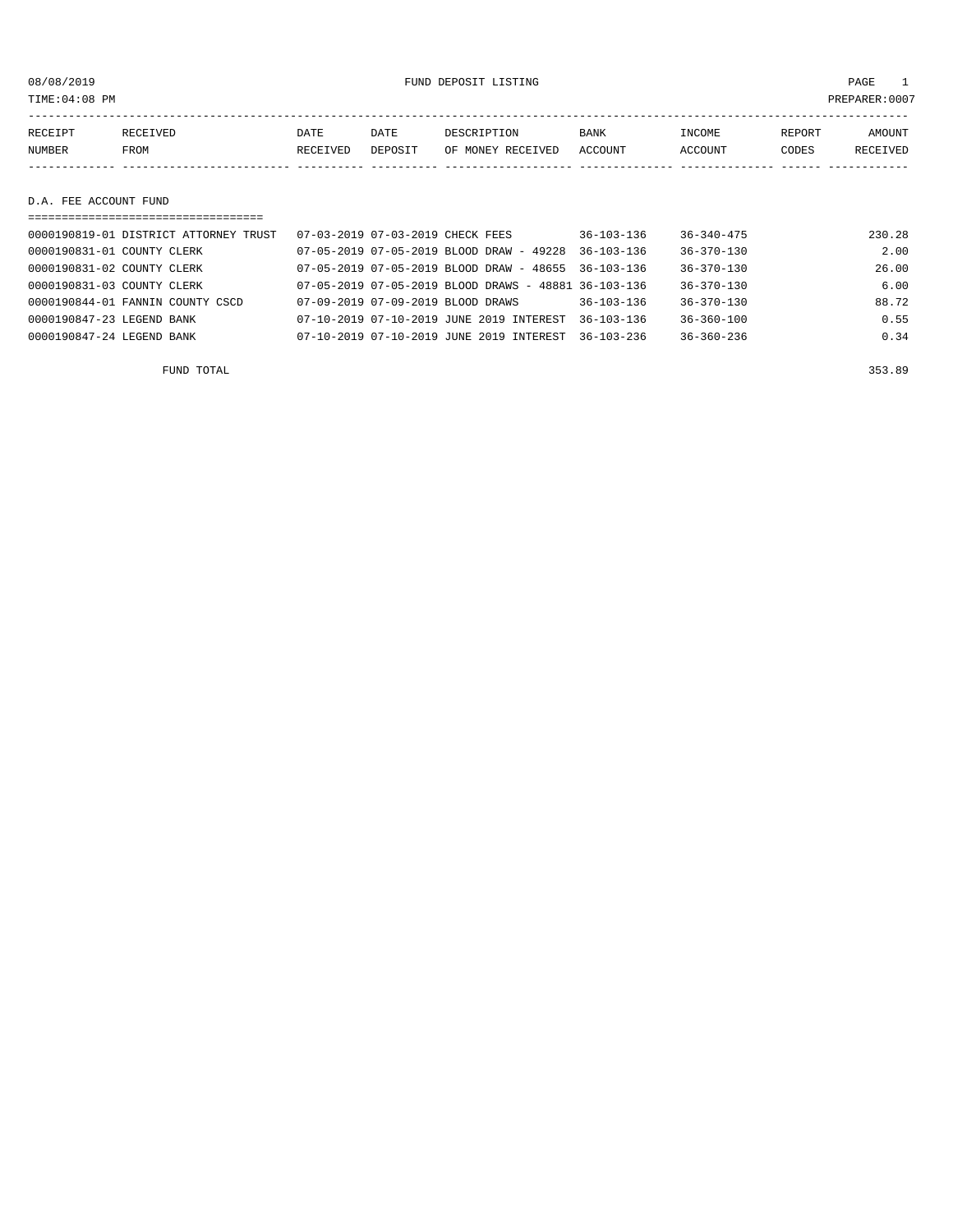TIME:04:08 PM PREPARER:0007

| <b>RECEIPT</b> | <b>RECEIVED</b> | DATE     | DATE    | DESCRIPTION       | <b>BANK</b>    | NCOME <sup>-</sup> | REPORT | <b>AMOUNT</b>   |
|----------------|-----------------|----------|---------|-------------------|----------------|--------------------|--------|-----------------|
| NUMBER         | FROM            | RECEIVED | DEPOSIT | OF MONEY RECEIVED | <b>ACCOUNT</b> | CCOUNT             | CODES  | <b>RECEIVED</b> |
|                |                 |          |         |                   |                |                    |        |                 |

CONTRABAND SEIZURE

=================================== 0000190836-01 CRIMINAL DISTRICT ATTORNE 07-08-2019 07-08-2019 ASSET SEIZURE; PEND 37-103-137 37-207-099 15,772.78 0000190836-02 CRIMINAL DISTRICT ATTORNE 07-08-2019 07-08-2019 ASSET SEIZURE; PEND 37-103-137 37-207-099 2,249.81 0000190847-25 LEGEND BANK 07-10-2019 07-10-2019 JUNE 2019 INTEREST 37-103-137 37-360-100 2.01

FUND TOTAL 18,024.60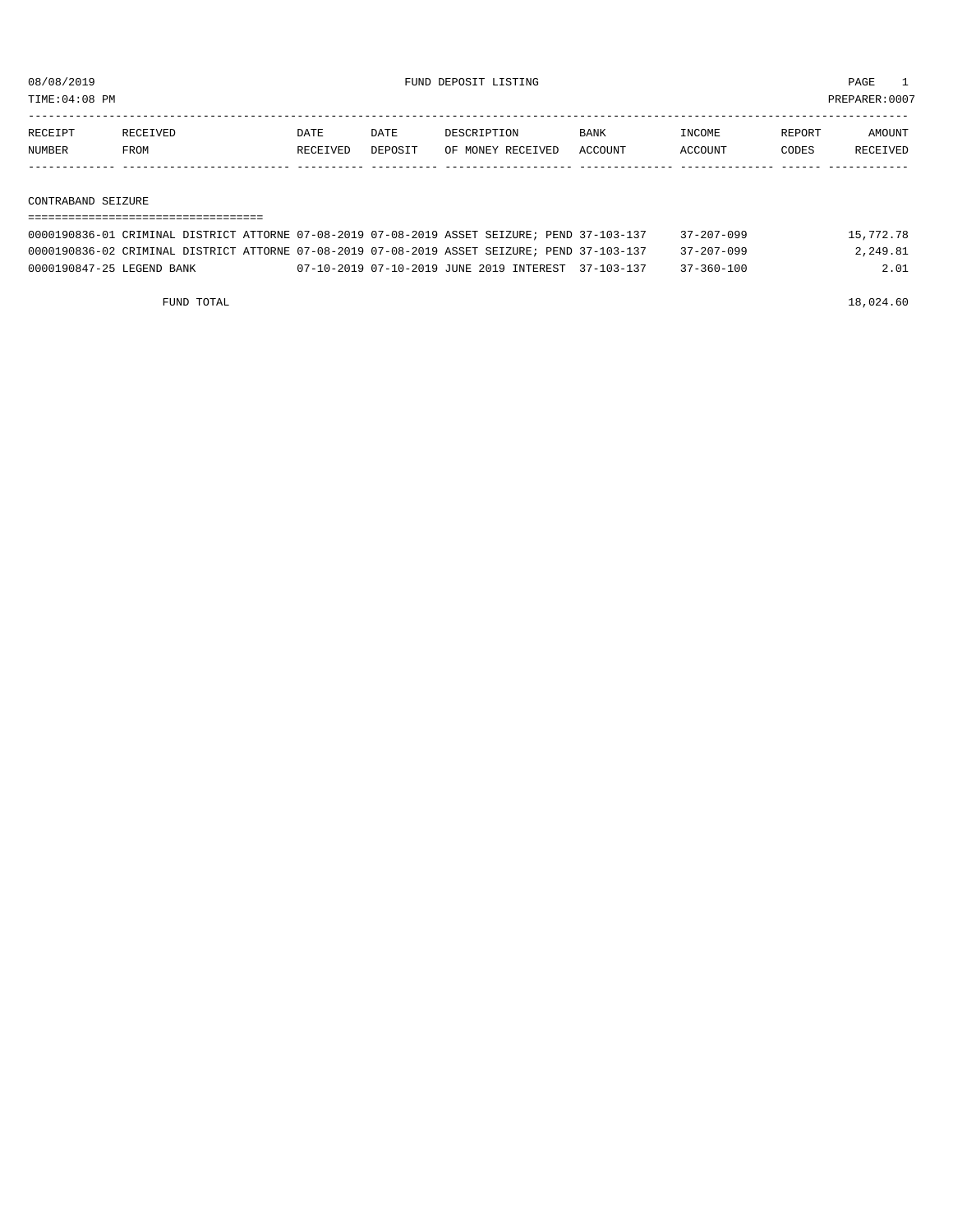TIME:04:08 PM PREPARER:0007

| RECEIPT | RECEIVED | DATE     | DATE    | DESCRIPTION       | BANK    | INCOME  | REPORT | AMOUNT   |
|---------|----------|----------|---------|-------------------|---------|---------|--------|----------|
| NUMBER  | FROM     | RECEIVED | DEPOSIT | OF MONEY RECEIVED | ACCOUNT | ACCOUNT | CODES  | RECEIVED |
|         |          |          |         |                   |         |         |        |          |
|         |          |          |         |                   |         |         |        |          |

#### IHC CO-OP GIN

| -------------------------------------<br>----------------------------------- |                                                                                                   |                  |                  |     |
|------------------------------------------------------------------------------|---------------------------------------------------------------------------------------------------|------------------|------------------|-----|
| 0000190835-06 TEXPOOL                                                        | 2019<br>$\sim$ $\sim$<br>$07 - 05 - 2019$<br>INTEREST<br>$7 - 05 - 2019$<br><b>JUNE</b><br>$\cap$ | $38 - 103 - 175$ | $38 - 360 - 100$ | .01 |

| 0000190847-16 LEGEND BANK |  | 07-10-2019 07-10-2019 JUNE 2019 INTEREST 38-103-100 |  | $38 - 360 - 100$ | 0.10 |
|---------------------------|--|-----------------------------------------------------|--|------------------|------|
|---------------------------|--|-----------------------------------------------------|--|------------------|------|

FUND TOTAL 37.11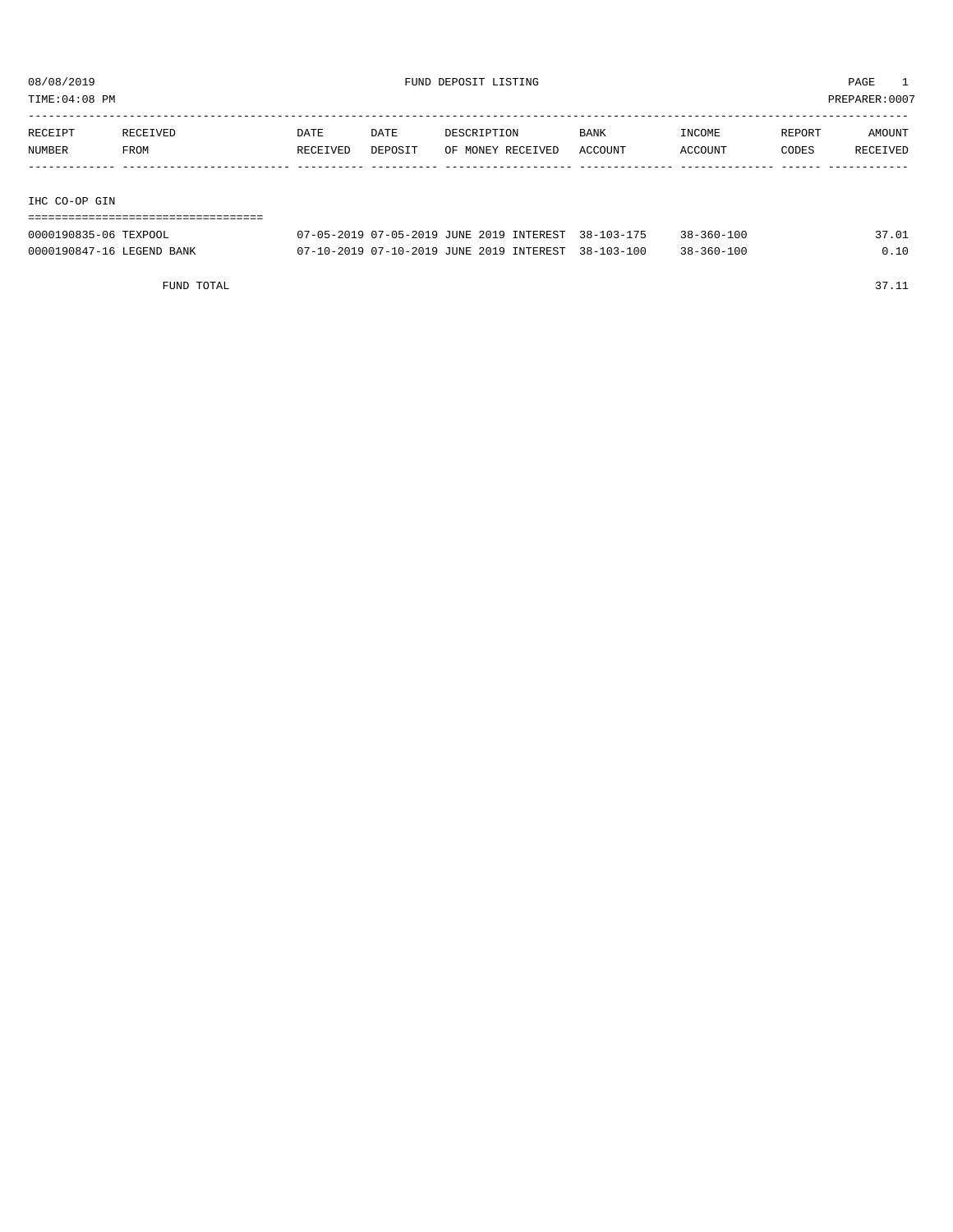TIME:04:08 PM PREPARER:0007

| RECEIPT         | RECEIVED | DATE     | DATE    | DESCRIPTION       | BANK    | INCOME  | REPORT | AMOUNT   |
|-----------------|----------|----------|---------|-------------------|---------|---------|--------|----------|
| NUMBER          | FROM     | RECEIVED | DEPOSIT | OF MONEY RECEIVED | ACCOUNT | ACCOUNT | CODES  | RECEIVED |
|                 |          |          |         |                   |         |         |        |          |
|                 |          |          |         |                   |         |         |        |          |
| _____ _ _ _ _ _ |          |          |         |                   |         |         |        |          |

IHC B.R. COOPER

| ================================= |                                                     |                  |       |
|-----------------------------------|-----------------------------------------------------|------------------|-------|
| 0000190835-07 TEXPOOL             | 07-05-2019 07-05-2019 JUNE 2019 INTEREST 39-103-175 | $39 - 360 - 100$ | 12.36 |
| 0000190847-17 LEGEND BANK         | 07-10-2019 07-10-2019 JUNE 2019 INTEREST 39-103-100 | $39 - 360 - 100$ | 3.33  |

FUND TOTAL 15.69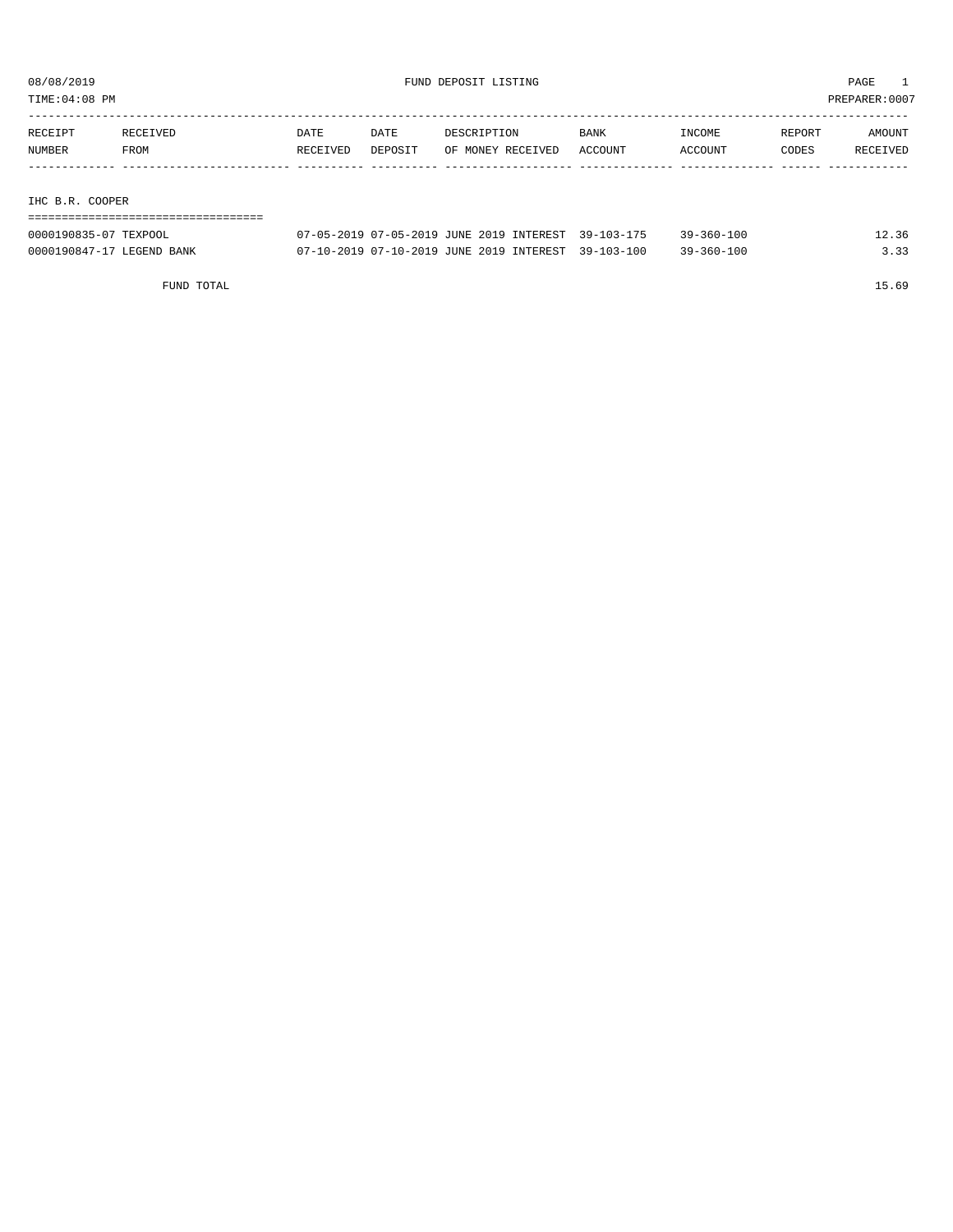TIME:04:08 PM PREPARER:0007

| RECEIPT       | RECEIVED | DATE     | <b>DATE</b> | DESCRIPTION       | <b>BANK</b> | INCOME  | REPORT | AMOUNT   |
|---------------|----------|----------|-------------|-------------------|-------------|---------|--------|----------|
| <b>NUMBER</b> | FROM     | RECEIVED | DEPOSIT     | OF MONEY RECEIVED | ACCOUNT     | ACCOUNT | CODES  | RECEIVED |
|               |          |          |             |                   |             |         |        |          |
|               |          |          |             |                   |             |         |        |          |

#### SAFE ROOM REIMBURSEMENT PROGRAM

===================================

| 0000190815-01 TEXAS DEPT. OF PUBLIC SAF 07-02-2019 07-02-2019 27 SAFE ROOM REIMBU 46-103-100 |  |  |  |  |  |  |  | 46-330-475 | 6.516.81 |
|----------------------------------------------------------------------------------------------|--|--|--|--|--|--|--|------------|----------|
|                                                                                              |  |  |  |  |  |  |  |            |          |

FUND TOTAL  $6,516.81$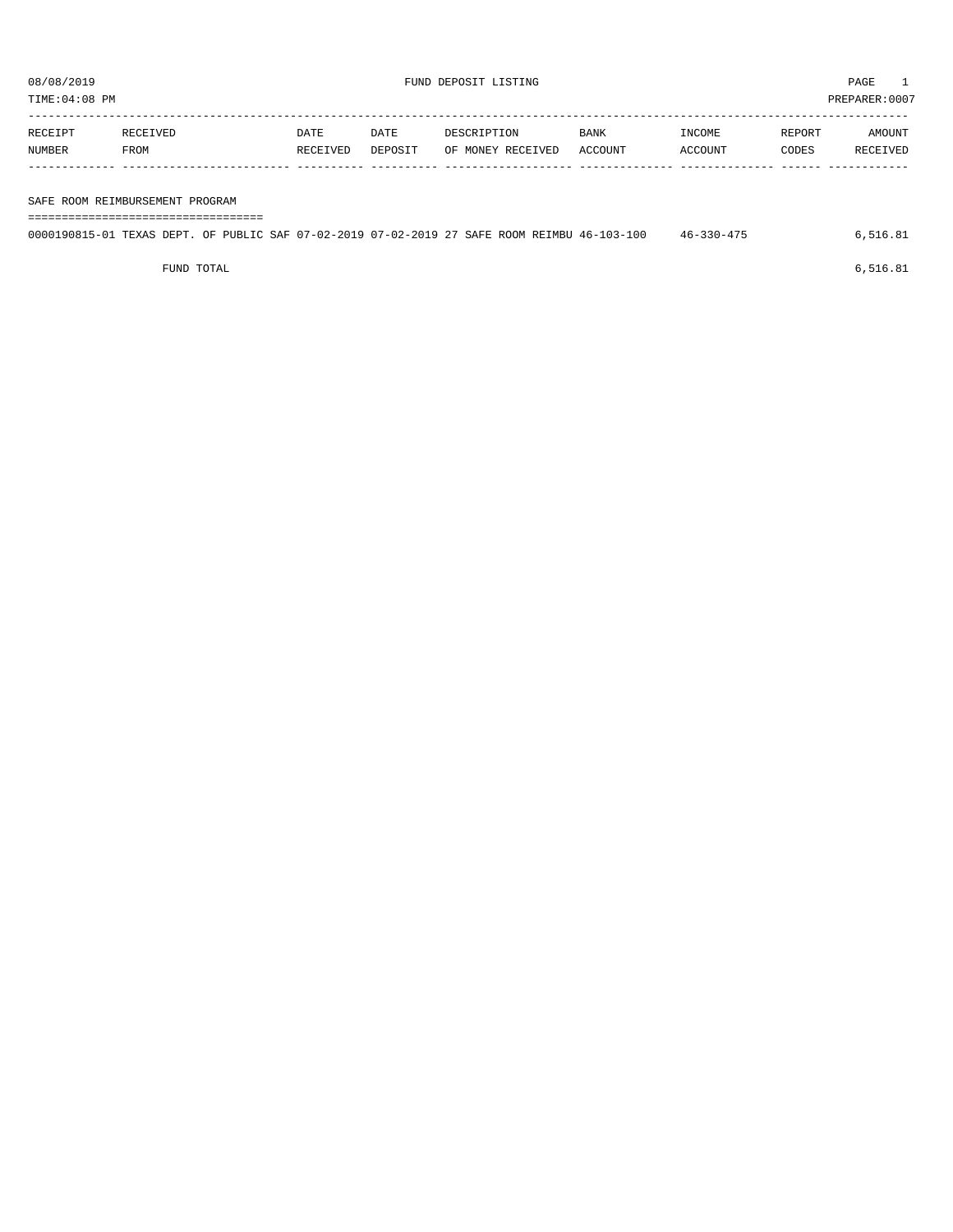08/08/2019 FUND DEPOSIT LISTING PAGE 1

| RECEIPT | <b>RECEIVED</b> | DATE            | DATE    | DESCRIPTION       | <b>BANK</b> | INCOME  | REPORT | AMOUNT          |
|---------|-----------------|-----------------|---------|-------------------|-------------|---------|--------|-----------------|
| NUMBER  | FROM            | <b>RECEIVED</b> | DEPOSIT | OF MONEY RECEIVED | ACCOUNT     | ACCOUNT | CODES  | <b>RECEIVED</b> |
|         |                 |                 |         |                   |             |         |        |                 |

#### ELECTION EQUIPMENT FUND

| 0000190906-01 FANNINDEL I.S.D.  |  |  | $07-26-2019$ $07-26-2019$ MAY 4, 2019 EARLY & 48-103-100 | $48 - 340 - 484$ | 400.00 |
|---------------------------------|--|--|----------------------------------------------------------|------------------|--------|
| 0000190911-01 DODD CITY ISD     |  |  | $07-29-2019$ $07-29-2019$ MAY 4, 2019 - EARLY 48-103-100 | $48 - 340 - 484$ | 500.00 |
| 0000190912-01 CITY OF DODD CITY |  |  | 07-29-2019 07-29-2019 MAY 4, 2019 - EARLY 48-103-100     | $48 - 340 - 484$ | 500.00 |

FUND TOTAL 1,400.00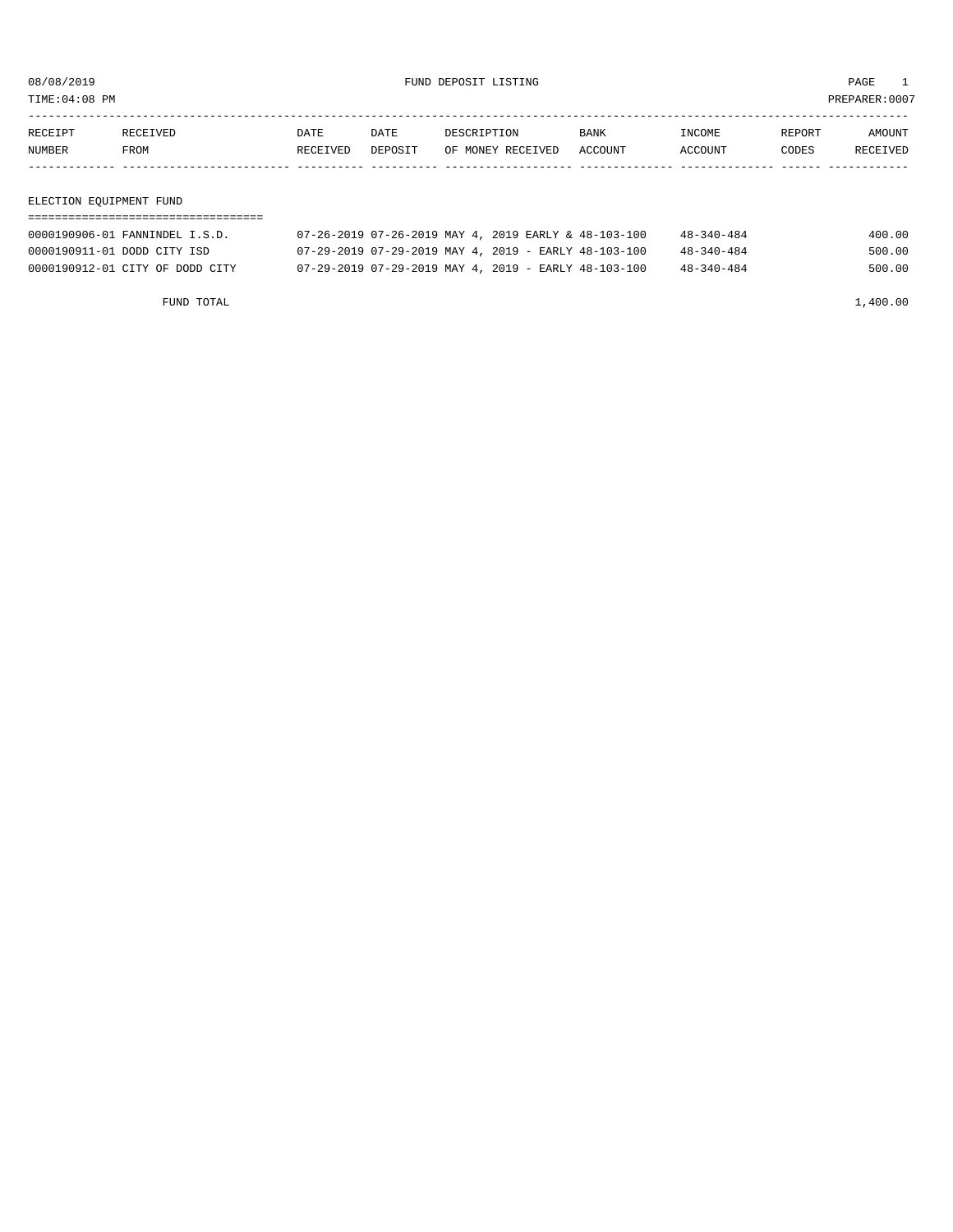TIME:04:08 PM PREPARER:0007

| RECEIPT       | <b>RECEIVED</b> | DATE     | DATE    | DESCRIPTION       | <b>BANK</b> | <b>TNCOME</b> | REPORT | AMOUNT   |
|---------------|-----------------|----------|---------|-------------------|-------------|---------------|--------|----------|
| <b>NUMBER</b> | FROM            | RECEIVED | DEPOSIT | OF MONEY RECEIVED | ACCOUNT     | ACCOUNT       | CODES  | RECEIVED |
|               |                 |          |         |                   |             |               |        |          |

#### CO.CLK.COURT RECORDS PRESERVATION

===================================

0000190847-18 LEGEND BANK 07-10-2019 07-10-2019 JUNE 2019 INTEREST 52-103-100 52-360-100 2.92

FUND TOTAL 2.92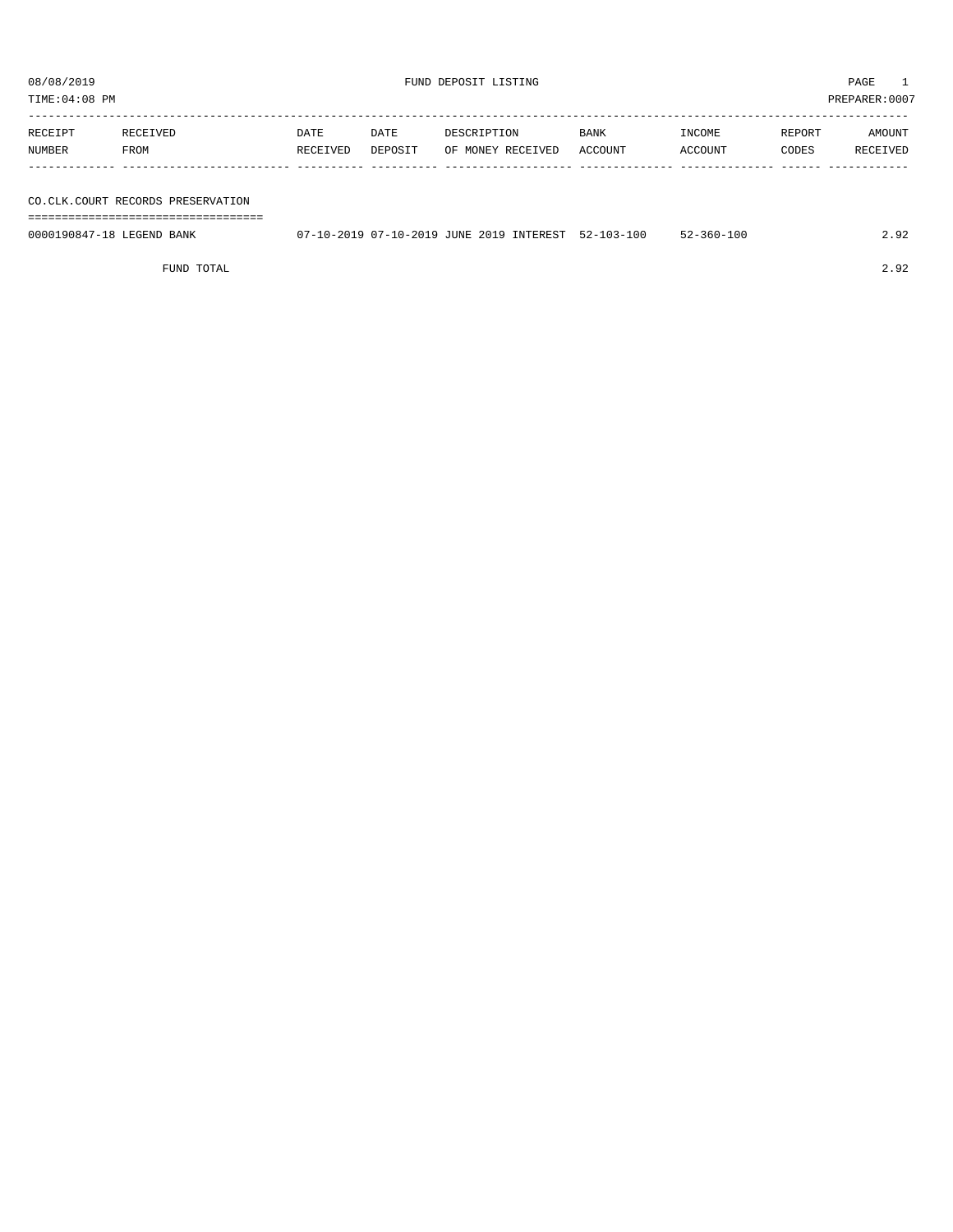TIME:04:08 PM PREPARER:0007

| RECEIPT | <b>RECEIVED</b> | DATE            | DATE    | DESCRIPTION       | <b>BANK</b> | <b>INCOME</b> | REPORT | AMOUNT          |
|---------|-----------------|-----------------|---------|-------------------|-------------|---------------|--------|-----------------|
| NUMBER  | FROM            | <b>RECEIVED</b> | DEPOSIT | OF MONEY RECEIVED | ACCOUNT     | ACCOUNT       | CODES  | <b>RECEIVED</b> |
|         |                 |                 |         |                   |             |               |        |                 |

F C SHERIFF FORFEITURE

| 0000190838-01 RENE BATES AUCTIONEERS, I 07-08-2019 07-08-2019 AUCTION PROCEEDS |                                                     | $56 - 103 - 156$ | 56-352-200       | 940.00   |
|--------------------------------------------------------------------------------|-----------------------------------------------------|------------------|------------------|----------|
| 0000190847-26 LEGEND BANK                                                      | 07-10-2019 07-10-2019 JUNE 2019 INTEREST 56-103-156 |                  | 56-360-100       | 2.82     |
| 0000190847-27 LEGEND BANK                                                      | 07-10-2019 07-10-2019 JUNE 2019 INTEREST 56-103-159 |                  | $56 - 360 - 100$ | 0.19     |
| 0000190878-02 MICHAEL WOODRUFF                                                 | 07-18-2019 07-18-2019 LIVESTOCK SEIZURE             | 56-103-156       | $56 - 352 - 432$ | 3.280.00 |

FUND TOTAL  $4,223.01$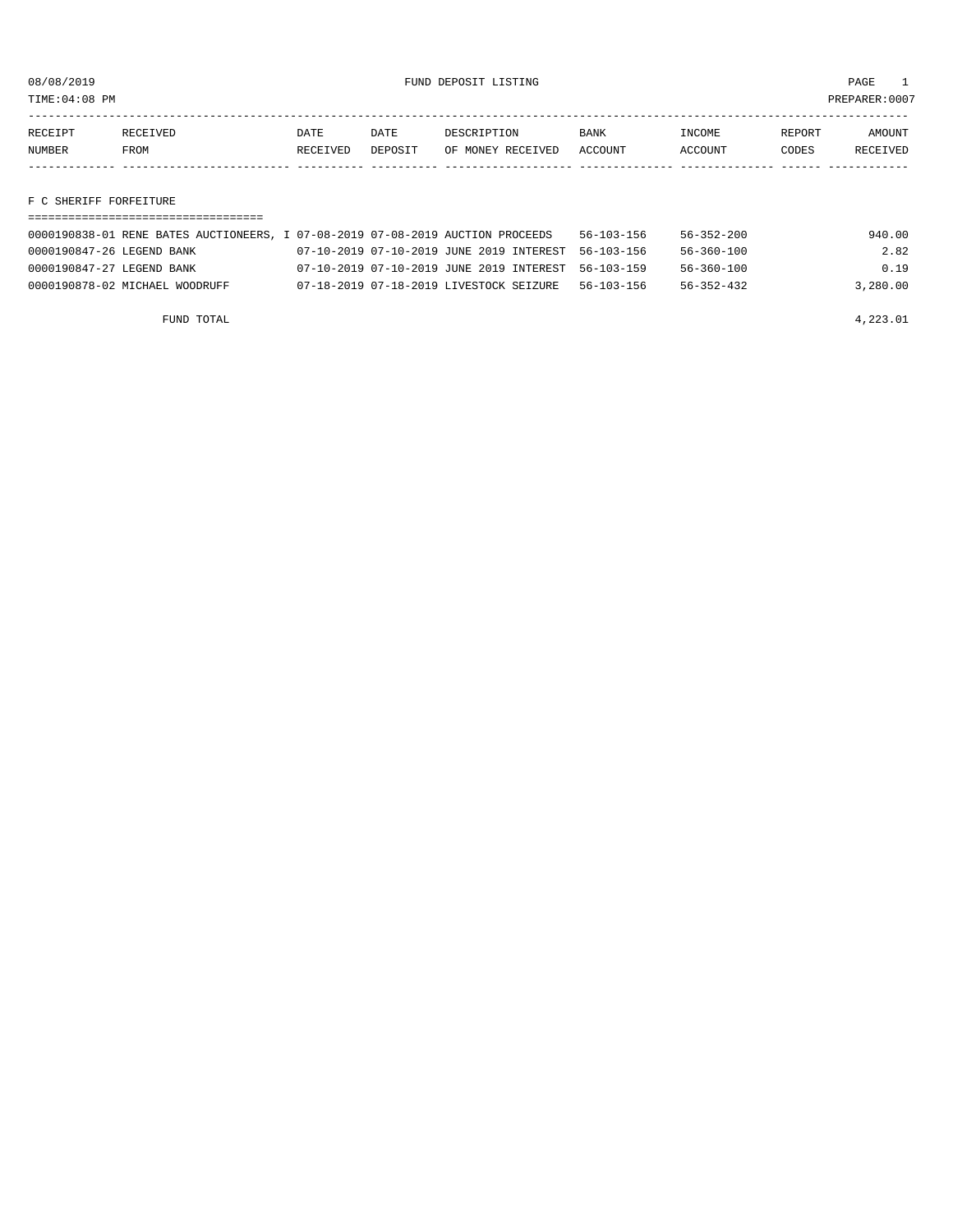TIME:04:08 PM PREPARER:0007

| RECEIPT | RECEIVED | DATE     | DATE    | DESCRIPTION       | <b>BANK</b> | INCOME  | REPORT | AMOUNT   |
|---------|----------|----------|---------|-------------------|-------------|---------|--------|----------|
| NUMBER  | FROM     | RECEIVED | DEPOSIT | OF MONEY RECEIVED | ACCOUNT     | ACCOUNT | CODES  | RECEIVED |
|         |          |          |         |                   |             |         |        |          |
|         |          |          |         |                   |             |         |        |          |

#### DRUG COURT PROGRAM

| 0000190847-19 LEGEND BANK    | 07-10-2019 07-10-2019 JUNE 2019 INTEREST 59-103-100 |            | 59-360-100 | 6.67   |
|------------------------------|-----------------------------------------------------|------------|------------|--------|
| 0000190851-25 DISTRICT CLERK | 07-11-2019 07-11-2019 MAY 1-31, 2019                | 59-103-100 | 59-370-425 | 191.57 |
| 0000190889-24 DISTRICT CLERK | 07-19-2019 07-19-2019 JUNE 1-31, 2019               | 59-103-100 | 59-370-425 | 109.38 |

FUND TOTAL 307.62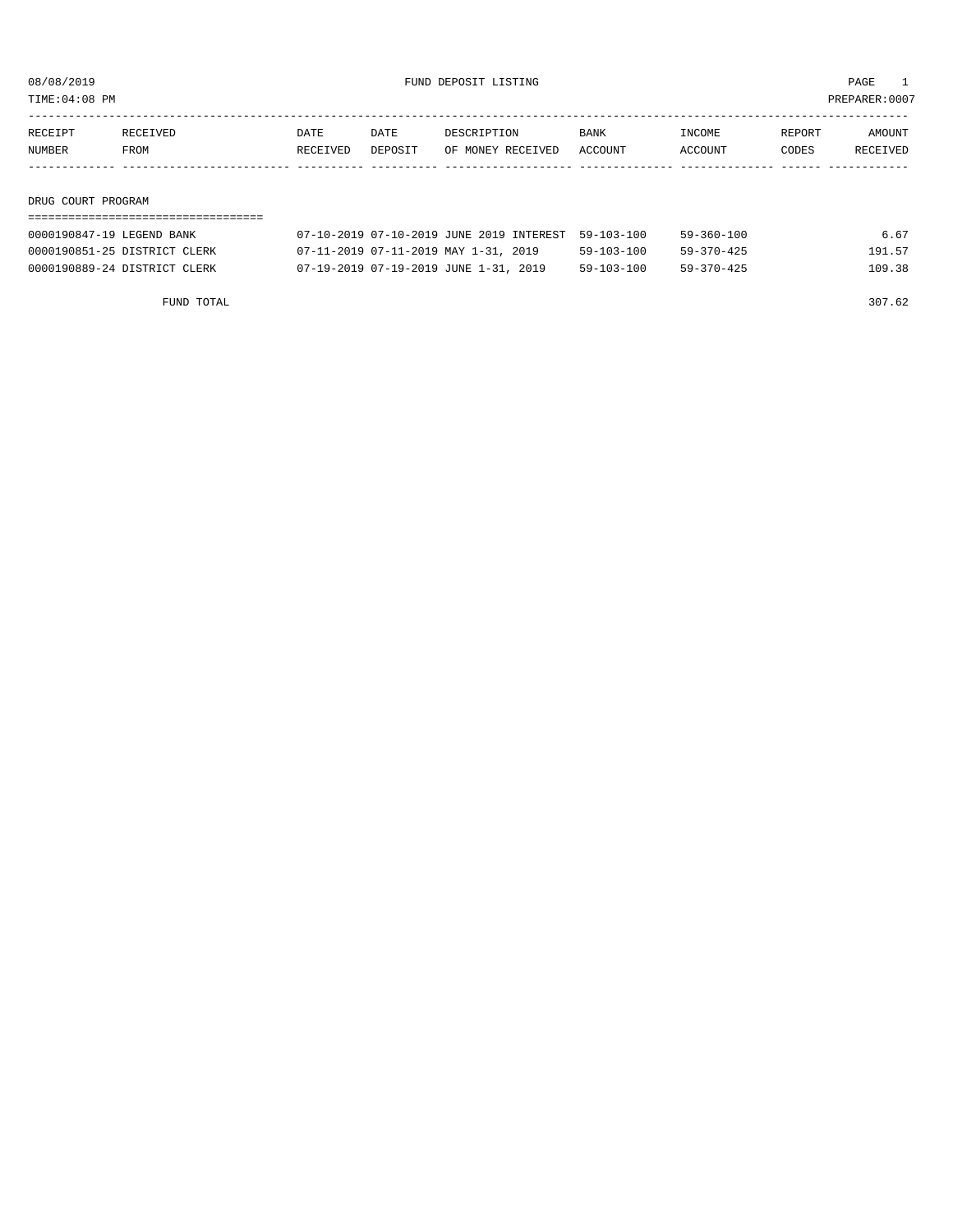08/08/2019 **PAGE** 1

| TIME:04:08 PM                    |          |                             |                             |                   |                  |                  |        | PREPARER: 0007 |
|----------------------------------|----------|-----------------------------|-----------------------------|-------------------|------------------|------------------|--------|----------------|
| RECEIPT                          | RECEIVED | DATE                        | DATE                        | DESCRIPTION       | BANK             | INCOME           | REPORT | AMOUNT         |
| NUMBER                           | FROM     | RECEIVED                    | DEPOSIT                     | OF MONEY RECEIVED | ACCOUNT          | ACCOUNT          | CODES  | RECEIVED       |
|                                  |          |                             |                             |                   |                  |                  |        |                |
|                                  |          |                             |                             |                   |                  |                  |        |                |
| SINKING FUND                     |          |                             |                             |                   |                  |                  |        |                |
|                                  |          |                             |                             |                   |                  |                  |        |                |
| 0000190833-02 APPRAISAL DISTRICT |          | 07-05-2019 07-05-2019 TAXES |                             |                   | 60-103-100       | $60 - 310 - 110$ |        | 1,443.22       |
| 0000190833-08 APPRAISAL DISTRICT |          |                             | 07-05-2019 07-05-2019 TAXES |                   | $60 - 103 - 100$ | $60 - 310 - 120$ |        | 133.41         |
| 0000190850-03 APPRAISAL DISTRICT |          | 07-11-2019 07-11-2019 TAXES |                             |                   | $60 - 103 - 100$ | $60 - 310 - 110$ |        | 861.02         |
| 0000190850-09 APPRAISAL DISTRICT |          | 07-11-2019 07-11-2019 TAXES |                             |                   | $60 - 103 - 100$ | 60-310-120       |        | 28.41          |
| 0000190879-03 APPRAISAL DISTRICT |          |                             | 07-18-2019 07-18-2019 TAXES |                   | $60 - 103 - 100$ | $60 - 310 - 110$ |        | 339.87         |
| 0000190879-09 APPRAISAL DISTRICT |          | 07-18-2019 07-18-2019 TAXES |                             |                   | $60 - 103 - 100$ | $60 - 310 - 120$ |        | 47.63          |
| 0000190904-02 APPRAISAL DISTRICT |          | 07-25-2019 07-25-2019 TAXES |                             |                   | 60-103-100       | $60 - 310 - 110$ |        | 602.35         |
| 0000190904-08 APPRAISAL DISTRICT |          | 07-25-2019 07-25-2019 TAXES |                             |                   | 60-103-100       | $60 - 310 - 120$ |        | 217.24         |

FUND TOTAL 3,673.15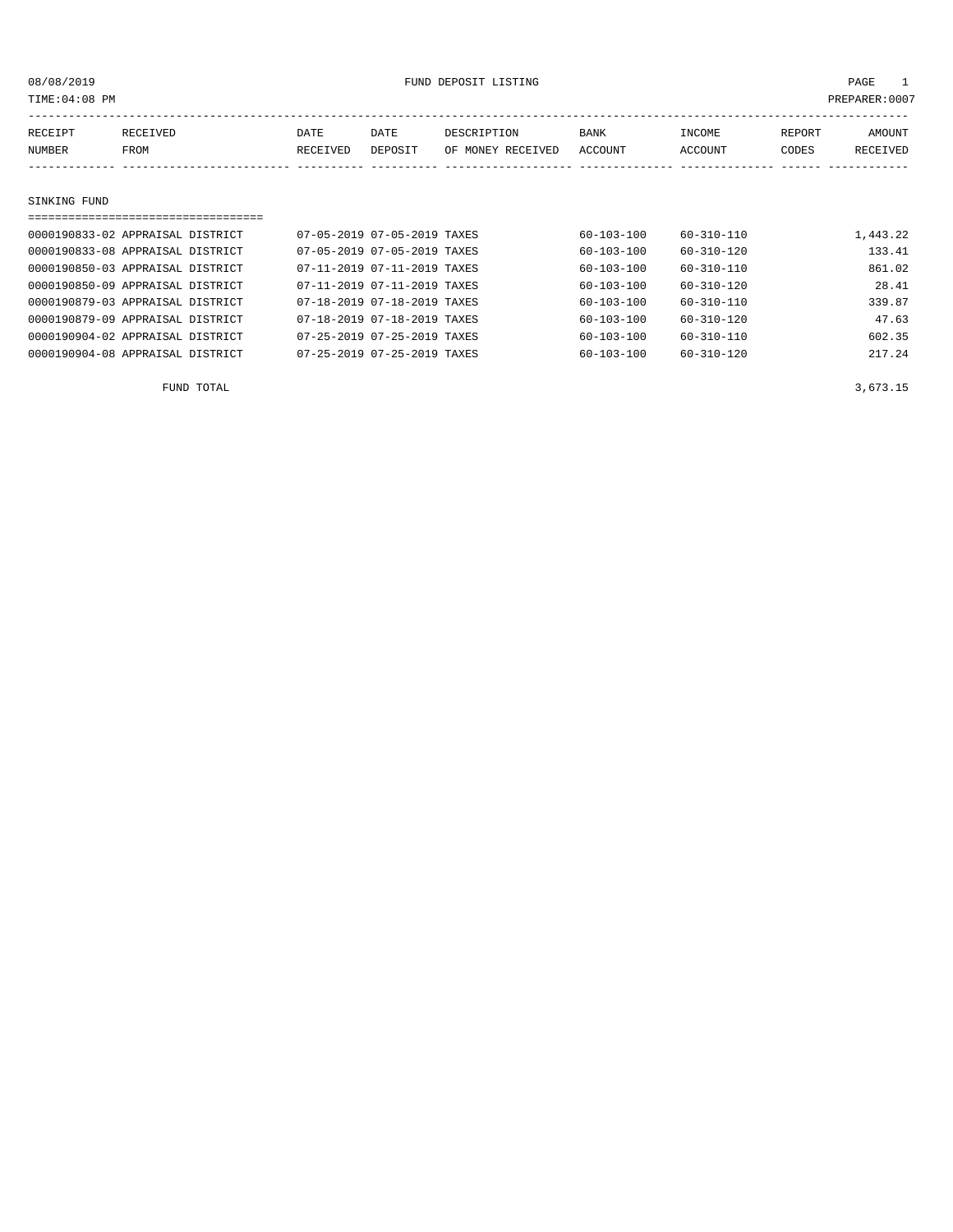TIME:04:08 PM PREPARER:0007

| RECEIPT | RECEIVED                            | DATE     | DATE    | DESCRIPTION       | BANK    | INCOME  | REPORT | AMOUNT          |
|---------|-------------------------------------|----------|---------|-------------------|---------|---------|--------|-----------------|
| NUMBER  | FROM                                | RECEIVED | DEPOSIT | OF MONEY RECEIVED | ACCOUNT | ACCOUNT | CODES  | <b>RECEIVED</b> |
|         |                                     |          |         |                   |         |         |        |                 |
|         |                                     |          |         |                   |         |         |        |                 |
|         | DIST.CLK.CO.&DIST.CT.TECH.-COMB.FUN |          |         |                   |         |         |        |                 |

|  |  |  | --------------------------------- |  | ----------------------------------- |  |
|--|--|--|-----------------------------------|--|-------------------------------------|--|

| 0000190851-23 DISTRICT CLERK | 07-11-2019 07-11-2019 MAY 1-31, 2019  | $61 - 103 - 100$ | $61 - 370 - 440$ | 42.16 |
|------------------------------|---------------------------------------|------------------|------------------|-------|
| 0000190889-22 DISTRICT CLERK | 07-19-2019 07-19-2019 JUNE 1-31, 2019 | 61-103-100       | $61 - 370 - 440$ | 29.06 |

FUND TOTAL 22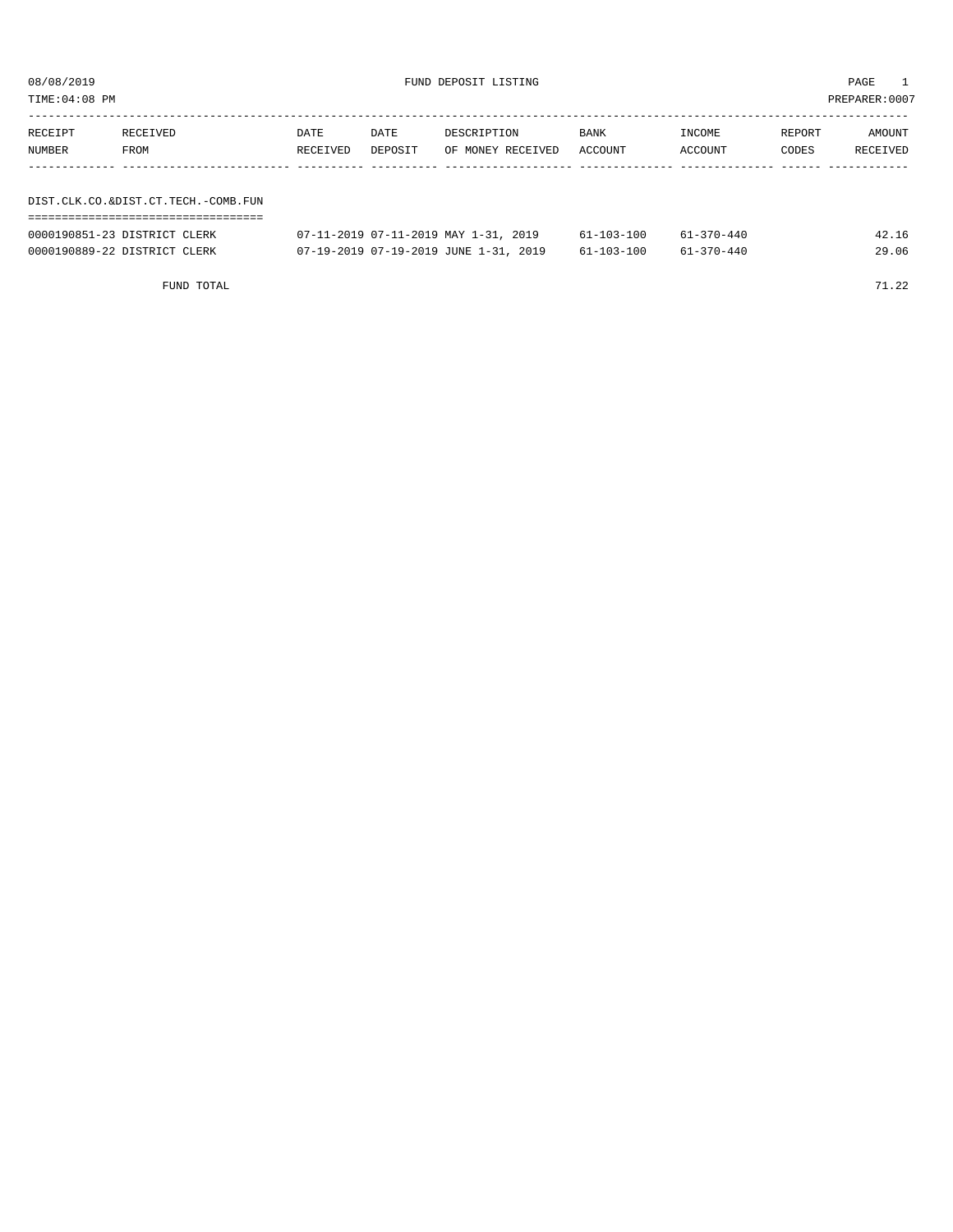08/08/2019 FUND DEPOSIT LISTING PAGE 1

| RECEIPT | RECEIVED | DATE     | DATE    | DESCRIPTION               | <b>BANK</b> | INCOME  | REPORT | AMOUNT   |
|---------|----------|----------|---------|---------------------------|-------------|---------|--------|----------|
| NUMBER  | FROM     | RECEIVED | DEPOSIT | OF MONEY RECEIVED ACCOUNT |             | ACCOUNT | CODES  | RECEIVED |
|         |          |          |         |                           |             |         |        |          |

#### DIST.CLK.COURT RECORDS PRESERVATION ===================================

| 0000190847-20 LEGEND BANK    | 07-10-2019 07-10-2019 JUNE 2019 INTEREST 62-103-100 |            | 62-360-100 | 7.51   |
|------------------------------|-----------------------------------------------------|------------|------------|--------|
| 0000190851-24 DISTRICT CLERK | 07-11-2019 07-11-2019 MAY 1-31, 2019                | 62-103-100 | 62-370-133 | 349.10 |
| 0000190889-23 DISTRICT CLERK | 07-19-2019 07-19-2019 JUNE 1-31, 2019               | 62-103-100 | 62-370-133 | 241.35 |

FUND TOTAL 597.96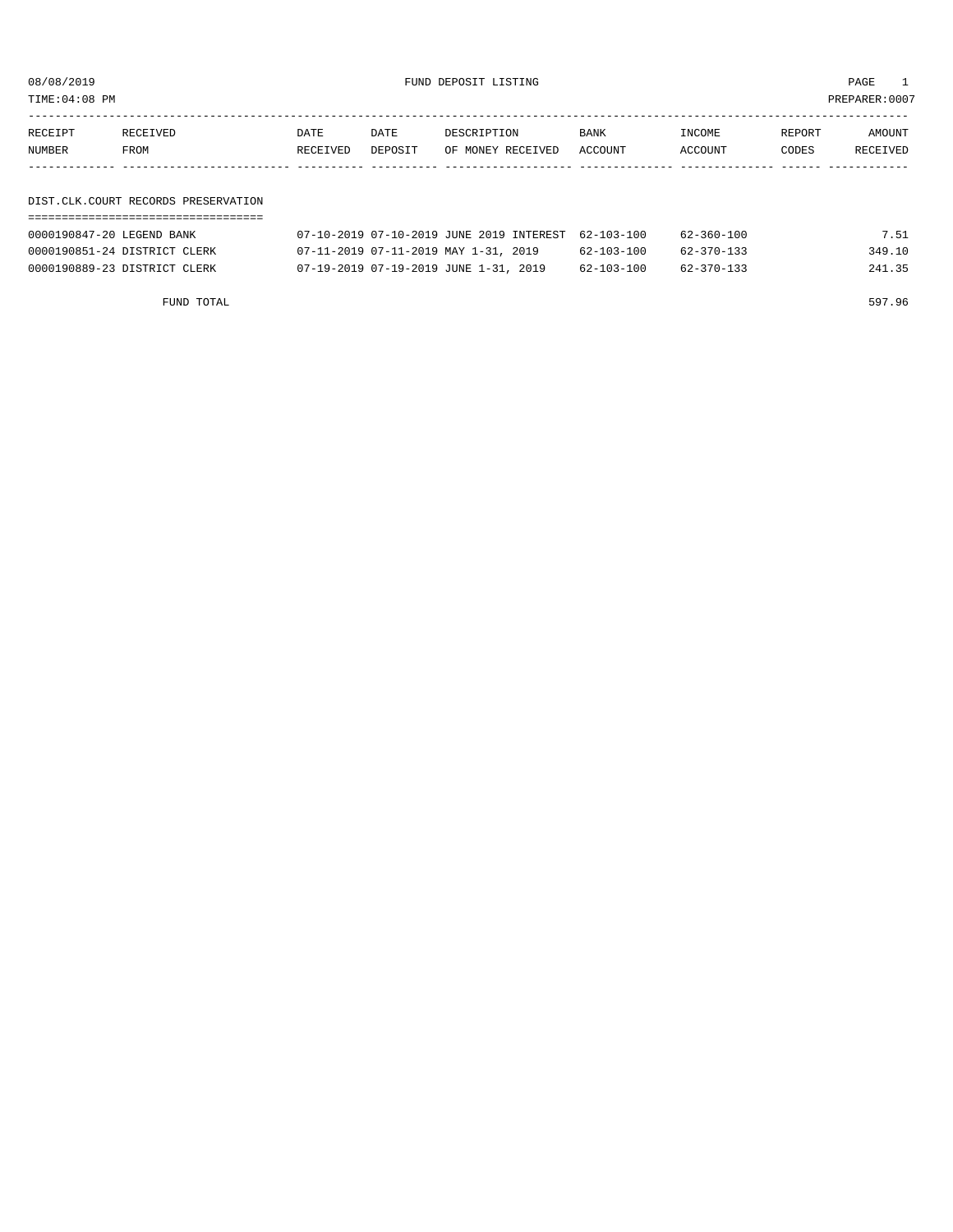PREPARER:0007

| 08/08/2019<br>TIME:04:08 PM |          |          |         | FUND DEPOSIT LISTING |             |         |        | PAGE<br>PREPARER:0007 |
|-----------------------------|----------|----------|---------|----------------------|-------------|---------|--------|-----------------------|
| RECEIPT                     | RECEIVED | DATE     | DATE    | DESCRIPTION          | <b>BANK</b> | INCOME  | REPORT | AMOUNT                |
| NUMBER                      | FROM     | RECEIVED | DEPOSIT | OF MONEY RECEIVED    | ACCOUNT     | ACCOUNT | CODES  | RECEIVED              |

2017 GO BONDS-CONSTRUCTION FUND

===================================

| 0000190847-30 LEGEND BANK | 07-10-2019 07-10-2019 JUNE 2019 INTEREST 66-103-166 |  | 66-360-166 | 4,717.12 |
|---------------------------|-----------------------------------------------------|--|------------|----------|
|                           |                                                     |  |            |          |

FUND TOTAL  $4,717.12$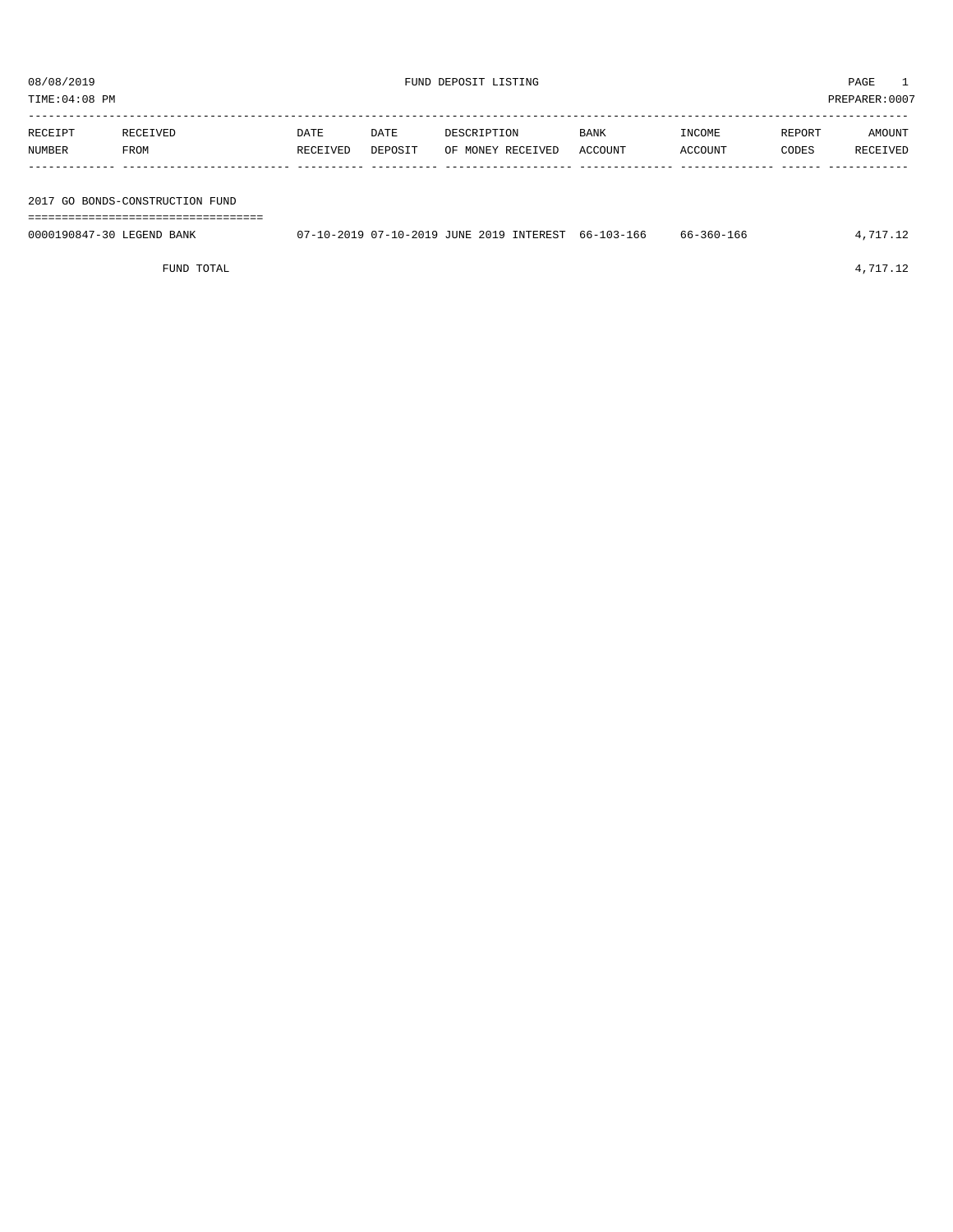| TIME: 04:08 PM            |                                 |                  |                 |                                                     |                 |                   |                 | PREPARER:0007      |
|---------------------------|---------------------------------|------------------|-----------------|-----------------------------------------------------|-----------------|-------------------|-----------------|--------------------|
| RECEIPT<br>NUMBER         | RECEIVED<br>FROM                | DATE<br>RECEIVED | DATE<br>DEPOSIT | DESCRIPTION<br>OF MONEY RECEIVED                    | BANK<br>ACCOUNT | INCOME<br>ACCOUNT | REPORT<br>CODES | AMOUNT<br>RECEIVED |
|                           | 2018 GO BONDS-CONSTRUCTION FUND |                  |                 |                                                     |                 |                   |                 |                    |
| 0000190847-32 LEGEND BANK |                                 |                  |                 | 07-10-2019 07-10-2019 JUNE 2019 INTEREST 68-103-168 |                 | 68-360-168        |                 | 10,378.83          |

FUND TOTAL  $10,378.83$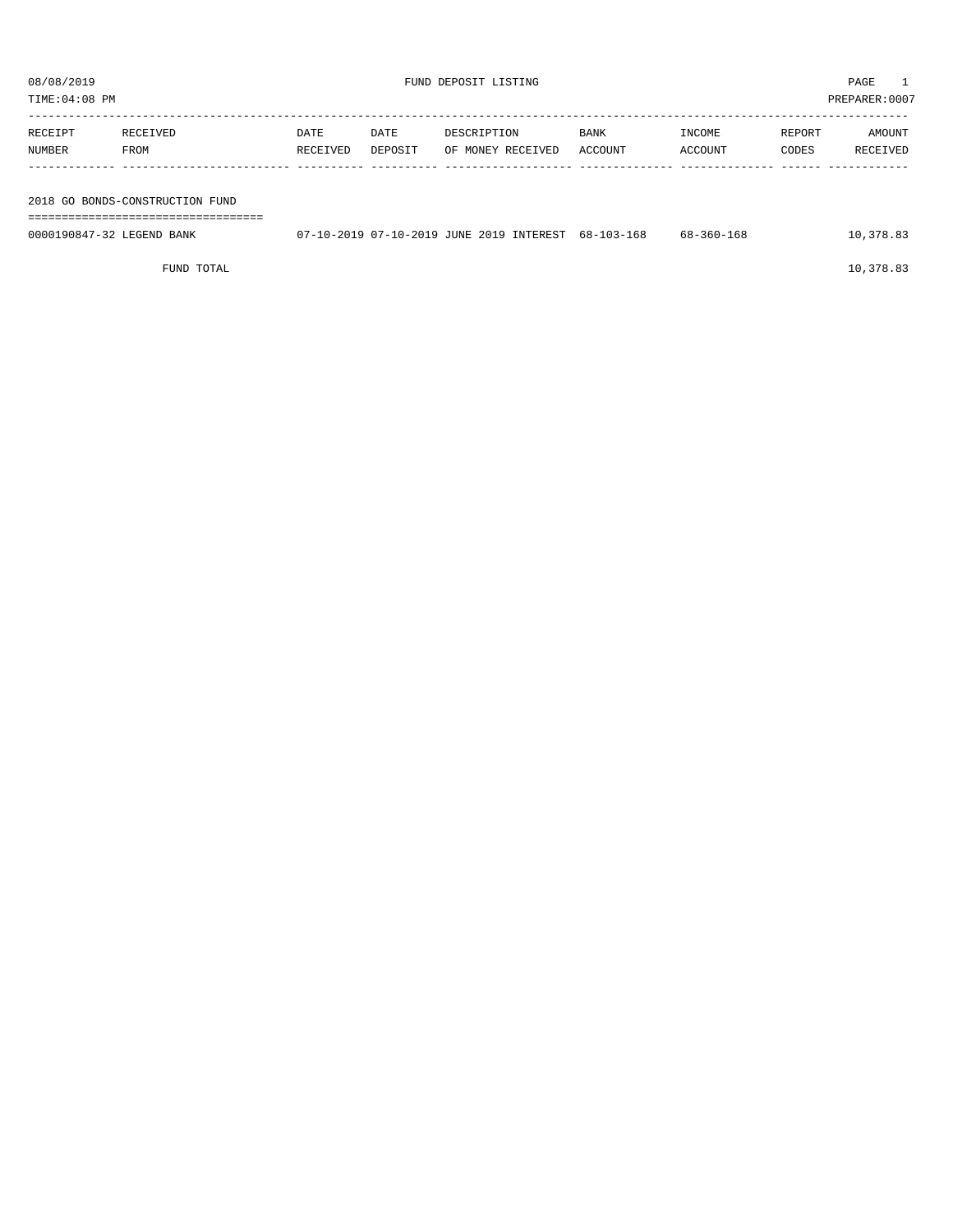TIME:04:08 PM PREPARER:0007

| RECEIPT | RECEIVED          | DATE     | DATE    | DESCRIPTION       | <b>BANK</b> | INCOME  | REPORT | AMOUNT   |  |  |
|---------|-------------------|----------|---------|-------------------|-------------|---------|--------|----------|--|--|
| NUMBER  | FROM              | RECEIVED | DEPOSIT | OF MONEY RECEIVED | ACCOUNT     | ACCOUNT | CODES  | RECEIVED |  |  |
|         |                   |          |         |                   |             |         |        |          |  |  |
|         |                   |          |         |                   |             |         |        |          |  |  |
|         | RIGHT OF WAY FUND |          |         |                   |             |         |        |          |  |  |
|         |                   |          |         |                   |             |         |        |          |  |  |

| 0000190835-08 TEXPOOL     | 07-05-2019 07-05-2019 JUNE 2019 INTEREST 70-103-175 | $70 - 360 - 100$ | - 39 |
|---------------------------|-----------------------------------------------------|------------------|------|
| 0000190847-21 LEGEND BANK | 07-10-2019 07-10-2019 JUNE 2019 INTEREST 70-103-100 | $70 - 360 - 100$ |      |

FUND TOTAL 167.04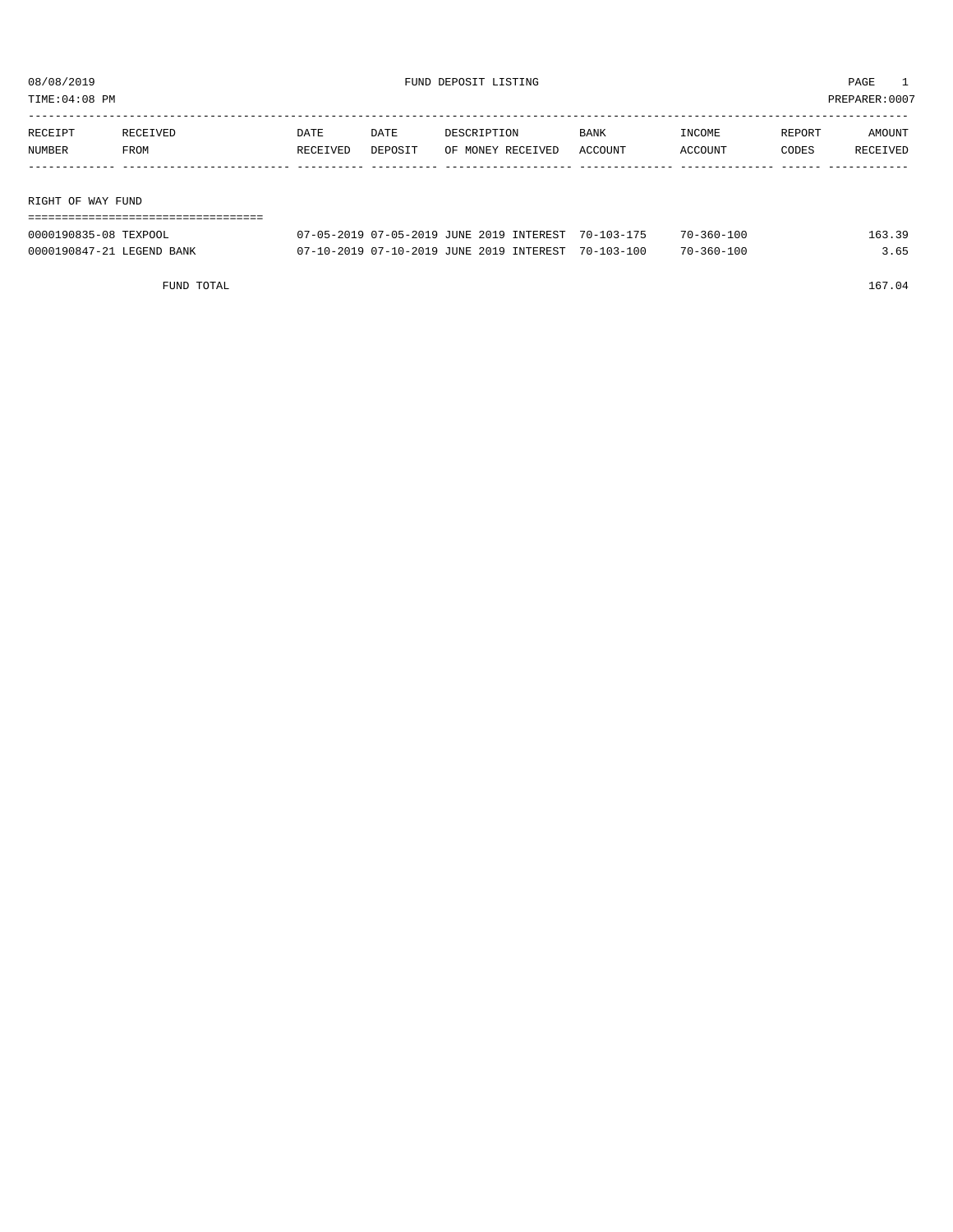PREPARER:0007

| TIME 04 OO FM |  |  |
|---------------|--|--|
|               |  |  |

| RECEIPT | <b>RECEIVED</b> | DATE     | DATE    | DESCRIPTION          | BANK           | INCOME        | REPORT       | AMOUNT          |
|---------|-----------------|----------|---------|----------------------|----------------|---------------|--------------|-----------------|
| NUMBER  | FROM            | RECEIVED | DEPOSIT | RECEIVED<br>OF MONEY | <b>ACCOUNT</b> | <b>CCOUNT</b> | <b>CODES</b> | <b>RECEIVED</b> |
|         |                 |          |         |                      |                |               |              |                 |

#### LAKE FANNIN

| 0000190822-01 KRISTINA S. WILLIAMS |                                  | 07-03-2019 07-03-2019 WEDDING SECURITY DE 85-103-100 |                  | $85 - 370 - 186$ | 150.00 |
|------------------------------------|----------------------------------|------------------------------------------------------|------------------|------------------|--------|
| 0000190824-01 CODY L. DONIHOO      |                                  | 07-03-2019 07-03-2019 DEPOSIT EVENT FEE              | $85 - 103 - 100$ | $85 - 370 - 185$ | 300.00 |
| 0000190824-02 CODY L. DONIHOO      |                                  | 07-03-2019 07-03-2019 DEPOSIT EVENT FEE              | $85 - 103 - 100$ | $85 - 370 - 186$ | 150.00 |
| 0000190825-01 REGINA SISK          |                                  | 07-03-2019 07-03-2019 DEPOSIT FEE                    | $85 - 103 - 100$ | $85 - 370 - 186$ | 150.00 |
| 0000190826-01 STACIE GARCIA        |                                  | 07-03-2019 07-03-2019 DEPOSIT FEE                    | $85 - 103 - 100$ | $85 - 370 - 186$ | 150.00 |
| 0000190827-01 HIGHTOWER/CRUMPTON   |                                  | 07-03-2019 07-03-2019 DEPOSIT FEE                    | $85 - 103 - 100$ | $85 - 370 - 186$ | 150.00 |
| 0000190827-02 HIGHTOWER/CRUMPTON   | 07-03-2019 07-03-2019 EVENT FEE  |                                                      | $85 - 103 - 100$ | $85 - 370 - 185$ | 450.00 |
| 0000190828-01 MICHAEL WEED         |                                  | 07-03-2019 07-03-2019 DEPOSIT FEE                    | $85 - 103 - 100$ | $85 - 370 - 186$ | 150.00 |
| 0000190829-01 TAYLOR RG KEY        |                                  | 07-03-2019 07-03-2019 DEPOSIT FEE                    | $85 - 103 - 100$ | $85 - 370 - 186$ | 150.00 |
| 0000190910-01 REGINA SISK          | 07-29-2019 07-29-2019 RENTAL FEE |                                                      | $85 - 103 - 100$ | $85 - 370 - 185$ | 300.00 |

FUND TOTAL 2,100.00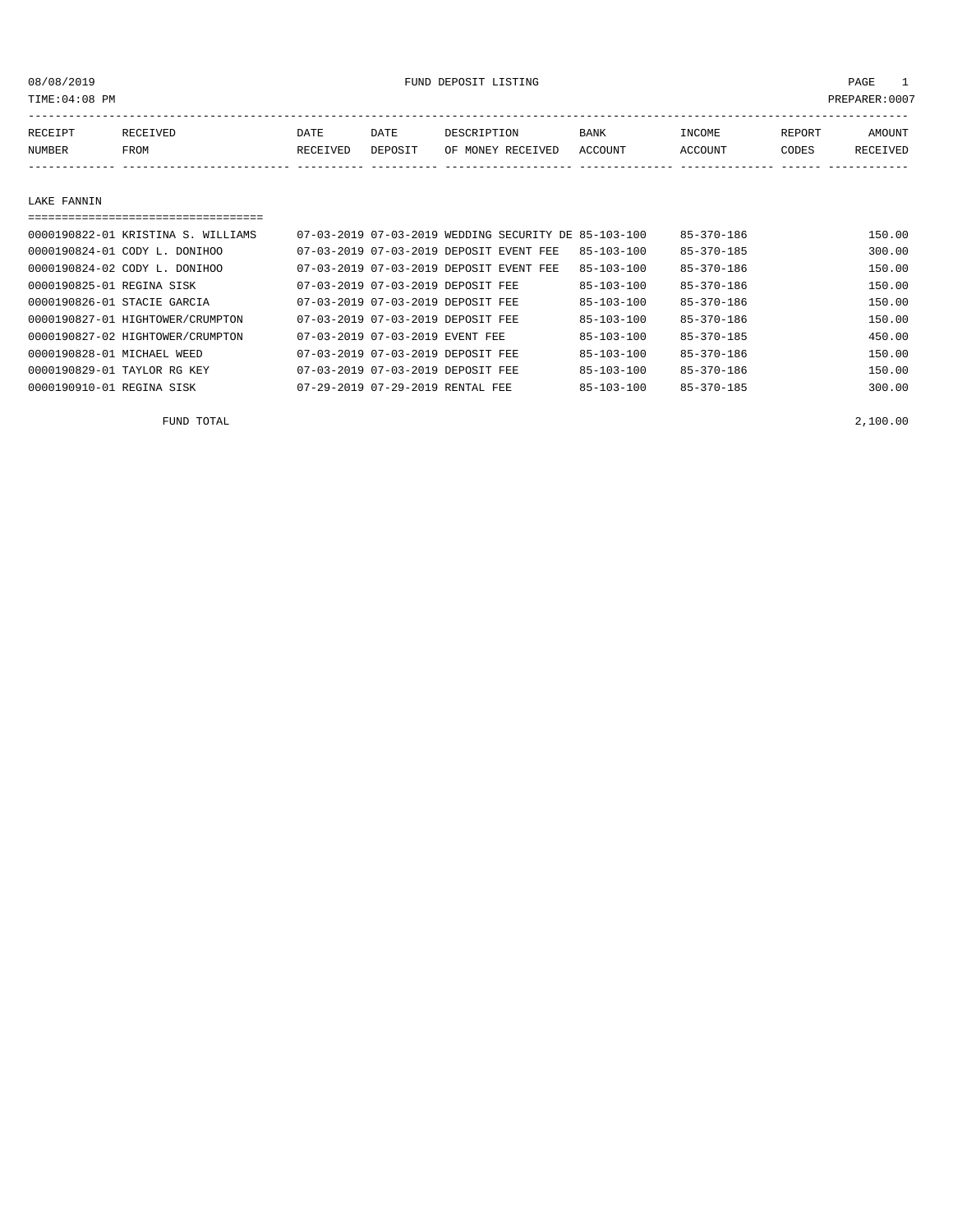08/08/2019 FUND DEPOSIT LISTING PAGE 1

| RECEIPT | RECEIVED | DATE            | DATE           | DESCRIPTION           | <b>BANK</b>    | INCOME  | <b>REPORT</b> | AMOUNT   |
|---------|----------|-----------------|----------------|-----------------------|----------------|---------|---------------|----------|
| NUMBER  | FROM     | <b>RECEIVED</b> | <b>DEPOSIT</b> | MONEY RECEIVED<br>OF. | <b>ACCOUNT</b> | ACCOUNT | CODES         | RECEIVED |
|         |          |                 |                |                       |                |         |               |          |

JUVENILE PROBATION

| ================================== |                                                                  |                  |        |
|------------------------------------|------------------------------------------------------------------|------------------|--------|
| 0000190883-01 JUVENILE PROBATION   | 07-18-2019 07-18-2019 PID-2177 - PROBATIO 87-103-187             | 87-340-575       | 20.00  |
| 0000190884-01 JUVENILE PROBATION   | 07-18-2019 07-18-2019 PID- 2242 - PROBATI 87-103-187             | $87 - 340 - 575$ | 20.00  |
| 0000190885-01 JUVENILE PROBATION   | $07-18-2019$ $07-18-2019$ PID- 2263 - JOINT R 87-103-187         | $87 - 340 - 576$ | 30.00  |
| 0000190886-01 JUVENILE PROBATION   | $07-18-2019$ $07-18-2019$ PID-2264 - JOINT RE 87-103-187         | $87 - 340 - 576$ | 36.00  |
| 0000190887-01 JUVENILE PROBATION   | $07-18-2019$ $07-18-2019$ PID-2217 - PROBATIO 87-103-187         | $87 - 340 - 575$ | 100.00 |
| 0000190907-01 JUVENILE PROBATION   | $07 - 26 - 2019$ $07 - 26 - 2019$ PID-2217 - PROBATIO 87-103-187 | $87 - 340 - 575$ | 40.00  |
|                                    |                                                                  |                  |        |

FUND TOTAL 246.00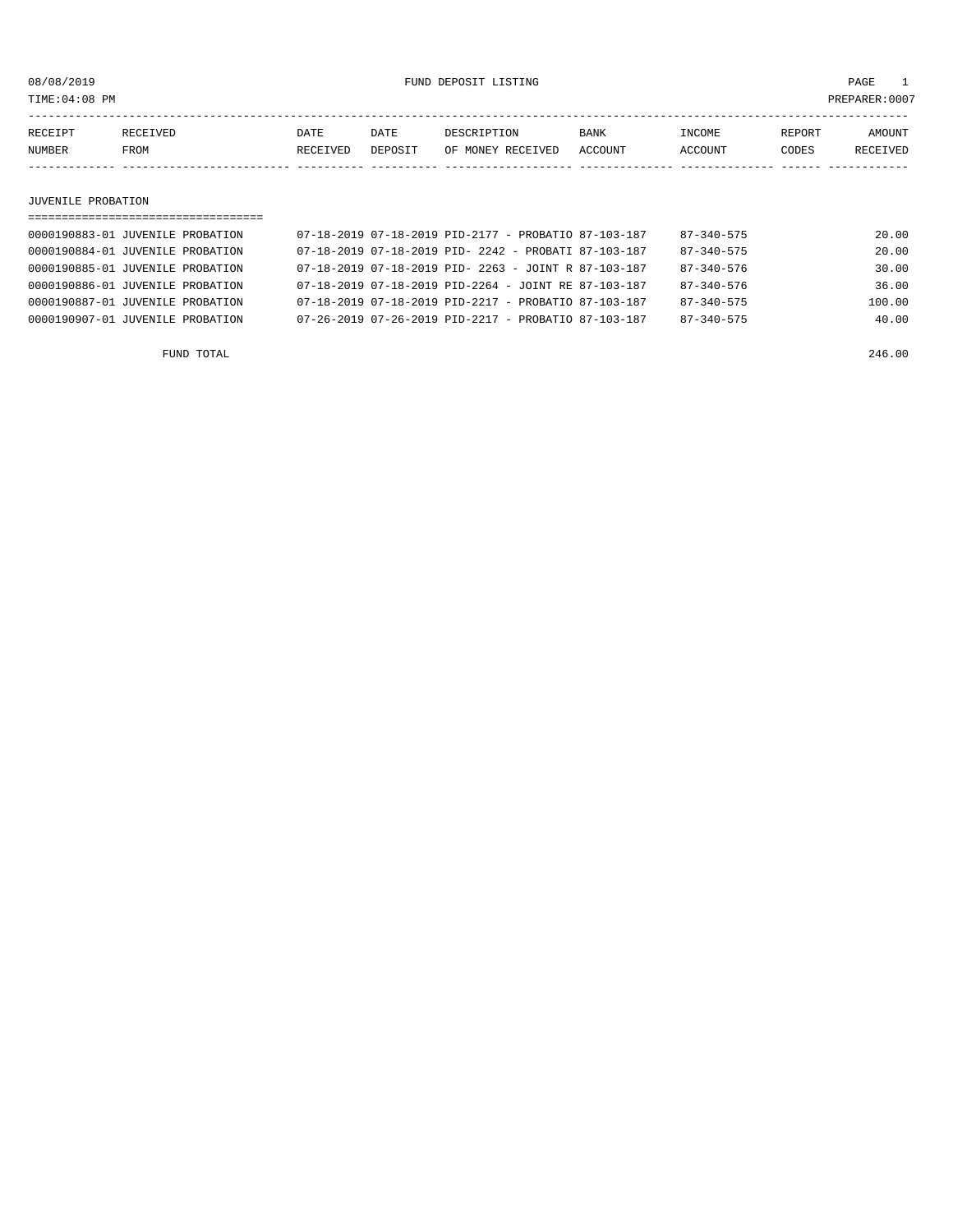08/08/2019 FUND DEPOSIT LISTING PAGE 1

| RECEIPT | <b>RECEIVED</b> | DATE            | DATE    | DESCRIPTION       | <b>BANK</b> | <b>INCOME</b> | REPORT | AMOUNT          |
|---------|-----------------|-----------------|---------|-------------------|-------------|---------------|--------|-----------------|
| NUMBER  | FROM            | <b>RECEIVED</b> | DEPOSIT | OF MONEY RECEIVED | ACCOUNT     | ACCOUNT       | CODES  | <b>RECEIVED</b> |
|         |                 |                 |         |                   |             |               |        |                 |

#### TEXAS JUVENILE JUSTICE DEPT.

| $0000190806 - 01$ GOVERNOR - FISCAL |                                       | 07-01-2019 07-01-2019 STRUCTURED FAMILY T 89-103-689 |                  | $89 - 330 - 908$ | 12,500.00 |
|-------------------------------------|---------------------------------------|------------------------------------------------------|------------------|------------------|-----------|
| 0000190847-28 LEGEND BANK           |                                       | 07-10-2019 07-10-2019 JUNE 2019 INTEREST             | $89 - 103 - 992$ | $89 - 360 - 189$ | 6.98      |
| 0000190903-01 T.J.J.D.              | 07-25-2019 07-25-2019 BASIC           |                                                      | $89 - 103 - 993$ | 89-330-915       | 10,082.00 |
| $0000190903 - 02$ T.J.J.D.          |                                       | 07-25-2019 07-25-2019 COMM. PROG.                    | $89 - 103 - 994$ | 89-330-916       | 6,708.00  |
| $0000190903 - 03$ T.J.J.D.          | $07 - 25 - 2019$ $07 - 25 - 2019$ PPA |                                                      | $89 - 103 - 996$ | 89-330-917       | 684.00    |
| $0000190903 - 04$ T.J.J.D.          | 07-25-2019 07-25-2019 COMM. DIV.      |                                                      | $89 - 103 - 997$ | $89 - 330 - 918$ | 833.00    |
| $0000190903 - 05$ T.J.J.D.          |                                       | 07-25-2019 07-25-2019 MENTAL HEALTH                  | 89-103-998       | $89 - 330 - 919$ | 1,276.00  |
| $0000190903 - 06$ T.J.J.D.          | $07 - 25 - 2019$ $07 - 25 - 2019$ R   |                                                      | $89 - 103 - 999$ | $89 - 330 - 920$ | 1,547.00  |
| 0000190909-01 GOVERNOR - FISCAL     |                                       | 07-29-2019 07-29-2019 STRUCTURED FAMILY T 89-103-689 |                  | $89 - 330 - 908$ | 7,500.00  |
| 0000190913-01 T.J.J.D.              |                                       | 07-31-2019 07-31-2019 GRANT R REIMBURSEME 89-103-988 |                  | 89-370-988       | 700.00    |

FUND TOTAL  $41,836.98$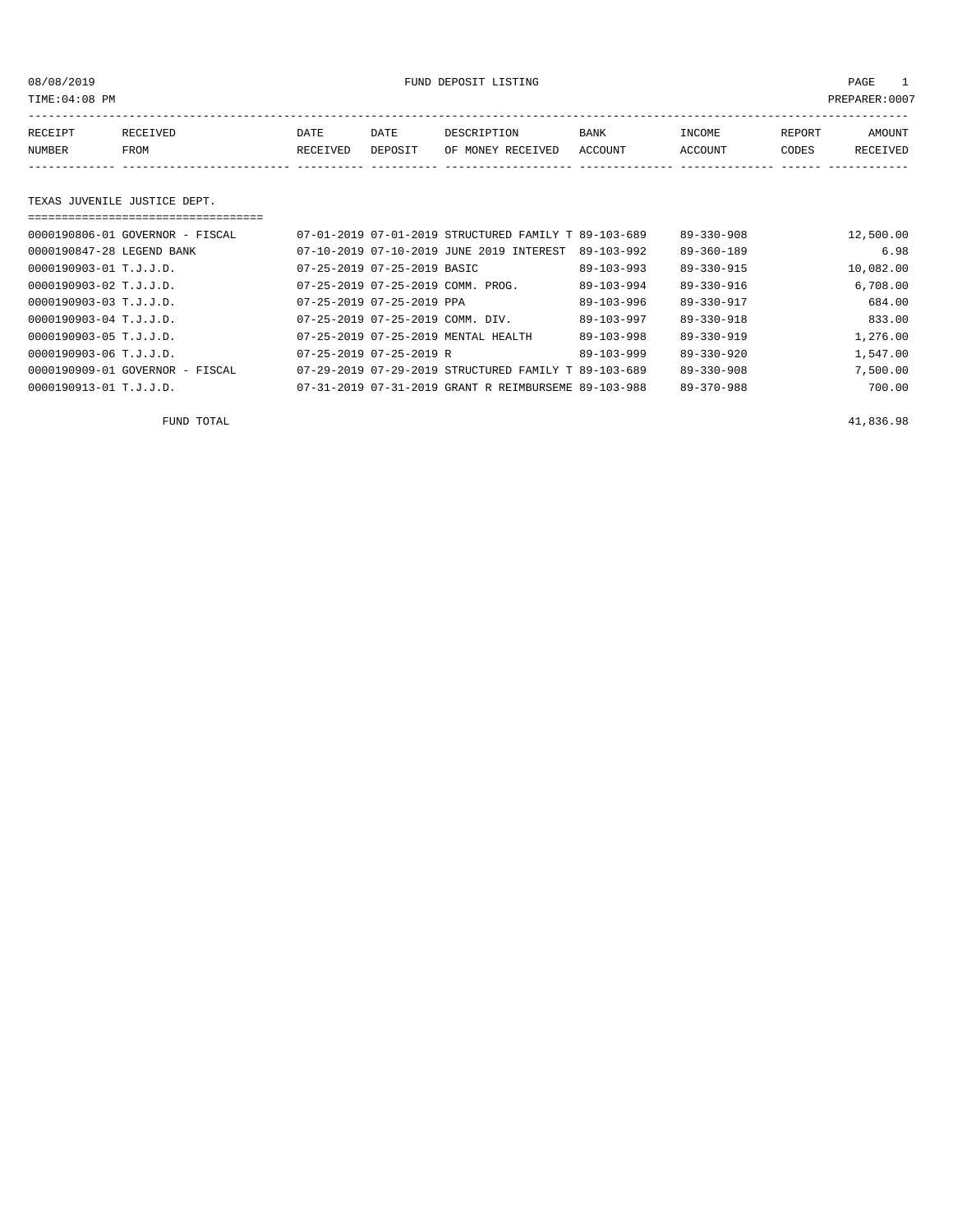TIME:04:08 PM PREPARER:0007

| RECEIPT | RECEIVED    | DATE     | DATE    | DESCRIPTION       | <b>BANK</b> | INCOME  | REPORT | AMOUNT   |
|---------|-------------|----------|---------|-------------------|-------------|---------|--------|----------|
| NUMBER  | <b>FROM</b> | RECEIVED | DEPOSIT | OF MONEY RECEIVED | ACCOUNT     | ACCOUNT | CODES  | RECEIVED |
|         |             |          |         |                   |             |         |        |          |

#### STATZER FUND

| 0000190835-09 TEXPOOL       | 07-05-2019 07-05-2019 JUNE 2019 INTEREST 92-103-175 |                  | $92 - 360 - 100$ | 79.67  |
|-----------------------------|-----------------------------------------------------|------------------|------------------|--------|
| 0000190847-22 LEGEND BANK   | 07-10-2019 07-10-2019 JUNE 2019 INTEREST 92-103-100 |                  | 92-360-100       | 1.04   |
| 0000190905-01 RICHARD SELLS | 07-25-2019 07-25-2019 STATZLER LEASE                | $92 - 103 - 100$ | $92 - 370 - 100$ | 757.85 |

FUND TOTAL 838.56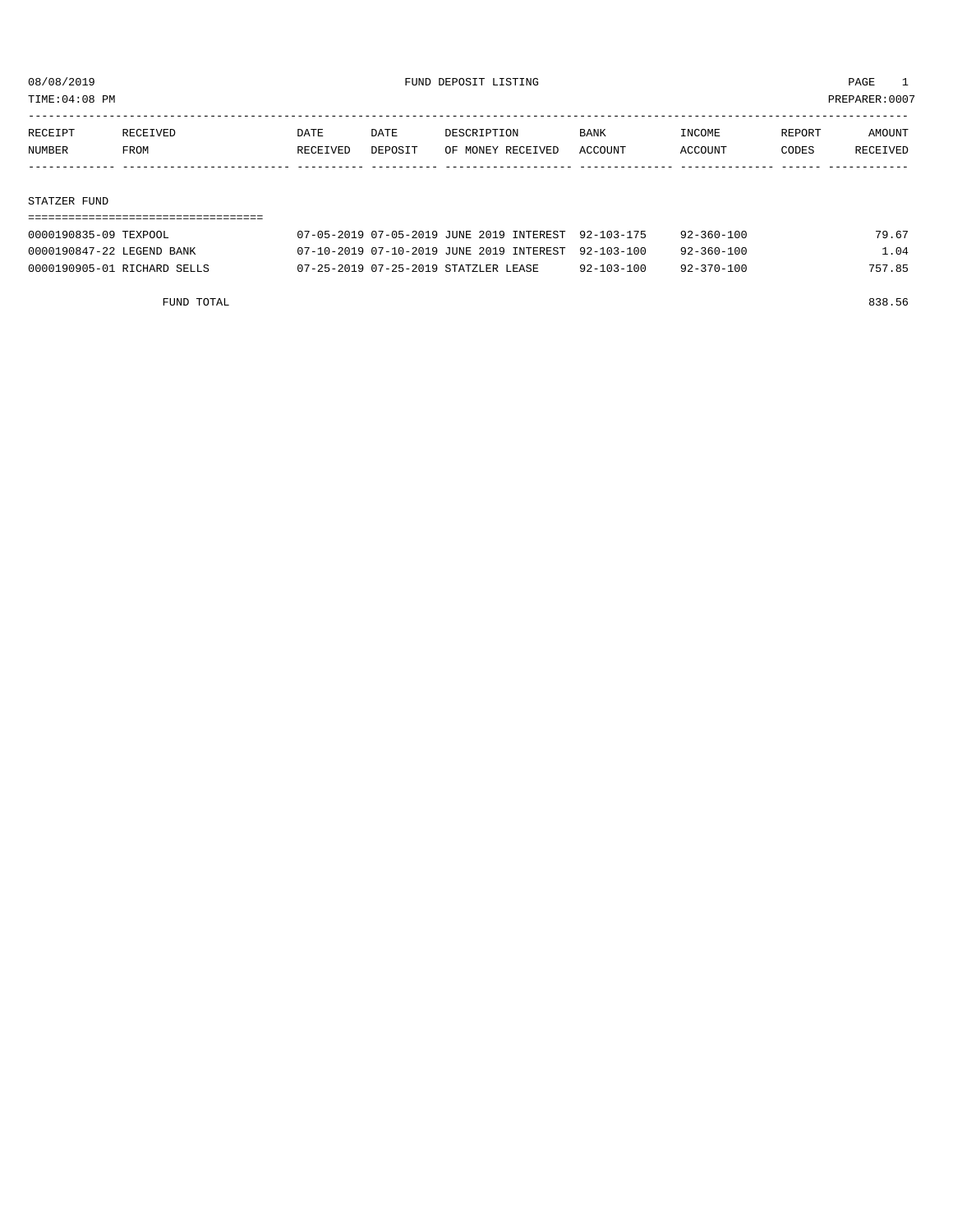TIME:04:08 PM PREPARER:0007

| RECEIPT       | RECEIVED    | DATE     | <b>DATE</b> | DESCRIPTION       | <b>BANK</b> | <b>TNCOME</b>  | REPORT | AMOUNT          |
|---------------|-------------|----------|-------------|-------------------|-------------|----------------|--------|-----------------|
| <b>NUMBER</b> | <b>FROM</b> | RECEIVED | DEPOSIT     | OF MONEY RECEIVED | ACCOUNT     | <b>ACCOUNT</b> | CODES  | <b>RECEIVED</b> |
|               |             |          |             |                   |             |                |        |                 |

#### PAYROLL

### ===================================

| 0000190823-01 CLC PROPERTIES  | 07-03-2019 07-03-2019 JUNE 2019 COBRA HEA 95-100-100     |  | $95 - 370 - 130$ | 2,078.20 |
|-------------------------------|----------------------------------------------------------|--|------------------|----------|
| 0000190866-01 DANNEY SKIDMORE | $07-16-2019$ $07-16-2019$ JULY 2019 - COBRA D 95-100-100 |  | $95 - 370 - 130$ | 73.28    |
| 0000190871-01 C.D. BREWER     | $07-16-2019$ $07-16-2019$ JULY 2019 - COBRA D 95-100-100 |  | $95 - 370 - 130$ | 73.28    |

FUND TOTAL 2,224.76